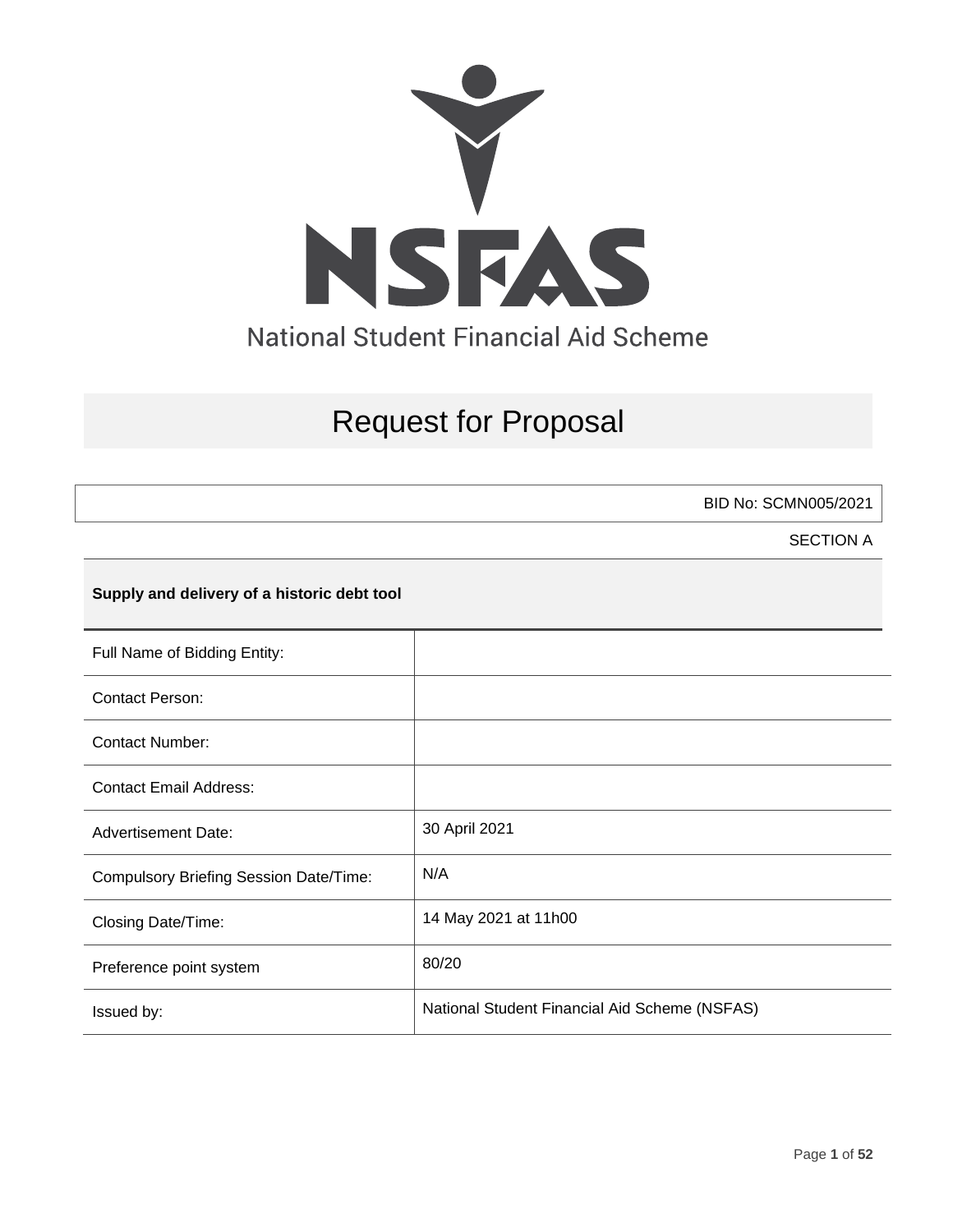## **INVITATION TO BID (SBD1)**

|                                                                                                                                                                      | YOU ARE HEREBY INVITED TO BID FOR REQUIREMENTS OF THE NATONAL STUDENT FINANCIAL AID SCHEME (NSFAS) |                     |                  |                                                                                      |                         |                                                |                              |                  |                              |
|----------------------------------------------------------------------------------------------------------------------------------------------------------------------|----------------------------------------------------------------------------------------------------|---------------------|------------------|--------------------------------------------------------------------------------------|-------------------------|------------------------------------------------|------------------------------|------------------|------------------------------|
| <b>BID NUMBER:</b>                                                                                                                                                   |                                                                                                    | <b>SCMN005/2021</b> |                  | <b>CLOSING DATE:</b>                                                                 |                         | 14 May 2021                                    | <b>CLOSING TIME:</b>         |                  | 11:00AM                      |
| Supply and delivery of a historic debt tool<br><b>DESCRIPTION</b>                                                                                                    |                                                                                                    |                     |                  |                                                                                      |                         |                                                |                              |                  |                              |
|                                                                                                                                                                      |                                                                                                    |                     |                  | BID RESPONSE DOCUMENTS MUST BE DEPOSITED IN THE BID BOX SITUATED AT (STREET ADDRESS) |                         |                                                |                              |                  |                              |
| <b>NSFAS Office, 10 Brodie Road</b>                                                                                                                                  |                                                                                                    |                     |                  |                                                                                      |                         |                                                |                              |                  |                              |
| 2nd Floor, House Vincent Building                                                                                                                                    |                                                                                                    |                     |                  |                                                                                      |                         |                                                |                              |                  |                              |
| <b>Wynberg, Cape Town</b>                                                                                                                                            |                                                                                                    |                     |                  |                                                                                      |                         |                                                |                              |                  |                              |
| 7801                                                                                                                                                                 |                                                                                                    |                     |                  |                                                                                      |                         |                                                |                              |                  |                              |
| BIDDING PROCEDURE ENQUIRIES MAY BE DIRECTED TO                                                                                                                       |                                                                                                    |                     |                  |                                                                                      |                         | <b>TECHNICAL ENQUIRIES MAY BE DIRECTED TO:</b> |                              |                  |                              |
| <b>CONTACT PERSON</b>                                                                                                                                                |                                                                                                    | <b>SCM</b>          |                  |                                                                                      | <b>CONTACT PERSON</b>   |                                                |                              | <b>SCM</b>       |                              |
| <b>TELEPHONE NUMBER</b>                                                                                                                                              |                                                                                                    | 021 763 3200        |                  |                                                                                      | <b>TELEPHONE NUMBER</b> |                                                |                              | 021 763 3200     |                              |
| <b>FACSIMILE NUMBER</b>                                                                                                                                              |                                                                                                    | N/A                 |                  |                                                                                      | <b>FACSIMILE NUMBER</b> |                                                |                              | N/A              |                              |
| <b>E-MAIL ADDRESS</b>                                                                                                                                                |                                                                                                    |                     | SCM@NSFAS.ORG.ZA |                                                                                      | <b>E-MAIL ADDRESS</b>   |                                                |                              |                  | SCM@NSFAS.ORG.ZA             |
| <b>SUPPLIER INFORMATION</b>                                                                                                                                          |                                                                                                    |                     |                  |                                                                                      |                         |                                                |                              |                  |                              |
| NAME OF BIDDER                                                                                                                                                       |                                                                                                    |                     |                  |                                                                                      |                         |                                                |                              |                  |                              |
| POSTAL ADDRESS                                                                                                                                                       |                                                                                                    |                     |                  |                                                                                      |                         |                                                |                              |                  |                              |
| STREET ADDRESS                                                                                                                                                       |                                                                                                    |                     |                  |                                                                                      |                         |                                                |                              |                  |                              |
| <b>TELEPHONE NUMBER</b>                                                                                                                                              |                                                                                                    | CODE                |                  |                                                                                      |                         | <b>NUMBER</b>                                  |                              |                  |                              |
| <b>CELLPHONE NUMBER</b>                                                                                                                                              |                                                                                                    |                     |                  |                                                                                      |                         |                                                |                              |                  |                              |
| <b>FACSIMILE NUMBER</b>                                                                                                                                              |                                                                                                    | CODE                |                  |                                                                                      |                         | <b>NUMBER</b>                                  |                              |                  |                              |
| <b>E-MAIL ADDRESS</b>                                                                                                                                                |                                                                                                    |                     |                  |                                                                                      |                         |                                                |                              |                  |                              |
| VAT REGISTRATION NUMBER                                                                                                                                              |                                                                                                    |                     |                  |                                                                                      |                         |                                                |                              |                  |                              |
| <b>SUPPLIER</b><br><b>COMPLIANCE STATUS</b>                                                                                                                          |                                                                                                    | <b>SYSTEM PIN:</b>  | TAX COMPLIANCE   |                                                                                      | <b>OR</b>               | CENTRAL SUPPLIER<br><b>DATABASE No:</b>        | <b>MAAA</b>                  |                  |                              |
| <b>B-BBEE STATUS</b>                                                                                                                                                 |                                                                                                    |                     |                  | <b>TICK APPLICABLE BOX]</b>                                                          |                         | <b>B-BBEE STATUS LEVEL SWORN</b>               |                              |                  | <b>[TICK APPLICABLE BOX]</b> |
| <b>LEVEL VERIFICATION</b><br><b>CERTIFICATE</b>                                                                                                                      |                                                                                                    | $\mathbf{I}$        | Yes              | $\Box$ No                                                                            | <b>AFFIDAVIT</b>        |                                                |                              | $\Box$ Yes       | $\Box$<br>No                 |
| [A B-BBEE STATUS LEVEL VERIFICATION CERTIFICATE/ SWORN AFFIDAVIT (FOR EMES & QSEs) MUST BE SUBMITTED IN<br><b>ORDER TO QUALIFY FOR PREFERENCE POINTS FOR B-BBEET</b> |                                                                                                    |                     |                  |                                                                                      |                         |                                                |                              |                  |                              |
|                                                                                                                                                                      |                                                                                                    |                     |                  |                                                                                      |                         |                                                |                              | $\mathsf{T}$ Yes | $\Box$ No                    |
| 1<br><b>ACCREDITED</b>                                                                                                                                               | ARE YOU THE                                                                                        |                     |                  |                                                                                      | 2                       | ARE YOU A FOREIGN                              |                              |                  |                              |
| $\Box$ Yes<br>REPRESENTATIVE IN SOUTH                                                                                                                                |                                                                                                    | $\Box$ No           |                  | BASED SUPPLIER FOR THE GOODS<br><b>/SERVICES/WORKS OFFERED?</b>                      |                         | <b>IF YES, ANSWER THE</b>                      | <b>QUESTIONNAIRE BELOW 1</b> |                  |                              |
| AFRICA FOR THE GOODS<br>/SERVICES /WORKS OFFERED?                                                                                                                    |                                                                                                    |                     |                  | <b>IF YES ENCLOSE PROOFI</b>                                                         |                         |                                                |                              |                  |                              |
|                                                                                                                                                                      |                                                                                                    |                     |                  |                                                                                      |                         |                                                |                              |                  |                              |
| <b>QUESTIONNAIRE TO BIDDING FOREIGN SUPPLIERS</b>                                                                                                                    |                                                                                                    |                     |                  |                                                                                      |                         |                                                |                              |                  |                              |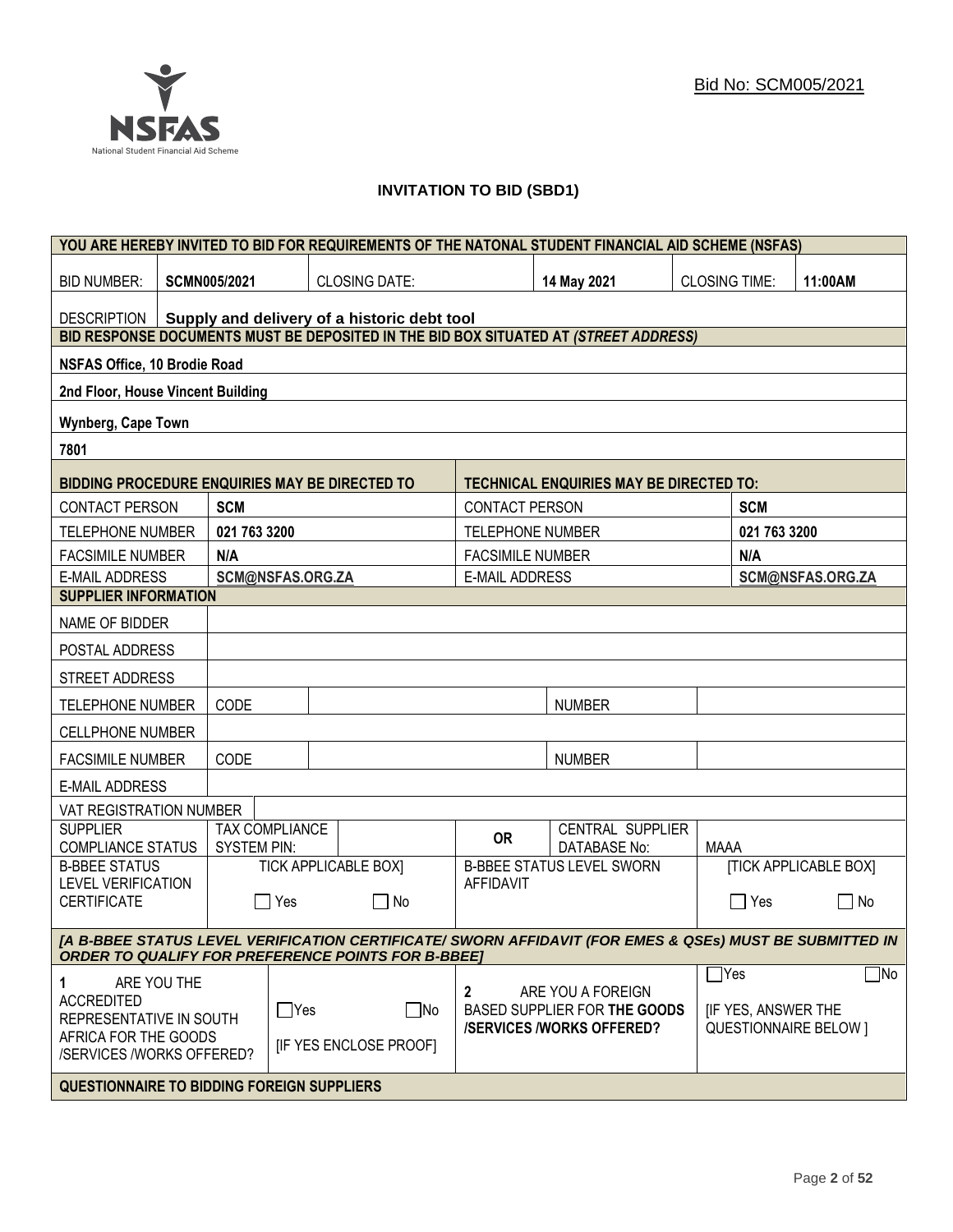

| IS THE ENTITY A RESIDENT OF THE REPUBLIC OF SOUTH AFRICA (RSA)?                                                                                                                                                                                                                     | $\Box$ YES $\Box$ NO |
|-------------------------------------------------------------------------------------------------------------------------------------------------------------------------------------------------------------------------------------------------------------------------------------|----------------------|
| DOES THE ENTITY HAVE A BRANCH IN THE RSA?                                                                                                                                                                                                                                           | $\Box$ YES $\Box$ NO |
| DOES THE ENTITY HAVE A PERMANENT ESTABLISHMENT IN THE RSA?                                                                                                                                                                                                                          | $\Box$ YES $\Box$ NO |
| DOES THE ENTITY HAVE ANY SOURCE OF INCOME IN THE RSA?                                                                                                                                                                                                                               | $\Box$ YES $\Box$ NO |
| IS THE ENTITY LIABLE IN THE RSA FOR ANY FORM OF TAXATION?<br>IF THE ANSWER IS "NO" TO ALL OF THE ABOVE, THEN IT IS NOT A REQUIREMENT TO REGISTER FOR A TAX COMPLIANCE STATUS<br>SYSTEM PIN CODE FROM THE SOUTH AFRICAN REVENUE SERVICE (SARS) AND IF NOT REGISTER AS PER 2.3 BELOW. | $\Box$ YES $\Box$ NO |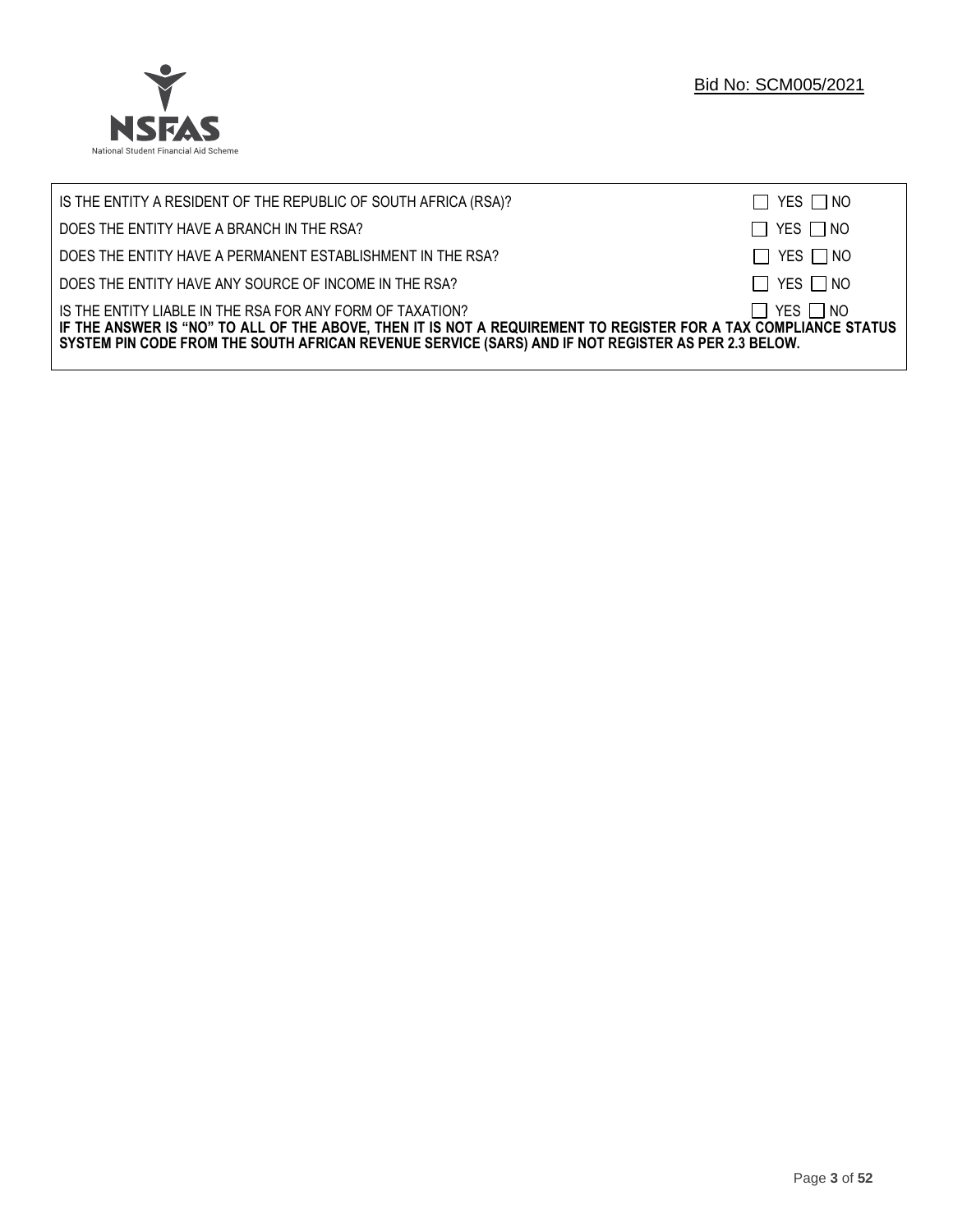

## **TERMS AND CONDITIONS FOR BIDDING**

| $\overline{1}$ . | <b>BID SUBMISSION:</b>                                                                                    |
|------------------|-----------------------------------------------------------------------------------------------------------|
|                  | 1.1. BIDS MUST BE DELIVERED BY THE STIPULATED TIME TO THE CORRECT ADDRESS. LATE BIDS WILL NOT BE ACCEPTED |
|                  | FOR CONSIDERATION.                                                                                        |
|                  | 1.2. ALL BIDS MUST BE SUBMITTED ON THE OFFICIAL FORMS PROVIDED-(NOT TO BE RE-TYPED) OR IN THE MANNER      |
|                  | PRESCRIBED IN THE BID DOCUMENT.                                                                           |
|                  | 1.3. THIS BID IS SUBJECT TO THE PREFERENTIAL PROCUREMENT POLICY FRAMEWORK ACT, 2000 AND THE PREFERENTIAL  |
|                  | PROCUREMENT REGULATIONS, 2017, THE GENERAL CONDITIONS OF CONTRACT (GCC) AND, IF APPLICABLE, ANY           |
|                  | OTHER SPECIAL CONDITIONS OF CONTRACT.                                                                     |
|                  | 1.4. THE SUCCESSFUL BIDDER WILL BE REQUIRED TO FILL IN AND SIGN A WRITTEN CONTRACT FORM (SBD7).           |
|                  |                                                                                                           |
|                  | 2. TAX COMPLIANCE REQUIREMENTS                                                                            |
| 2.1              | BIDDERS MUST ENSURE COMPLIANCE WITH THEIR TAX OBLIGATIONS.                                                |
| $2.2^{\circ}$    | BIDDERS ARE REQUIRED TO SUBMIT THEIR UNIQUE PERSONAL IDENTIFICATION NUMBER (PIN) ISSUED BY SARS TO        |
|                  | ENABLE THE ORGAN OF STATE TO VERIFY THE TAXPAYER'S PROFILE AND TAX STATUS.                                |
| 2.3              | APPLICATION FOR TAX COMPLIANCE STATUS (TCS) PIN MAY BE MADE VIA E-FILING THROUGH THE SARS WEBSITE         |
|                  | WWW.SARS.GOV.ZA.                                                                                          |
| 2.4              | BIDDERS MAY ALSO SUBMIT A PRINTED TCS CERTIFICATE TOGETHER WITH THE BID.                                  |
| 2.5              | IN BIDS WHERE CONSORTIA / JOINT VENTURES / SUB-CONTRACTORS ARE INVOLVED, EACH PARTY MUST SUBMIT A         |
|                  | SEPARATE TCS CERTIFICATE / PIN / CSD NUMBER.                                                              |
| 2.6              | WHERE NO TCS PIN IS AVAILABLE BUT THE BIDDER IS REGISTERED ON THE CENTRAL SUPPLIER DATABASE (CSD), A      |
|                  | CSD NUMBER MUST BE PROVIDED.                                                                              |
| 2.7              | NO BIDS WILL BE CONSIDERED FROM PERSONS IN THE SERVICE OF THE STATE, COMPANIES WITH DIRECTORS WHO         |
|                  | ARE PERSONS IN THE SERVICE OF THE STATE, OR CLOSE CORPORATIONS WITH MEMBERS PERSONS IN THE SERVICE        |
|                  | OF THE STATE."                                                                                            |
|                  | ND. EAILHDE TÓ DDÓVIDE LÓD CÓMDLV WITH ANY ÓE THE ADÓVE DADTICHLADÓ MAY DENDED THE DID INVALID.           |

## **NB: FAILURE TO PROVIDE / OR COMPLY WITH ANY OF THE ABOVE PARTICULARS MAY RENDER THE BID INVALID**.

|  | SIGNATURE OF BIDDER: |
|--|----------------------|
|--|----------------------|

SIGNATURE OF BIDDER: ……………………………………………

CAPACITY UNDER WHICH THIS BID IS SIGNED: …………………………………………… (Proof of authority must be submitted e.g. company resolution)

DATE: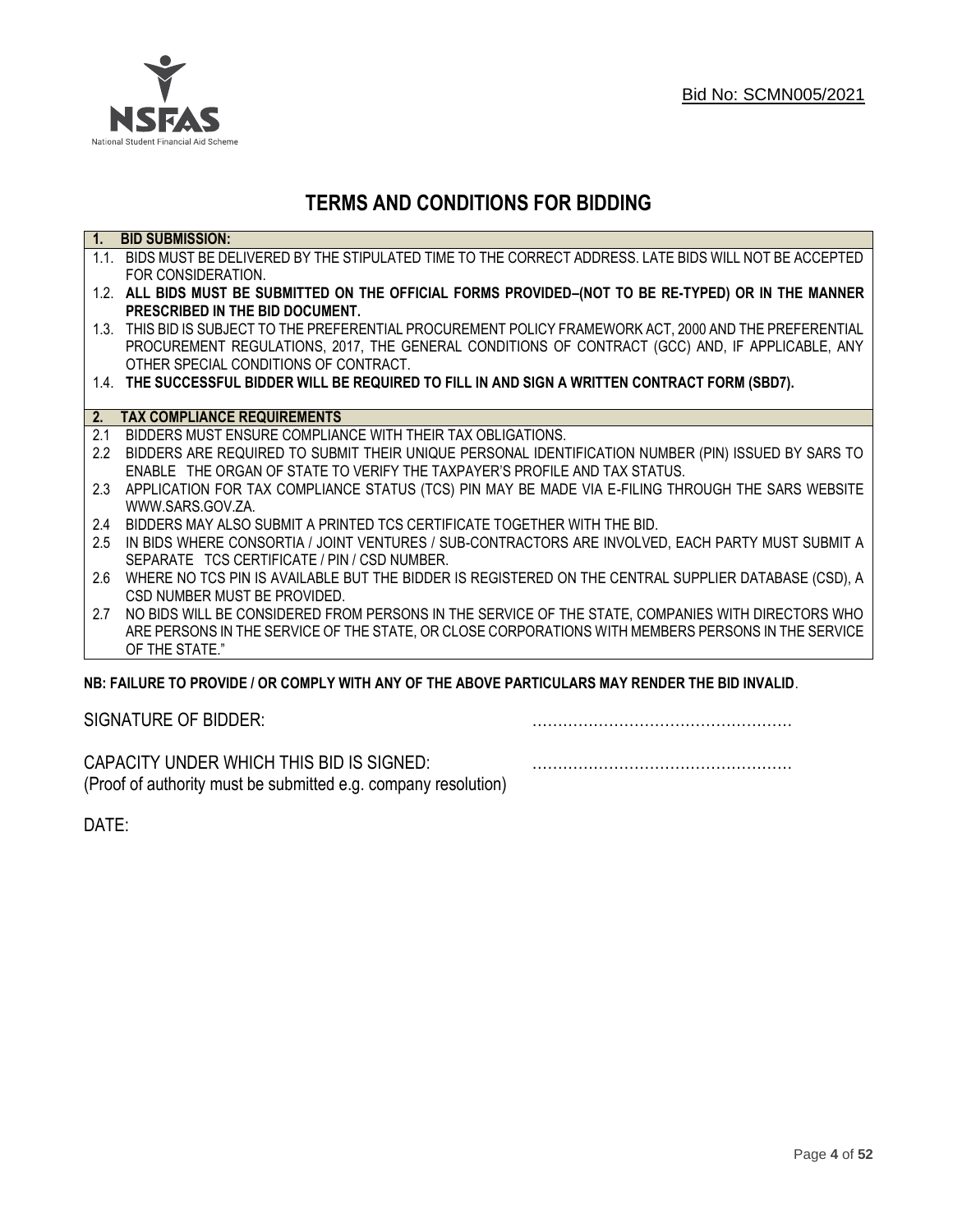

#### **NSFAS overview**

The National Student Financial Aid Scheme (NSFAS) is a statutory body providing financial aid to eligible students who wish to study at public universities and Technical Vocational Education and Training (TVET) colleges. NSFAS is mandated to manage and distribute funds in accordance with the provisions of the NSFAS Act (Act 56 of 1999).

## **Fraud and Corruption**

All providers are to take note of the implications of contravening the Prevention and Combating of Corrupt Activities Act, Act No 12 of 2004 and any other Act applicable.

The National Student Financial Aid Scheme is committed to conducting business ethically and is constantly introducing proactive measures to ensure that we identify and appropriately respond to any unlawful and unethical business practices. All NSFAS tenders are subject to certain audit processes and limited due diligence checks with the intend to identify any possible unlawful or unethical practices.

## **Reporting of any unlawful or unethical incidents to NSFAS**

Should any bidder, potential or current supplier of NSFAS or any other third party:

- receive any irregular contact or correspondence from anyone presenting themselves as an employee or representative of NSFAS
- receive any contact or correspondence from anyone soliciting any bribe of any form
- become aware of any irregular or illegal conduct by any party who has a relationship with NSFAS or any NSFAS official

you are requested to immediately report it to NSFAS's Governance, Risk and Compliance (GRC) Department. All information provided to the NSFAS GRC department will be treated with utmost confidentiality and in terms of the Protected Disclosures Act, Act 26 of 2000.

For any unlawful or unethical incidents, please email: [forensics@nsfas.org.za](mailto:forensics@nsfas.org.za)

All **questions for clarity** in relation to the bid must be submitted to [scm@nsfas.org.za.](mailto:scm@nsfas.org.za), and not to any other email address.

## **Reporting of any unlawful or unethical incidents to the South African Police**

Bidders, current or potential NSFAS suppliers or any other third party who become aware of any unlawful and unethical conduct are encouraged to report the matter to the South African Police. NSFAS request that details of such reports made to the SAP be shared with NSFAS official listed above so as to enable consolidation of possible related investigations.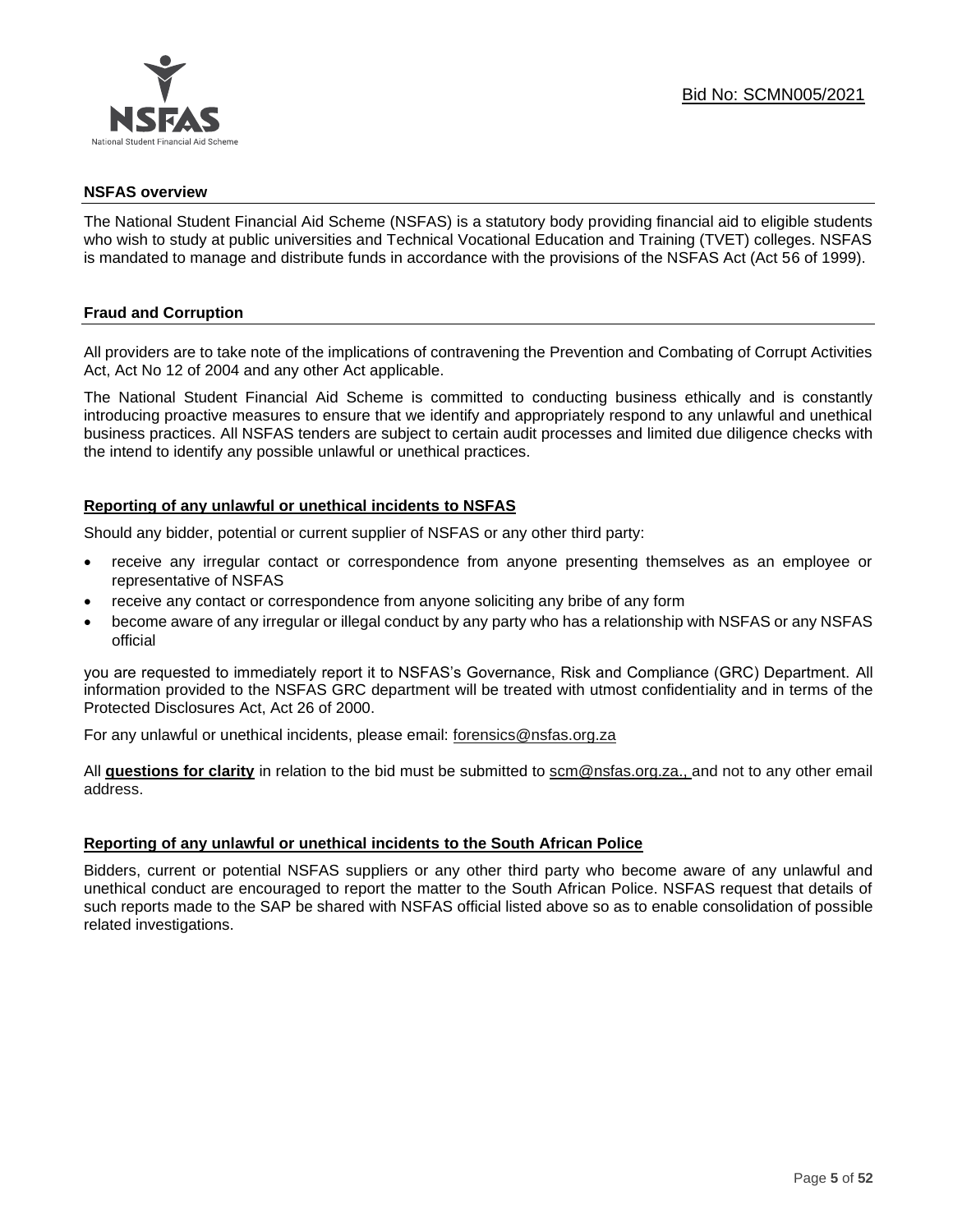

## **Clarifications / Additional information / Rights**

## **Clarification**

Any clarification required by a bidder regarding the meaning or interpretation of the bid specifications, or any other aspect concerning the bid, are to be requested in writing by email from [scm@nsfas.org.za](mailto:scm@nsfas.org.za) (and not to any other email address) at least five (5) working days before the closing date of the bid. The bid number should be mentioned in all correspondence. Telephonic requests for clarification will not be accepted. Bidders are reminded that NSFAS SCM officials will never contact bidders telephonically or by other method other that through the official SCM email address listed above.

#### **Additional Information**

During the evaluation of the bids, additional information may be requested in writing from bidders, for clarity. Replies to such requests must be submitted, within 5 (five) working days from the date of request, or as otherwise indicated. Failure to comply, may lead to your bid being disregarded.

## **Rights**

The following rights are reserved:

- 1) NSFAS reserves the right to appoint more than one (1) service provider.
- 2) NSFAS further reserves the right to engage with the short-listed bidders for price negotiation and a site inspection where necessary.
- 3) NSFAS reserves the right to invite the shortlisted for a presentation as part of the bid process.
- 4) NSFAS reserves the right to not select the lowest price.
- 5) NSFAS reserves the right to not award the tender to the shortlisted bidder should any risk arise from any NSFAS due diligence assessment performed and/or any underperformance was identified in a previous and/or current contract held with the bidder.
- 6) NSFAS reserves the right to award the contract in whole or in parts.

#### **Consent**

By responding to this tender, both the entity and its directors provide consent to NSFAS to perform background checks which would include amongst others, the relevant Transunion checks, should it wish to do so.

By responding to this tender, the bidder agrees to all the terms and conditions as included in the bid document.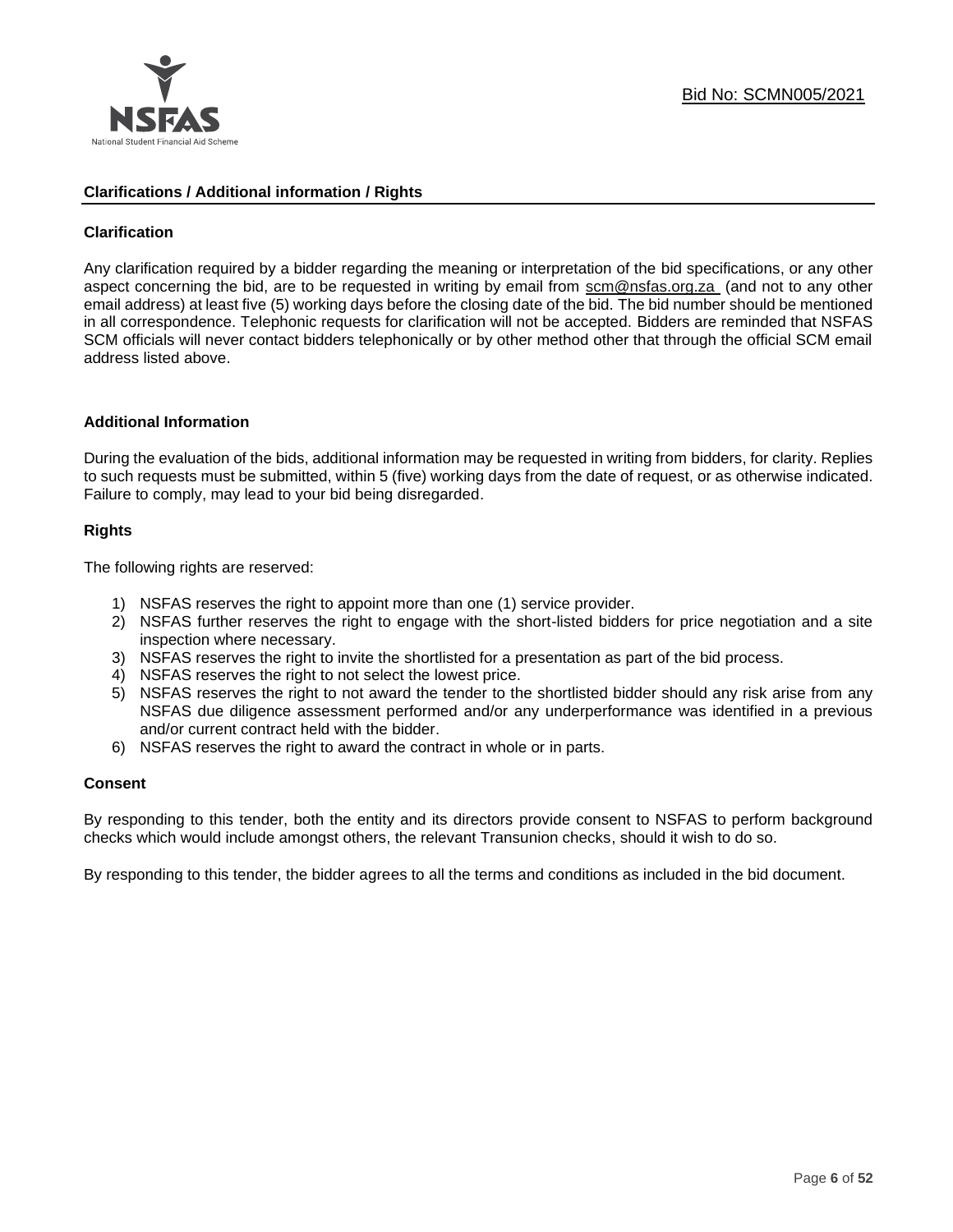

## **Bid submission**

**One (1) physical bid proposal** MUST be handed in/delivered to:

The deposit box situated at: 2nd Floor, House Vincent Brodie Road Wynberg 7801

Tenders can be delivered and deposited into the tender box between 08:30 and 16:00, Mondays to Fridays prior to the closing date, and between 08:30 and 11:00 on the closing date. Please do not leave bid submissions at the security desk or at the reception. ALL bid submissions muse be deposited into the tender box.

**Any bid submissions provided to NSFAS that is not submitted in the tender box will be disregarded.**

**No faxed or e-mailed bid proposals will be accepted.** The bidders are encouraged to index and paginate the bid proposal.

Respondents should ensure that tender documents are delivered to NSFAS in the tender box before the closing date and time of the tender. If the tender document is late, it will not be accepted and will be disregarded. Bid proposals submitted on time shall not be returned to the bidder.

Any tender submitted shall remain valid, irrevocable and open for written acceptance by NSFAS for a period of 120 (one hundred and twenty) days. A tender submitted shall further be deemed to remain valid after the expiry of the above mentioned 120-day period until formal acceptance by NSFAS, unless NSFAS is notified in writing by the tenderer of anything to the contrary (including any further conditions the tender may introduce). Any further conditions that the tenderer may introduce will be considered at the sole discretion of NSFAS.

Bidders should indicate on the cover of the bid proposal (in a sealed envelope/box), the following information:

- Bid number SCMN005/2021
- Closing date and time **14 May 2021 at 11:00**
- The name and address of the bidder

#### **Late bids**

Bids received late will not be considered for evaluation purposes. A bid will be considered late if it arrived even one second after 11:00 am or any time thereafter. The tender (bid) box shall be locked at exactly 11:00 am and bids arriving late will not be considered under any circumstances. Bidders are therefore strongly advised to ensure that bids be dispatched allowing enough time for any unforeseen events that may delay the delivery of the bid. Bids should not be given to the security or reception. It must be submitted in the tender box.

Bids sent to NSFAS via courier shall be deemed to be received at the date and time of arrival at the NSFAS premises (tender box) Bids received in the tender box after the closing date and time of the bid, shall therefore be deemed to be received late. Bidders should allow time to access the premises due to security arrangements that need to be observed.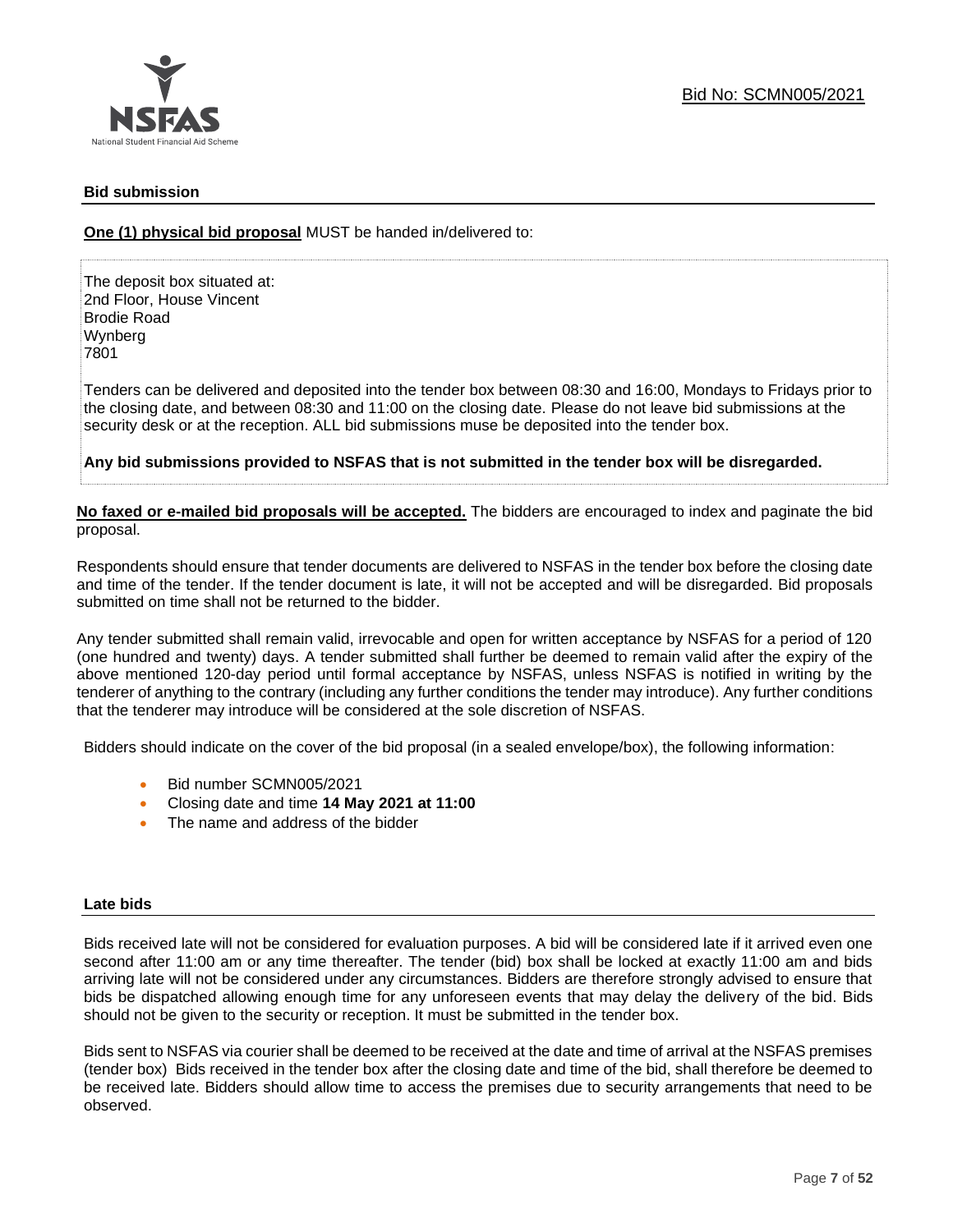

## **Response Structure:**

The contents of the bid document must be as follows, and numbering below, with each schedule punched, placed in a file and separated from the next schedule with a file divider.

Please complete the checklist below to verify your submission of the relevant documents:

| <b>Schedules</b>  | Description                                                                                                                                                                                                                                | Submitted<br>(tick box below): |           |
|-------------------|--------------------------------------------------------------------------------------------------------------------------------------------------------------------------------------------------------------------------------------------|--------------------------------|-----------|
|                   |                                                                                                                                                                                                                                            | Yes                            | <b>No</b> |
| <b>Schedule 1</b> | Entity registration documentation                                                                                                                                                                                                          |                                |           |
| <b>Schedule 2</b> | Consent by the entity and its directors to perform the necessary background<br>checks which includes amongst others, the TransUnion checks.                                                                                                |                                |           |
| Schedule 3        | Original Valid Tax Clearance Certificate/tax pin                                                                                                                                                                                           |                                |           |
| <b>Schedule 4</b> | BBB-EE Certificate, or,<br>BBBEE Sworn Affidavit for EME/QSE signed and stamped by Commissioner<br>of Oaths.                                                                                                                               |                                |           |
| <b>Schedule 5</b> | National Treasury Central Supplier Database (CSD) proof of registration -<br>please provide the latest full report. Note that the details of the Directors on<br>the SBD4 form must correspond to the details of the Directors on the CSD. |                                |           |
| Schedule 6        | Letter from Bank confirming banking details (not older than 3 months from<br>date of closing date of tender)                                                                                                                               |                                |           |
| Schedule 7        | Completed and signed Tender Documents: including the following.<br>SBD <sub>1</sub><br>SBD <sub>4</sub><br><b>SBD 6.1</b><br>SBD <sub>8</sub><br>SBD <sub>9</sub><br>General Conditions of Contracts (with every page initiated)           |                                |           |
| <b>Schedule 8</b> | Detailed Bid proposal in response to bid specification requirements                                                                                                                                                                        |                                |           |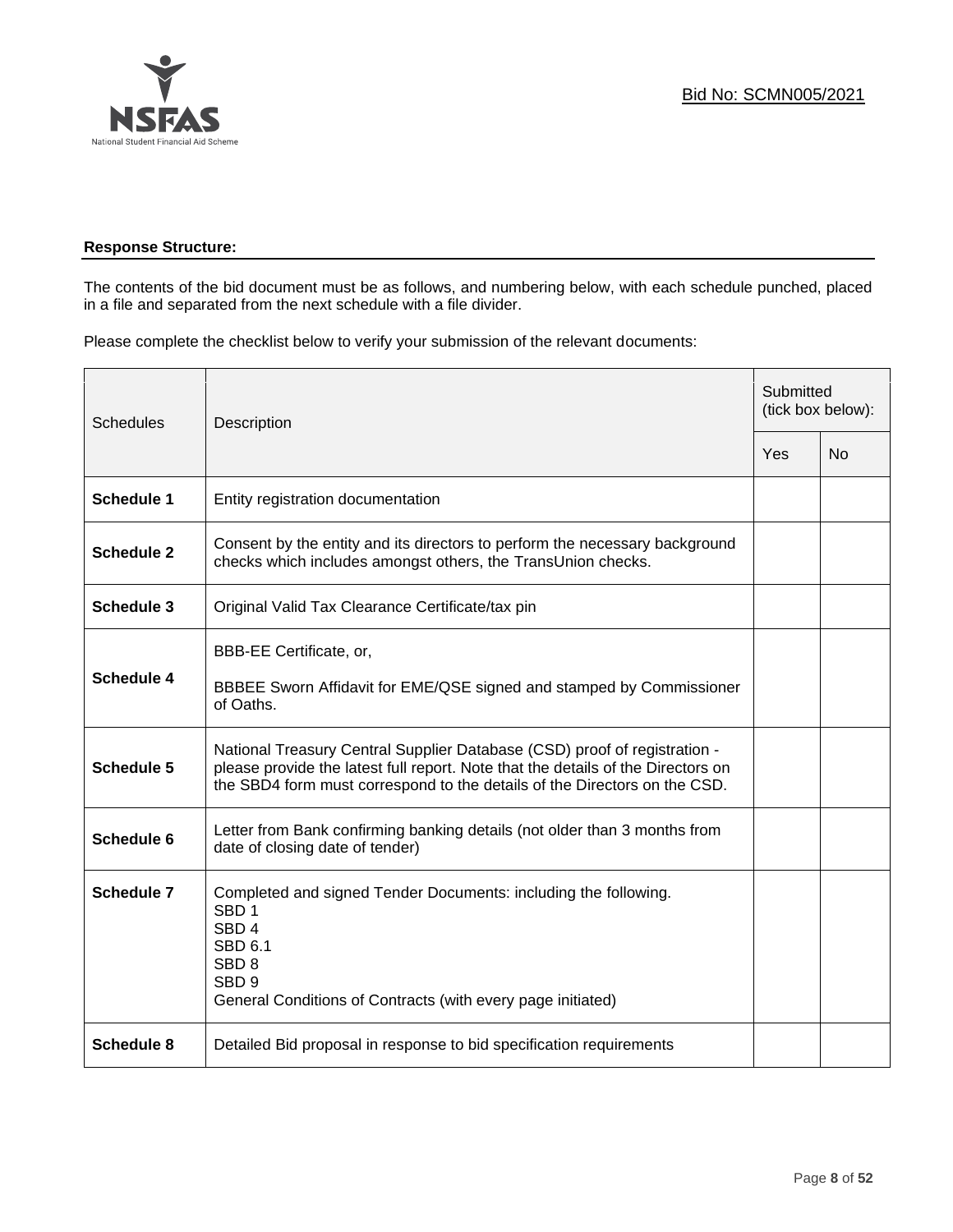## **Contract Negotiations**

The successful bidder (s) will be required to enter into a written contract/SLA with NSFAS. The final terms and conditions will be negotiated between NSFAS and the successful bidders (s). Should the awarded bidder fail to sign the SLA within a reasonable timeframe deemed by NSFAS, NSFAS reserves the right to cancel the award/contract and award the tender to the 2<sup>nd</sup> placed bidder.

## **Payments**

By responding to this bid document, the service provider agrees to the following

NSFAS will pay the successful bidder (s) the fees set out in the final contract according to the table of deliverables. No additional amounts will be payable by NSFAS to the successful bidder (s).

The successful bidder (s) shall invoice NSFAS for the services rendered in a reasonable timeframe. The invoices billed to NSFAS must be in relation to the original scope of work/terms of reference.

The invoice must be accompanied by supporting source document(s) containing detailed information, as NSFAS may reasonably require, for the purposes of establishing the specific nature, extent and quality of the services which were undertaken by the successful bidder (s). The purchase order number must be included in all invoices submitted to NSFAS.

No payment will be made to the successful bidder (s) unless an original tax invoice complying with section 20 of the VAT Act, 1991 (Act No 89 of 1991), as amended, has been submitted to NSFAS.

Payment shall be made by bank transfer into the successful bidder (s) back account normally 30 days after receipt of an acceptable, original, valid tax invoice.

Payments will only be made to the bidder in accordance with the purchase order issued to the awarded bidder. Any services delivered by the bidder outside of the original bid specifications and over and above the purchase order value will not be paid for as NSFAS is not liable for these payments. Should the service provider perform any additional work outside of the tender award and its requirements, NSFAS will not be held liable for such payment to the service provider. Should you receive any instruction from NSFAS that does not come from the SCM unit to perform any work outside of the original bid specification, NSFAS will not be held liable for this payment.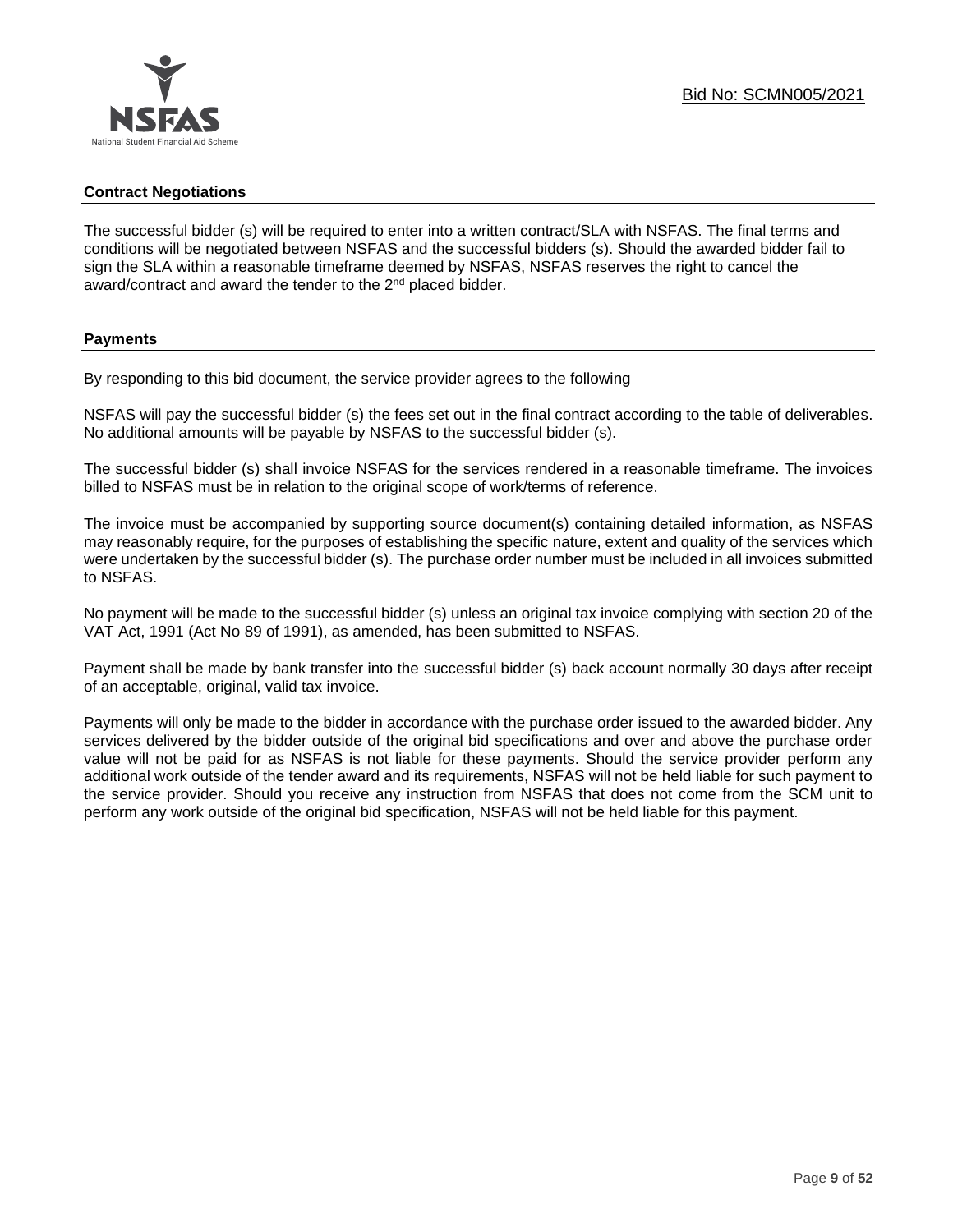

## **1. Purpose**

The National Student Financial Aid Scheme (NSFAS) provides financial assistance to eligible students at public universities and at Technical Vocational Education and Training (TVET) colleges throughout South Africa. NSFAS is mandated to manage and distribute funds in accordance with the provisions of the NSFAS Act (Act 56 of 1999)

NSFAS seeks to appoint a service provider to design a hybrid system of automated and manual processes that manage the claims and payments of Historic Debt funds to institutions made on behalf of qualifying beneficiaries.

To respond to this bid, prospective service providers must review and understand the scope of the Historic Debt project outlined in the project background.

#### **2. Project Background**

Historic Debt (HD) refers to monies owed to the university by a continuing or returning NSFAS qualifying student registered prior to the 2018 fee free education pronouncement.

Historic Debt is only applicable to Universities and applies to continuing or returning NSFAS qualifying students who either received insufficient funding or were NSFAS-Qualifying unfunded students in prior years and were registered in 2018. This also includes students registered in 2019 and beyond qualifying for HD funding as of that academic year only. These are students also referred to as "Cap Funded" students because they do not qualify for the full Department of Higher Education and Training (DHET) Bursary implemented as of 2018.

To implement the HD funding process, Institutions and NSFAS must apply the verification rules against each student being claimed for by an Institution.

The process starts with Institutions of Higher Learning submitting HD claims (in a prescribed format to NSFAS. The claims are based on valid and signed Acknowledgement of Debt (AOD) forms by students. NSFAS validates data submitted by Institutions and once validated, confirms funding and disburses funds to Institutions to settle student debt for the years being claimed for.

Institutions may claim for students who are in debt on condition such students meet the following defined rules of the HD Fund:

- 1. Amounts claimed are exclusive of interest and penalties and non-academic fees, example- club fees.
- 2. Claim excludes all amounts claimed in other categories, like DHET GAP Funding.
- 3. Student was funded under DHET cap funding in 2018 and 2019.
- 4. Student has signed a DHET AOD form in 2018 and 2019.
- 5. The debt still reflects on the student's fee account.
- 6. Student has signed the NSFAS Loan Agreement, and or NSFAS Bursary Agreement.
- 7. Student has met the institution progression criteria.
- 8. Student registered for a NSFAS funded programme.
- 9. Student had not exceeded N+2 (N+3 for disability) in the years being claimed

NSFAS is in the process of opening institution HD claims for the years 2017, 2018, and 2019. (thus, more than one "HD Claim Pack" can be expected at a point in time from any claiming for students registered at their Institution for the specific year historic debt is being claimed.)

The system-based tool to be provided to NSFAS must assist with the following:

1. Reduction of the manual work effort associated with exchange of data templates and spreadsheets between Institutions and NSFAS.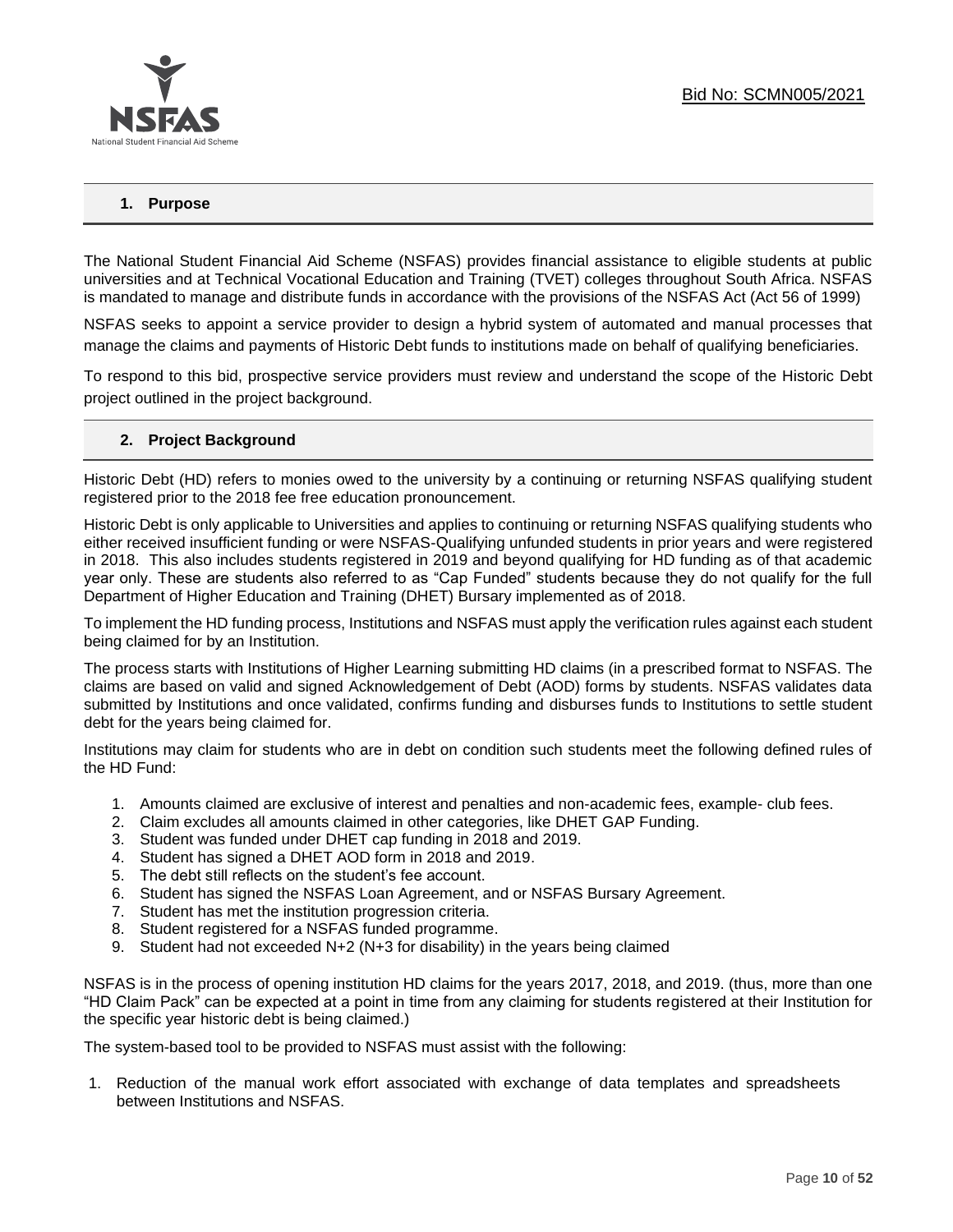

- 2. Enable data validations at source to improve data quality and integrity.
- 3. Reduce delays associated with submission of templates from Institutions.
- 4. Improve the controls relating to accountability of data sent or received by NSFAS and Institutions.

The service provider must deliver the tool that will be hosted within the NSFAS systems within a period of three (3) months or less and facilitate a handover and training process to the NSFAS. The service provider must also be available for ongoing maintenance and support when required over a period of one calendar year from the date of award.

## **3. Mandatory requirement**

*All bids must comply with the mandatory requirement and failure to comply with the requirement will immediately disqualify the bid.*

| No. | <b>Mandatory requirement</b>                                                                                                                                       | Page reference per bidder<br>proposal |
|-----|--------------------------------------------------------------------------------------------------------------------------------------------------------------------|---------------------------------------|
|     | The bidder must be ISO27001 certified. Evidence of<br>certification must be provided in this regard.<br>The certificate must be in the name of the bidding entity. |                                       |
|     |                                                                                                                                                                    |                                       |

## **4. Functional specifications**

- 4.1. NSFAS seeks a suitably experienced service provider to assist in the provision of a HD tool within three (3) months from the date of NSFAS awarding the contract to the successful bidder.
- 4.2. The service provider must deliver a system-based solution that will perform the following functions:
- i) Allow an Institution to capture the HD Claim for a distinct programme cycle being 2017, 2018 and 2019.
- ii) Validate that a student is "Cap funded" as reflected on NSFAS systems.
- iii) Validate that there have not been previous HD payments for the same student ID for the same claim year.
- 4.3. The tool must be able to check that:
- i) The submitted HD claim information matches the academic year being claimed for
- ii) No duplication of claim forms has been submitted (as in distinct student ID and claim period)
- 4.4. For each year of the claim, the tool must:
- i) Calculate the maximum allowable claim a student could qualify for.
- ii) Calculate the maximum possible debt the student could have accrued.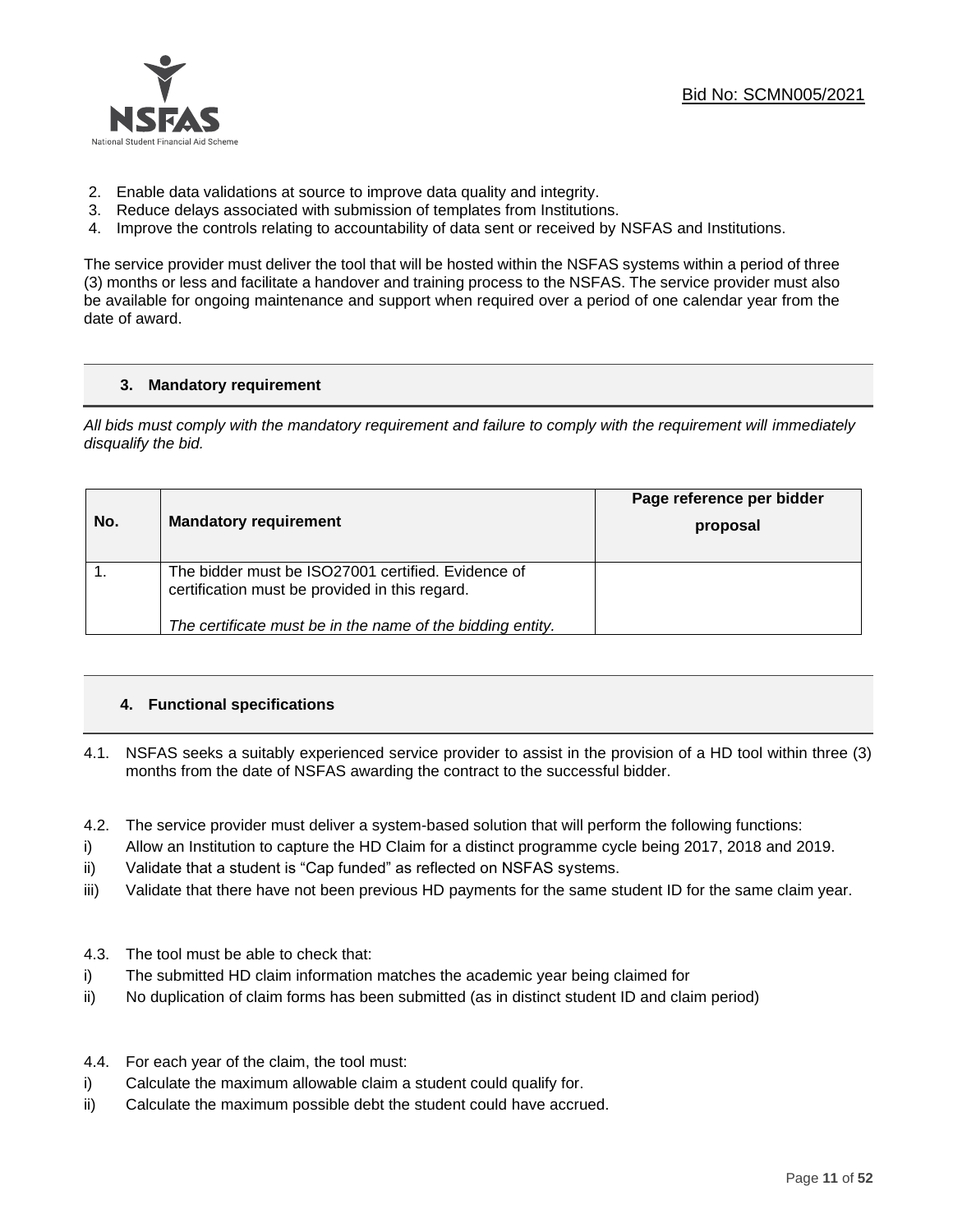

- iii) Calculate the maximum allowable claim amount.
- iv) Ensure that the HD Claim is not greater than the maximum allowable claim calculated.
- 4.5. The tool must be able to determine:
- i) If the total sum paid per universities is under paid (amounts still payable by NSFAS)
- ii) If the total sum paid per universities is over paid (amounts owed by universities to NSFAS).
- 4.6. The tool must validate if any previous upfront HD payment was done against each ID and that there are no duplications.
- 4.7. The tool must deduct any previous upfront HD payment from the total claim (all years) to ensure accuracy and final disbursement amount, thus the "upfront" HD payments must be apportioned at a student level – prior to the 2019 intake.
- 4.8. Claims submitted for years 2017 and 2018:
- iii) The tool must validate that a student was funded by NSFAS and is registered in 2018.
- iv) The tool must be able to determine where students were wrongfully approved or rejected for.
- 4.9. Claims submitted for years 2019 claims and subsequent years:
- i) The tool must validate from the HD Claim submitted by Institution that the student was funded by NSFAS and registered for the year of the claim only. Thus, qualifying for HD funding as of that academic year only.
- 4.10. The tool must be able to validate and accept the AOD amount where the claim is more than the signed AOD.
- 4.11. The tool must be able to validate and accept the claimed amount where the AOD amount is more than the claim amount.
- 4.12. The tool must reference the Higher Education Management Information System (HEMIS) data base (on NSFAS systems) and funded status on NSFAS systems to determine if the student was funded for the years claimed.
- 4.13. The tool must validate if any previous upfront HD payment was done against each ID and that there are no duplications.
- 4.14. A User Interface (UI) reporting tool must be able to generate a HD report per University or in total per claim year indicating all the fields as per the claim template and the AOD capture sheet.
- 4.15. The service provider is expected to provide training to NSFAS resources when required.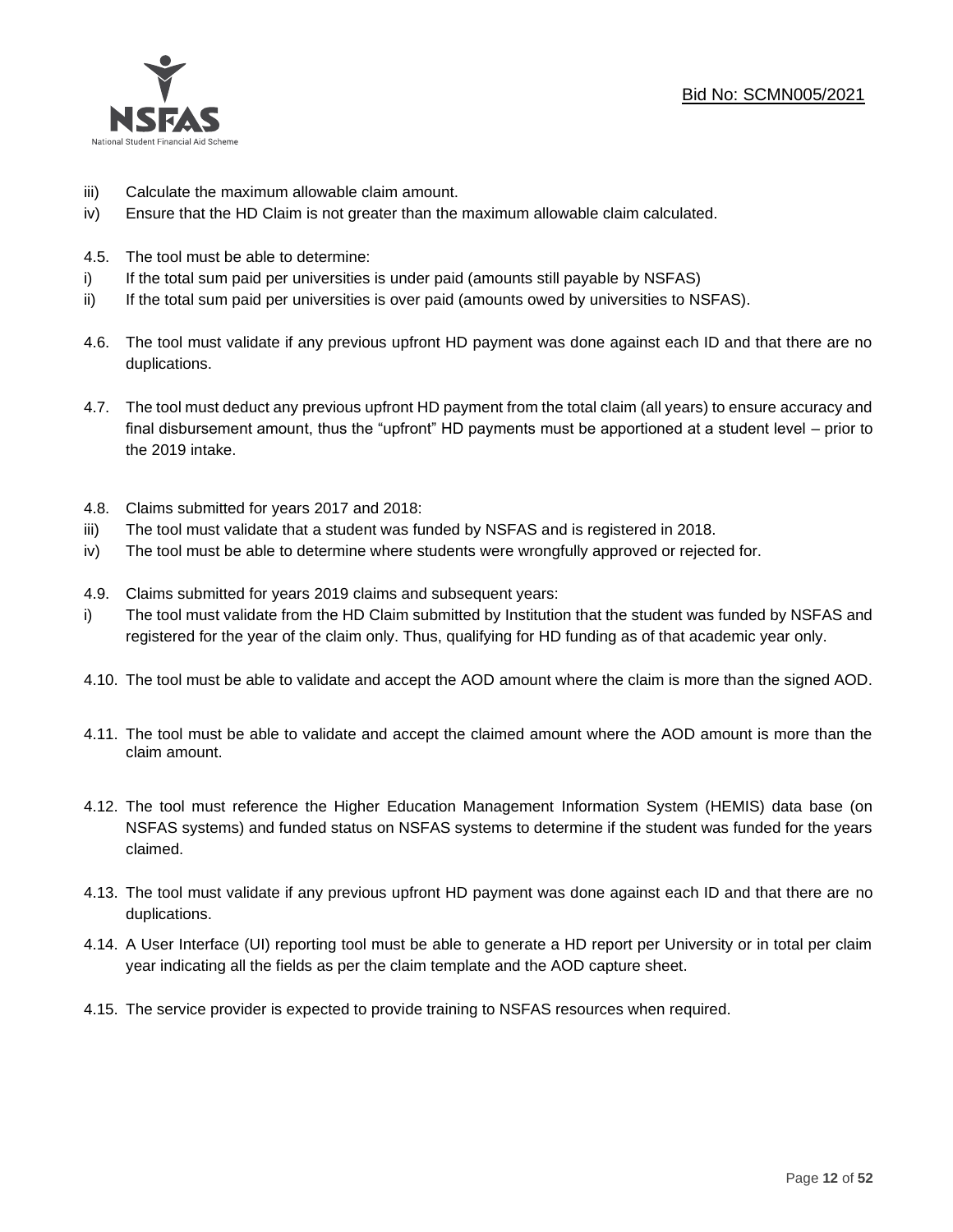

## **SYSTEM REQUIREMENTS**

- NSFAS currently runs both open source and proprietary solutions and the main language is Java. However, NSFAS does consider C# (Single View)
- The current database is MS SQL however NSFAS would consider open-source databases such as MySQL and NoSQL data stores.
- Open Web Application Security Project (OWASP) standards apply software/systems built with these in mind, authentication & authorisation, role-based access control, security configuration, secure APIs, secure deserialization, logging & monitoring, audit trail and no usage of components with known vulnerabilities.
- Penetration test results conducted by independent provider.
- System should enable ease of audit reporting.
- NSFAS Data should not be stored/hosted in the USA.
- Data protection and security policy should be in place.
- Compliance with POPIA or GDPR
- ISO27001 certification
- The tool should be in line with best practice in terms of business continuity and disaster recovery.
- The tool / system should be hosted, with NSFAS having full access and ownership to this tool with the ability to choose its hosting option.
- In term of support the following should apply:
	- Professional Services at no extra cost
	- Training of resources on usage and administration of the tool.
	- Adequate technical documentation to enable understanding of the tool.
	- Satisfactory uptime
	- Satisfactory Service level agreements to the benefit of NSFAS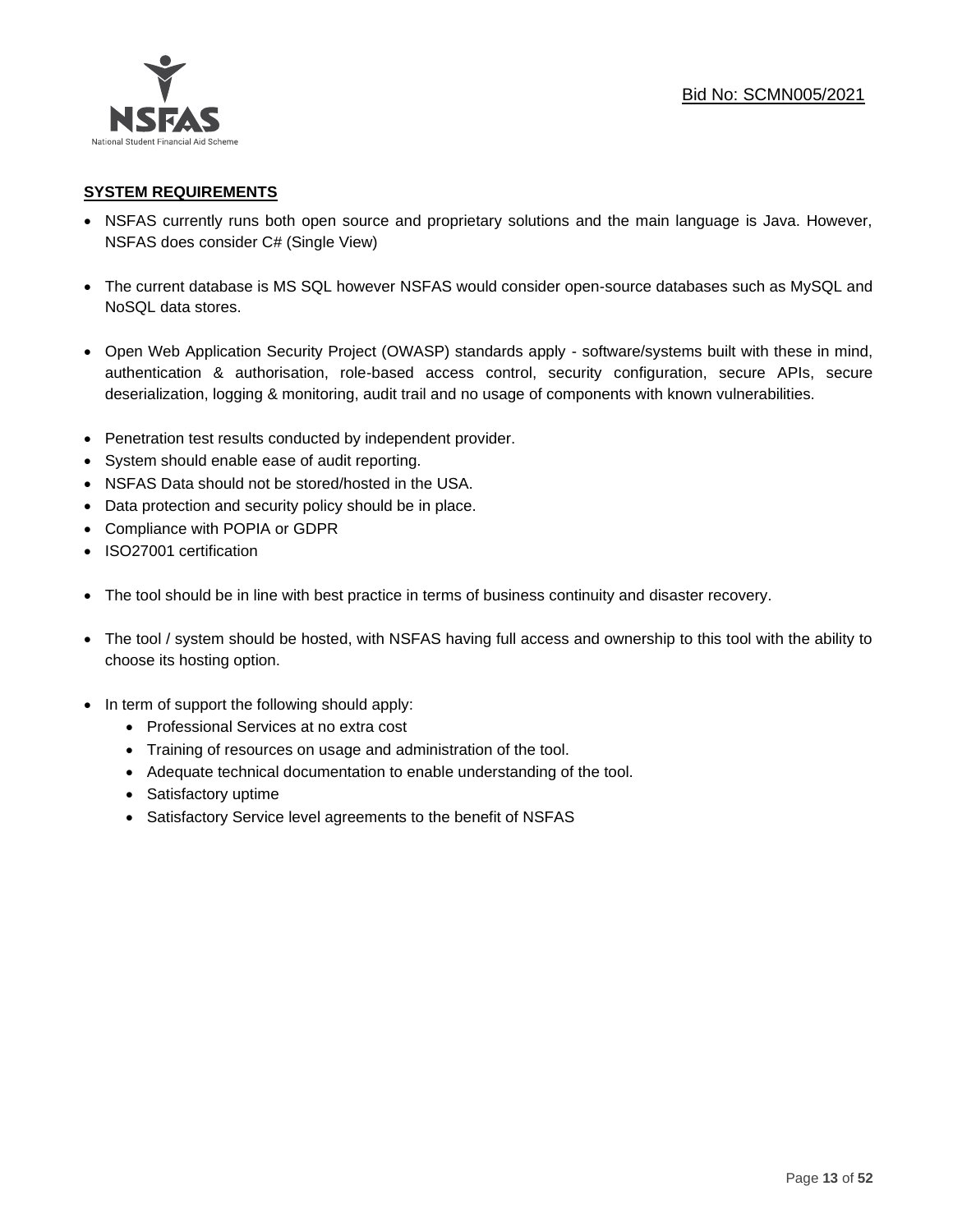

## **5. Evaluation criteria**

Technical evaluation criteria element:

| <b>Element</b>             | Weight |
|----------------------------|--------|
| <b>Company Experience</b>  | 15%    |
| <b>Resource Experience</b> | 15%    |
| Reference letters          | 15%    |
| Methodology and approach   | 40%    |
| Transformation             | 15%    |
| <b>TOTAL</b>               | 100%   |

## Criteria and Weighting:

*Bidders need to score a minimum of 70% for functionality. Bidders who score less than 70% minimum for functionality will not be considered further for the presentation stage. Bids will be evaluated in accordance with the following technical criteria:*

| <b>Resource Experience</b>                                                                                                                                                            | Points available- max 15                                                                                                                                                                               | <b>Bidder scoring</b> |
|---------------------------------------------------------------------------------------------------------------------------------------------------------------------------------------|--------------------------------------------------------------------------------------------------------------------------------------------------------------------------------------------------------|-----------------------|
|                                                                                                                                                                                       | The lead team member has six (6) years<br>or more experience undertaken within the<br>field of systems development.<br>$= 15$ points                                                                   |                       |
| The lead team member/Project manager to<br>demonstrate a minimum of five (5) years'<br>experience within the field of systems<br>development. A comprehensive CV must be<br>attached. | The lead team member has five (5) years'<br>experience undertaken within the field of<br>systems development.<br>$= 10$ points                                                                         |                       |
|                                                                                                                                                                                       | The lead team member does not have a<br>minimum of five (5) years' experience<br>within the field of systems development. /<br>CVs of lead team member/Project<br>manager not attached $=$<br>0 points |                       |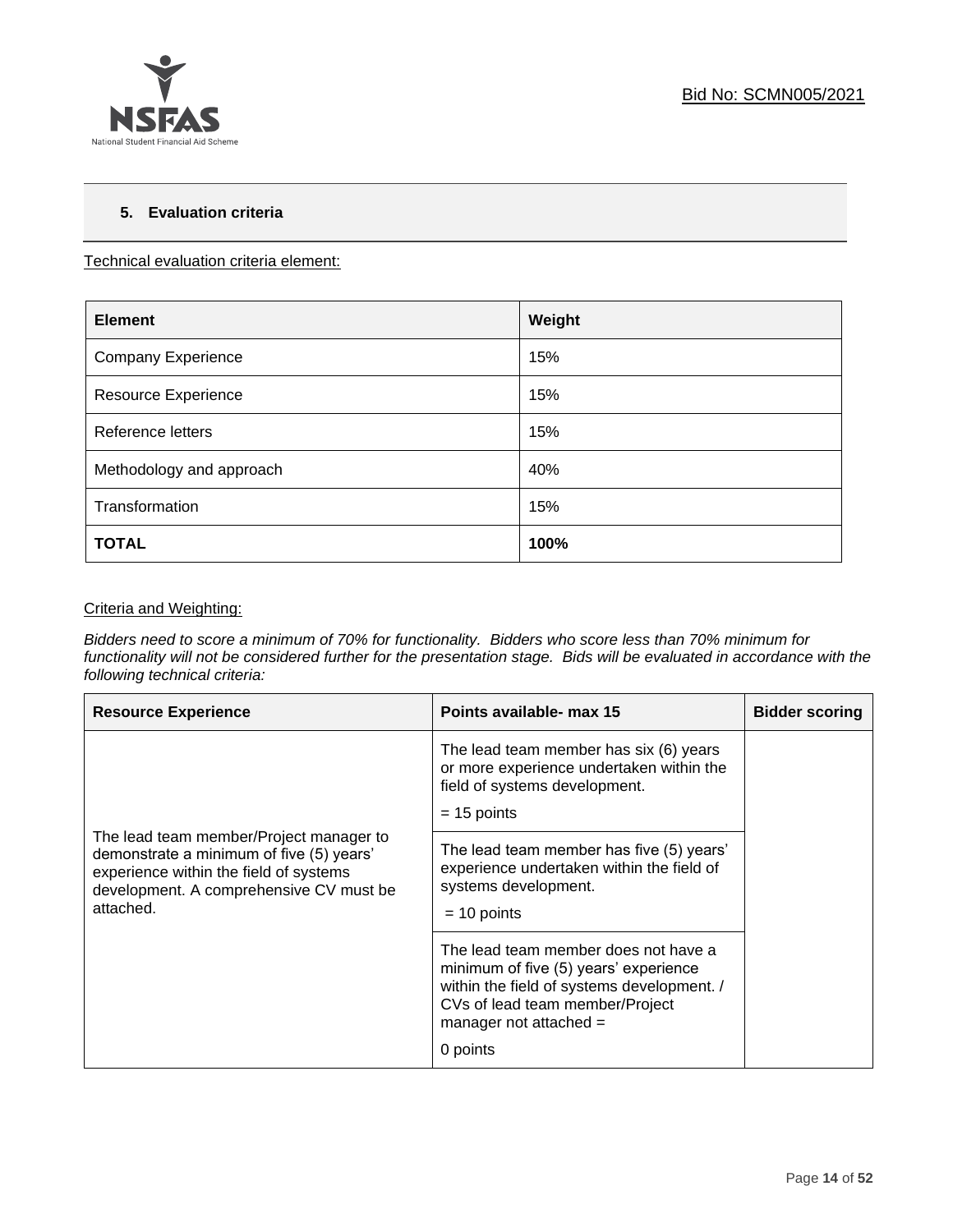

| Methodology and approach                                                                                                                                                                                                            | Points available- max 40                                                                                                              | <b>Bidder scoring</b> |
|-------------------------------------------------------------------------------------------------------------------------------------------------------------------------------------------------------------------------------------|---------------------------------------------------------------------------------------------------------------------------------------|-----------------------|
| The bidder to provide a detailed project<br>approach and methodology as to how the scope<br>of work will be executed which includes project<br>management activities and related timelines,<br>which indicates a suitable solution. | Project management activities outlined in<br>a logical manner with a detailed and<br>suitable methodology and approach =<br>10 points |                       |
|                                                                                                                                                                                                                                     | Detailed timelines provided to achieve the<br>delivery of the solution $=$<br>15 points                                               |                       |
|                                                                                                                                                                                                                                     | Solution offered is suitable for NSFAS<br>that achieves the required scope=<br>15 points                                              |                       |

| <b>Company Experience</b>                                                              | Points available- max 15                                  | <b>Bidder scoring</b> |
|----------------------------------------------------------------------------------------|-----------------------------------------------------------|-----------------------|
|                                                                                        | More than three (3) previous assignments<br>$completed =$ |                       |
| The bidder must demonstrate/provide evidence                                           | 15 points                                                 |                       |
| of a minimum of three (3) years' experience in<br>systems development.                 | 3 previous assignments completed=                         |                       |
| This must be included in the proposal and can<br>be evidenced through case studies and | 10 points                                                 |                       |
| sufficient detail should be provided.                                                  | Less than 3 previous assignments<br>completed=            |                       |
|                                                                                        | 0 points                                                  |                       |

| <b>Reference letters</b>                                                                                                                                         | Points available- max 15                       | <b>Bidder scoring</b> |
|------------------------------------------------------------------------------------------------------------------------------------------------------------------|------------------------------------------------|-----------------------|
|                                                                                                                                                                  | More than 3 reference letters $=$<br>15 points |                       |
| The bidder must provide a minimum of three (3)<br>references on the letterhead of that company<br>which provides an indication of similar services<br>delivered. | 3 reference letters $=$<br>10 points           |                       |
|                                                                                                                                                                  | Less than 3 reference letters=<br>0 points     |                       |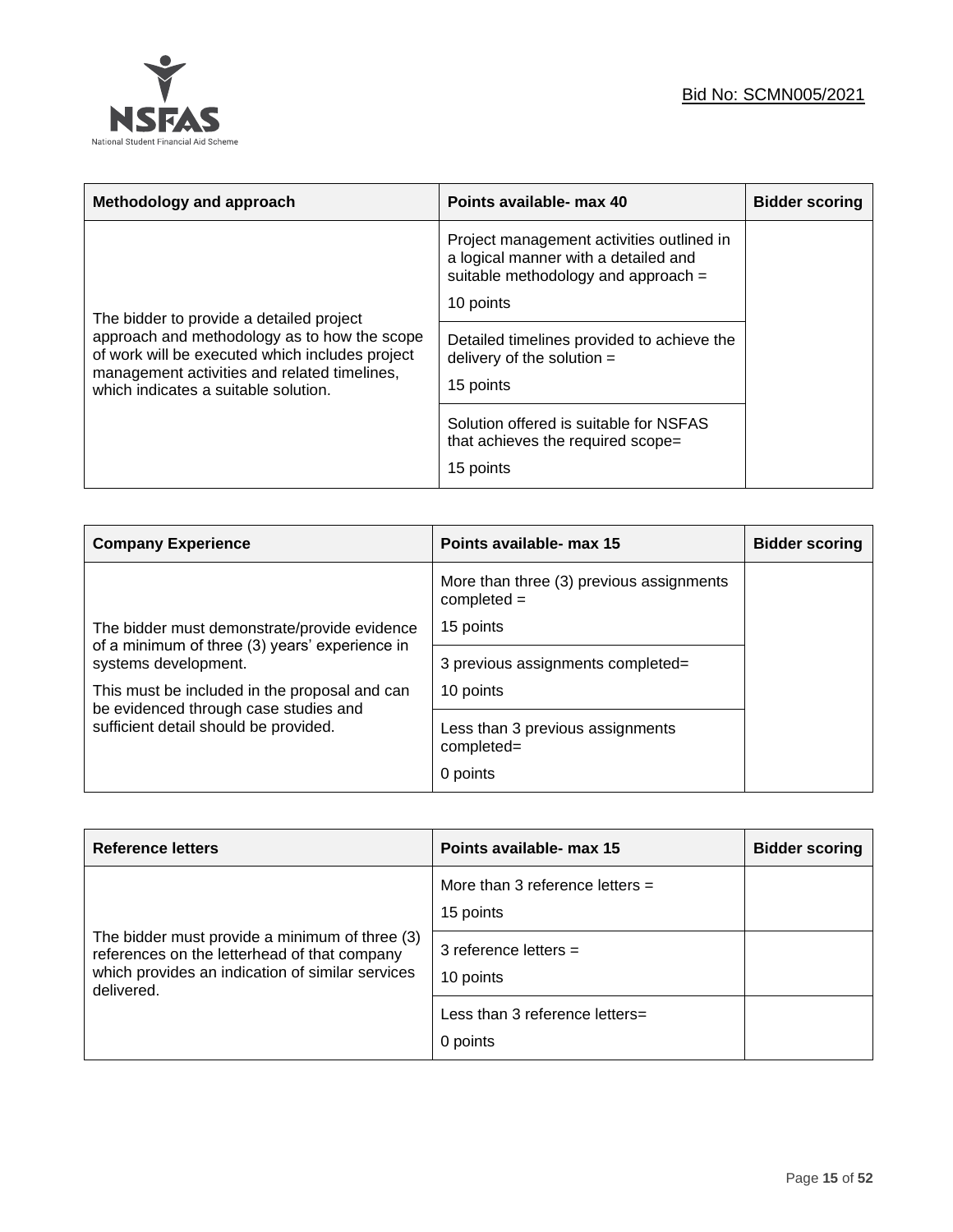

| Points available- max 15                    | <b>Bidder scoring</b> |
|---------------------------------------------|-----------------------|
| All three (3) criteria met $=$<br>15 points |                       |
| Two $(2)$ criteria met = 10 points          |                       |
| One (1) criteria met = 5 points             |                       |
|                                             |                       |

## **6. Presentation criteria**

Bidders who achieve the minimum score of 70% for the functional evaluation criteria will be invited to provide a presentation on their proposed HD tool to the bid evaluation committee of NSFAS. The location of this meeting will either be held at the NSFAS offices at 10 Brodie Road, Wynberg, Cape Town, or virtually through the Microsoft team's platform.

The bidder will be required to achieve a minimum of 70% for the presentation with the following criteria being utilised:

| <b>Presentation</b>                                                | Points available- max 100                     | <b>Bidder scoring</b> |
|--------------------------------------------------------------------|-----------------------------------------------|-----------------------|
|                                                                    | Suitability of the solution =50 points        |                       |
| The bidder must demonstrate their                                  | User friendliness of solution $=$ 10 points   |                       |
| proposed HD tool which must achieve the<br>required scope of work. | Timelines for delivery of solution= 15 points |                       |
|                                                                    | Project management= 15 points                 |                       |
|                                                                    | Value added services = 10 points              |                       |

Bidders who achieve the minimum score of 70% for the presentation will be evaluated for Price and BBB-EE in accordance with the 80/20 PPPFA points system.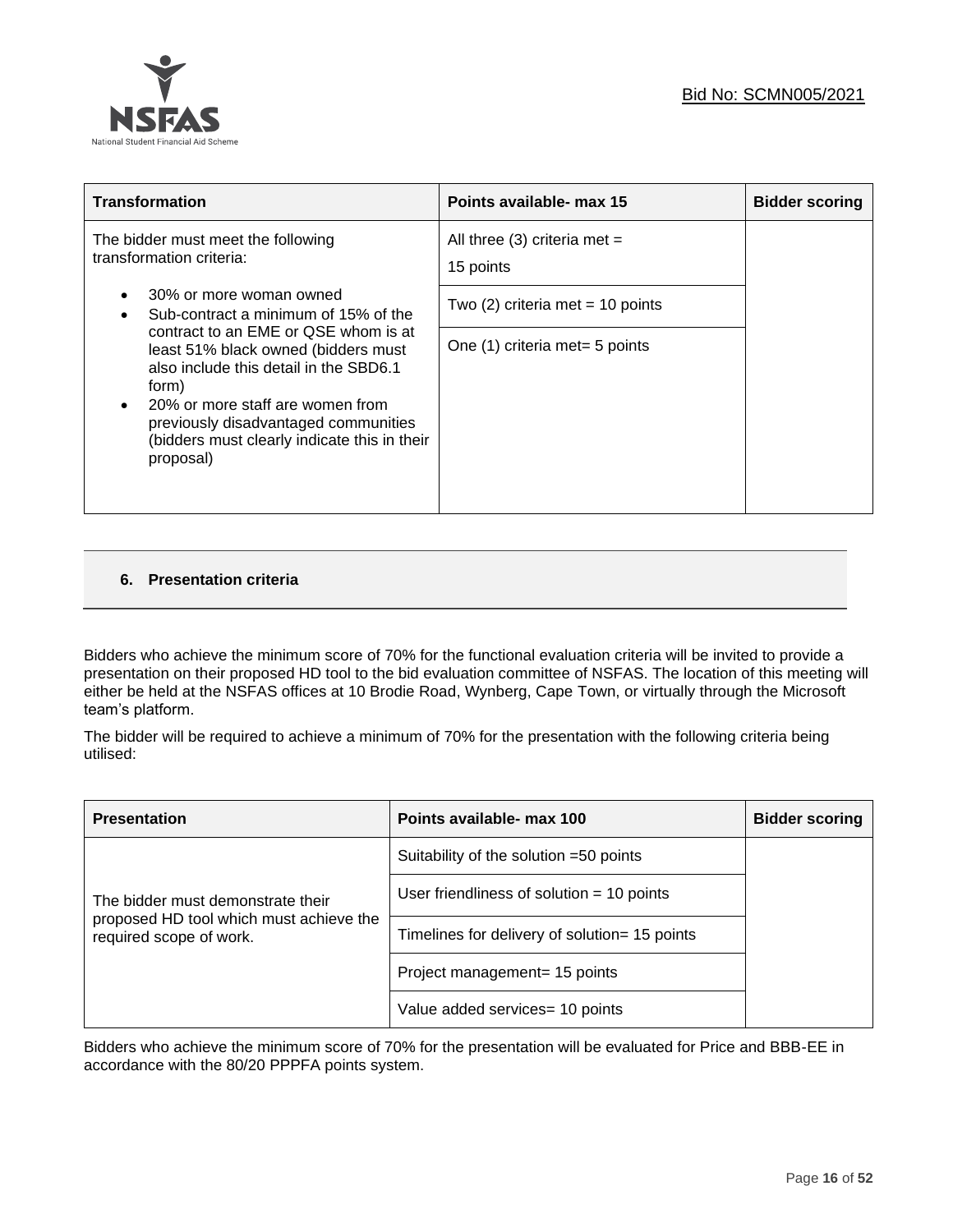

## **7. Contract Period**

The HD tool must be delivered to NSFAS within three (3) months of appointment.

## **8. Pricing Schedule**

Please consider the inevitable Consumer Price Index (CPI) increases year-on-year on the pricing upon the duration of the contract period being in excess of a 12-month period. Please do not quote disbursements separately as it needs to be included in the total cost. If disbursements are quoted separately, NSFAS will not consider it.

The below pricing template must be completed by the bidder, as it will be used for price evaluation purposes:

| <b>Milestone</b>                                      | Total cost (VAT and disbursements included) |
|-------------------------------------------------------|---------------------------------------------|
| Supply and delivery of the HD tool                    |                                             |
| <b>Consulting</b>                                     |                                             |
| <b>Training</b>                                       |                                             |
| Annual maintenance (if applicable)                    |                                             |
| TOTAL COST (VAT AND DISBURSEMENTS<br><b>INCLUDED)</b> |                                             |

*Note that the consulting and training costs must be estimated and may increase depending on the needs of NSFAS.* 

## **8. Preference Point System**

All proposals that will achieve the minimum qualifying score (acceptable tenders) will be evaluated further in terms of the preference point system as follows: A maximum of 80 points is allocated for price on the following basis:

## **80/20**

$$
Ps = 80 \left( 1 - \frac{Pt - P \min}{P \min} \right)
$$

Where

Ps = Points scored for comparative price of proposal under consideration

Pt = Comparative price of bid under consideration

Pmin = Comparative price of lowest acceptable proposal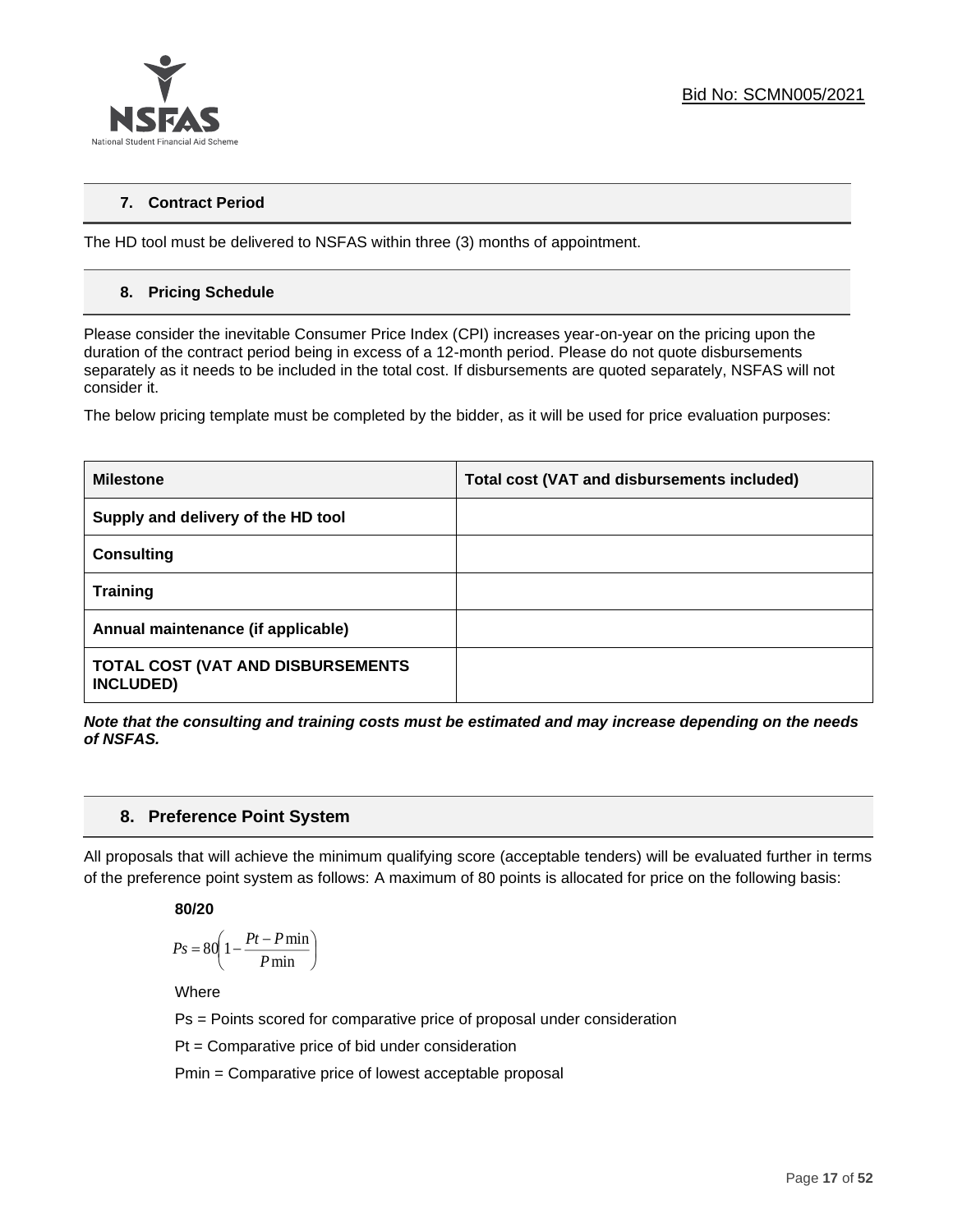

**SBD4**

## **1. Declaration of Interest**

This declaration will be used by institutions to ensure that when goods and services are being procured, all reasonable steps are taken to combat the abuse of the supply chain management system.

The bid of any bidder may be disregarded if that bidder, or any of its directors have:

- A. abused the NSFAS's supply chain management system;
- B. committed fraud or any other improper conduct in relation to such system; or
- C. failed to perform on any previous contract.

**In order to give effect to the above, the following questionnaire must be completed and submitted with the bid**.

| The following particulars must be furnished: |                                                                                          |  |  |  |  |  |
|----------------------------------------------|------------------------------------------------------------------------------------------|--|--|--|--|--|
| 2.1                                          | Full Name of bidder or his or her representative:                                        |  |  |  |  |  |
|                                              |                                                                                          |  |  |  |  |  |
| 2.2                                          | <b>Identity Number:</b>                                                                  |  |  |  |  |  |
|                                              |                                                                                          |  |  |  |  |  |
| 2.3                                          | Position occupied in the Company (director, trustee, shareholder <sup>2</sup> , member): |  |  |  |  |  |
|                                              |                                                                                          |  |  |  |  |  |

| Registration number of the company, enterprise, close corporation, partnership agreement or trust:<br>2.4 |
|-----------------------------------------------------------------------------------------------------------|
|-----------------------------------------------------------------------------------------------------------|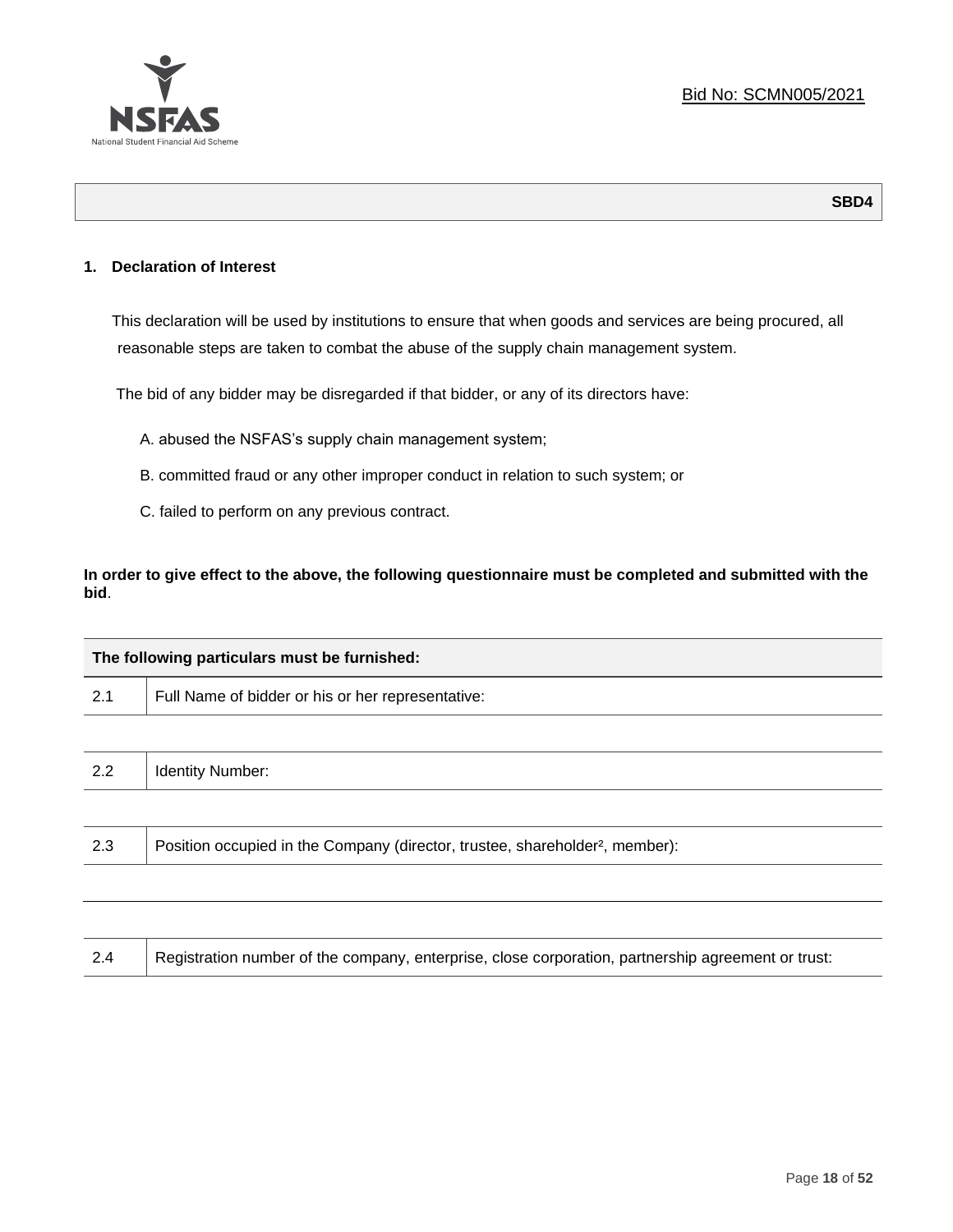

| 2.5 | Tax Reference Number: |
|-----|-----------------------|
|     |                       |

| 2.6 | VAT Registration Number: |
|-----|--------------------------|
|-----|--------------------------|

| 2.6.1  | The names of all directors / trustees / shareholders / members, their individual identity numbers, tax<br>reference numbers and, if applicable, employee / PESAL numbers must be indicated in paragraph 3<br>below. |     |  |  |  |
|--------|---------------------------------------------------------------------------------------------------------------------------------------------------------------------------------------------------------------------|-----|--|--|--|
| 2.7    | Are you or any person connected with the bidder presently employed by the state?                                                                                                                                    |     |  |  |  |
|        | Yes                                                                                                                                                                                                                 | No. |  |  |  |
| 2.7.2. | If yes, furnish the following particulars:                                                                                                                                                                          |     |  |  |  |
|        | Name of person / director / trustee / shareholder/ member:                                                                                                                                                          |     |  |  |  |

| Name of state institution at which you or the person connected to the bidder is employed: |
|-------------------------------------------------------------------------------------------|
|                                                                                           |

Position occupied in the state institution:

#### "State" means

┱

- (a) Any national or provincial department, national or provincial public entity or constitutional institution within the meaning of the Public Finance Management Act, 1999 (Act No 1 of 1999);
- (b) Any municipality or municipal entity;
- (c) Provincial legislature;
- (d) National Assembly or the National Council of Provinces;
- (e) Parliament.

"Shareholder" means a person who owns shares in the company and is actively involved in the management of the enterprise or business and exercises control over the enterprise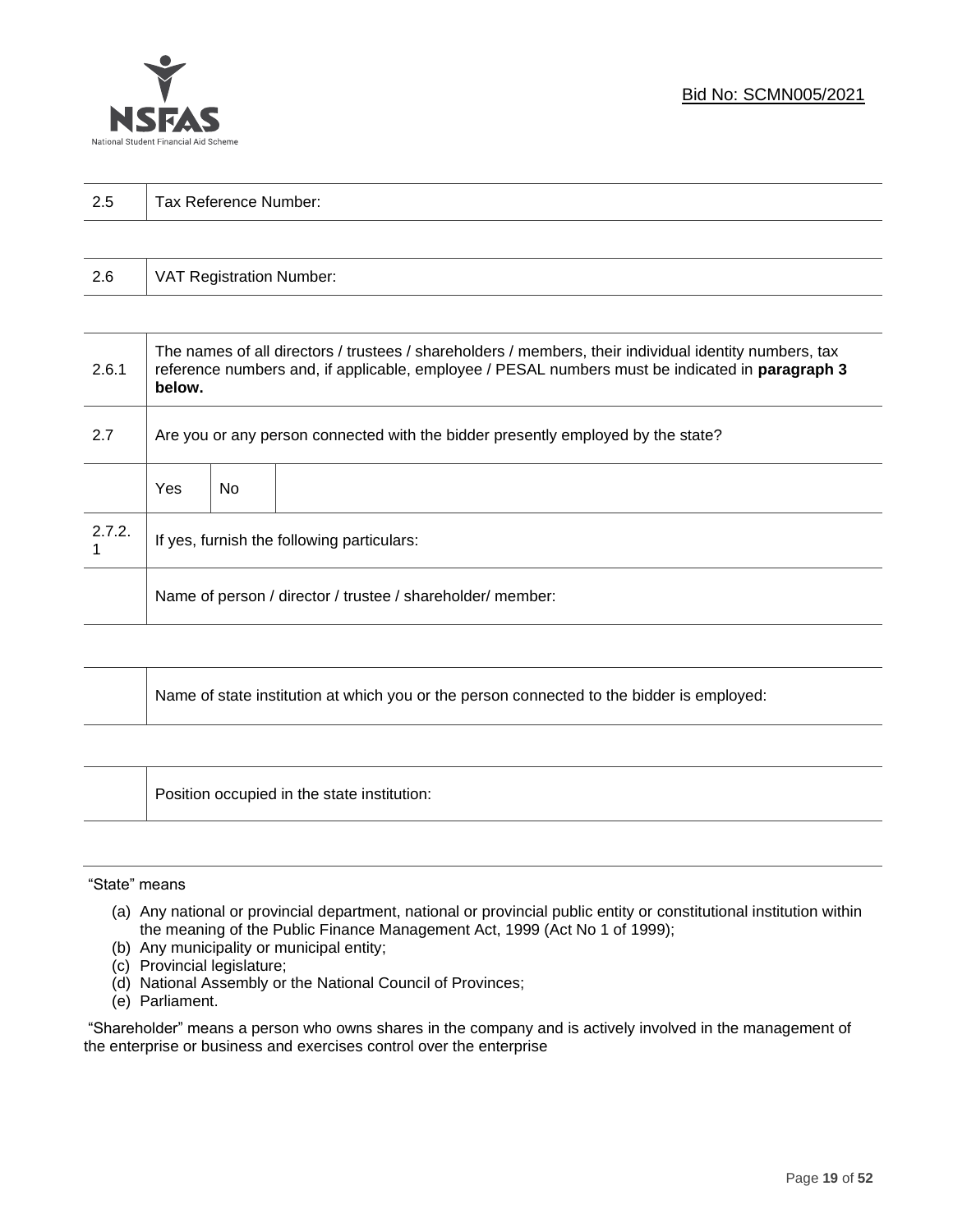

|             | Any other particulars:                                                                                                                                                                                                                           |    |                                                          |  |  |  |
|-------------|--------------------------------------------------------------------------------------------------------------------------------------------------------------------------------------------------------------------------------------------------|----|----------------------------------------------------------|--|--|--|
| 2.7.2       | If you are presently employed by the state, did you obtain the appropriate authority to undertake<br>remunerative work outside employment in the public sector?                                                                                  |    |                                                          |  |  |  |
|             | No<br><b>Yes</b>                                                                                                                                                                                                                                 |    |                                                          |  |  |  |
|             | If yes, did you attach proof of such authority to the bid document?                                                                                                                                                                              |    |                                                          |  |  |  |
| 2.7.2.<br>1 | Note: Failure to submit proof of such authority, where applicable, may result in the disqualification of the<br>bid.                                                                                                                             |    |                                                          |  |  |  |
|             | Yes                                                                                                                                                                                                                                              | No |                                                          |  |  |  |
| 2.7.2.<br>2 |                                                                                                                                                                                                                                                  |    | If no, furnish reasons for non-submission of such proof: |  |  |  |
| 2.8         | Did you or your spouse, or any of the company's directors / trustees / shareholders / members or their<br>spouses conduct business with the state in the previous twelve months?                                                                 |    |                                                          |  |  |  |
|             | Yes                                                                                                                                                                                                                                              | No |                                                          |  |  |  |
| 2.8.1       | If so, furnish particulars:                                                                                                                                                                                                                      |    |                                                          |  |  |  |
| 2.9         | Do you, or any person connected with the bidder, have any relationship (family, friend, other) with a<br>person employed by the state and who may be involved with the evaluation and or adjudication of this<br>bid?                            |    |                                                          |  |  |  |
|             | Yes                                                                                                                                                                                                                                              | No |                                                          |  |  |  |
| 2.9.1       | If so, furnish particulars:                                                                                                                                                                                                                      |    |                                                          |  |  |  |
| 2.10        | Are you, or any person connected with the bidder, aware of any relationship (family, friend, other)<br>between any other bidder and any person employed by the state who may be involved with the<br>evaluation and or adjudication of this bid? |    |                                                          |  |  |  |
|             | Yes                                                                                                                                                                                                                                              | No |                                                          |  |  |  |
| 2.10.1      | If so, furnish particulars:                                                                                                                                                                                                                      |    |                                                          |  |  |  |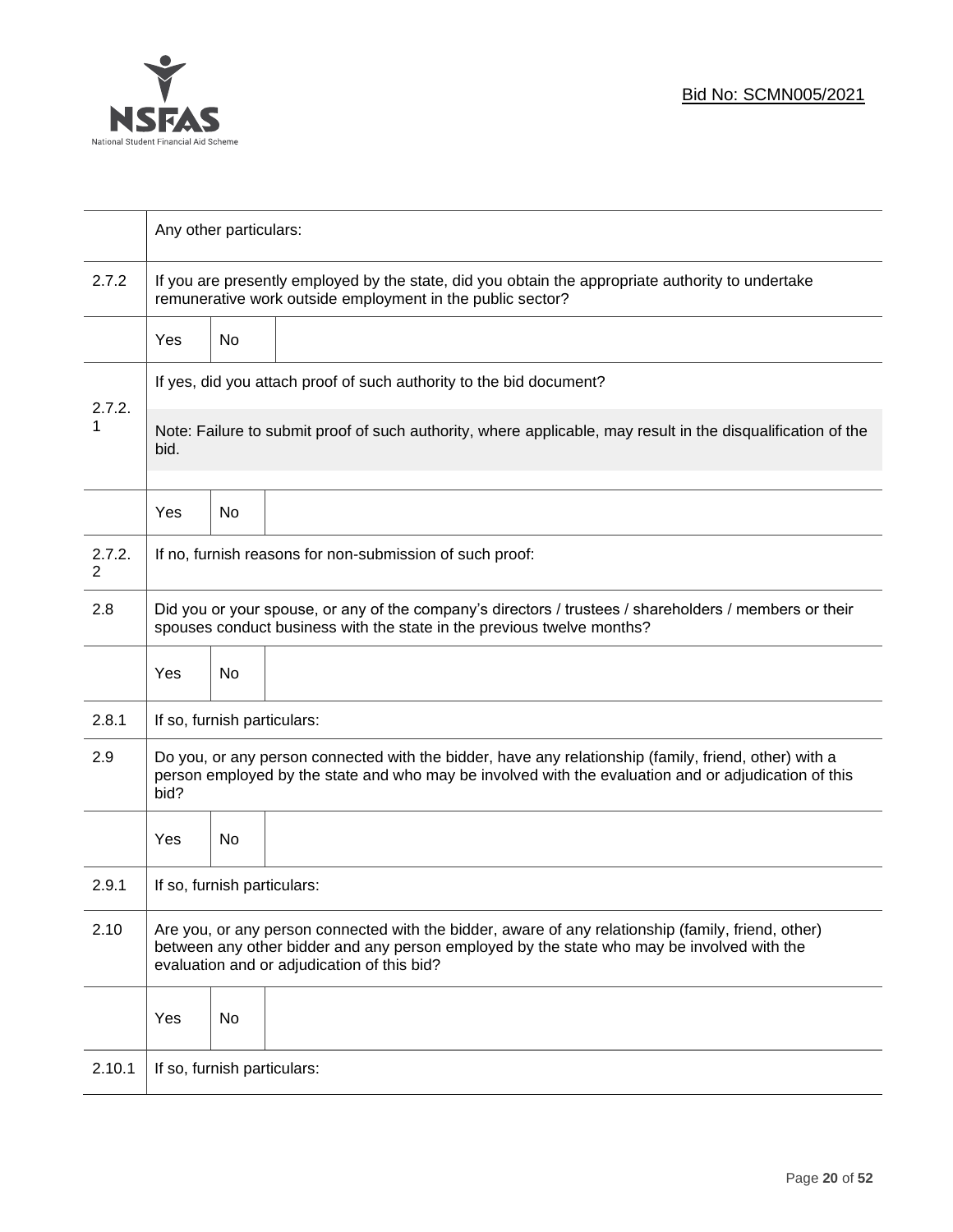

| 2.11   | Do you or any of the directors / trustees / shareholders / members of the company have any interest in<br>any other related companies whether or not they are bidding for this contract? |    |  |  |  |
|--------|------------------------------------------------------------------------------------------------------------------------------------------------------------------------------------------|----|--|--|--|
|        | Yes                                                                                                                                                                                      | No |  |  |  |
| 2.11.1 | If so, furnish particulars:                                                                                                                                                              |    |  |  |  |

## **Full details of directors / trustees / members / shareholders**.

| <b>Full Name</b> | <b>Identity Number</b> | Personal Income Tax<br>Reference Number | State Employee Number /<br>PERSEL Number |
|------------------|------------------------|-----------------------------------------|------------------------------------------|
|                  |                        |                                         |                                          |
|                  |                        |                                         |                                          |
|                  |                        |                                         |                                          |
|                  |                        |                                         |                                          |
|                  |                        |                                         |                                          |
|                  |                        |                                         |                                          |
|                  |                        |                                         |                                          |
|                  |                        |                                         |                                          |
|                  |                        |                                         |                                          |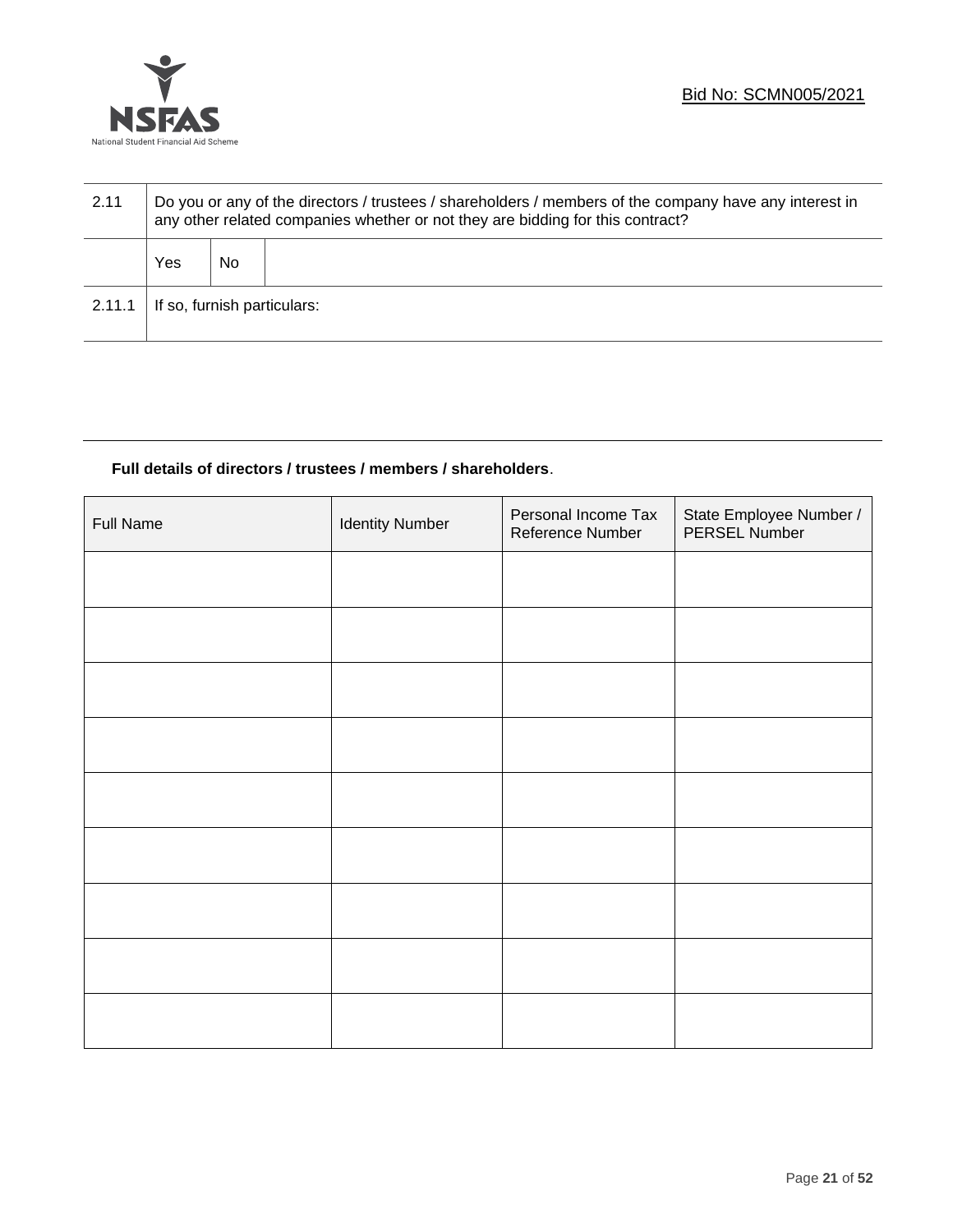

## **Declaration**

I, the undersigned (NAME)………………………………………………………………………

Certify that the information furnished in paragraphs 2 and 3 above is correct. I accept that the state may reject the bid or act against me should this declaration prove to be false.

| <b>Signature</b> | <b>Date</b>    |
|------------------|----------------|
|                  |                |
| <b>Position</b>  | Name of bidder |
|                  |                |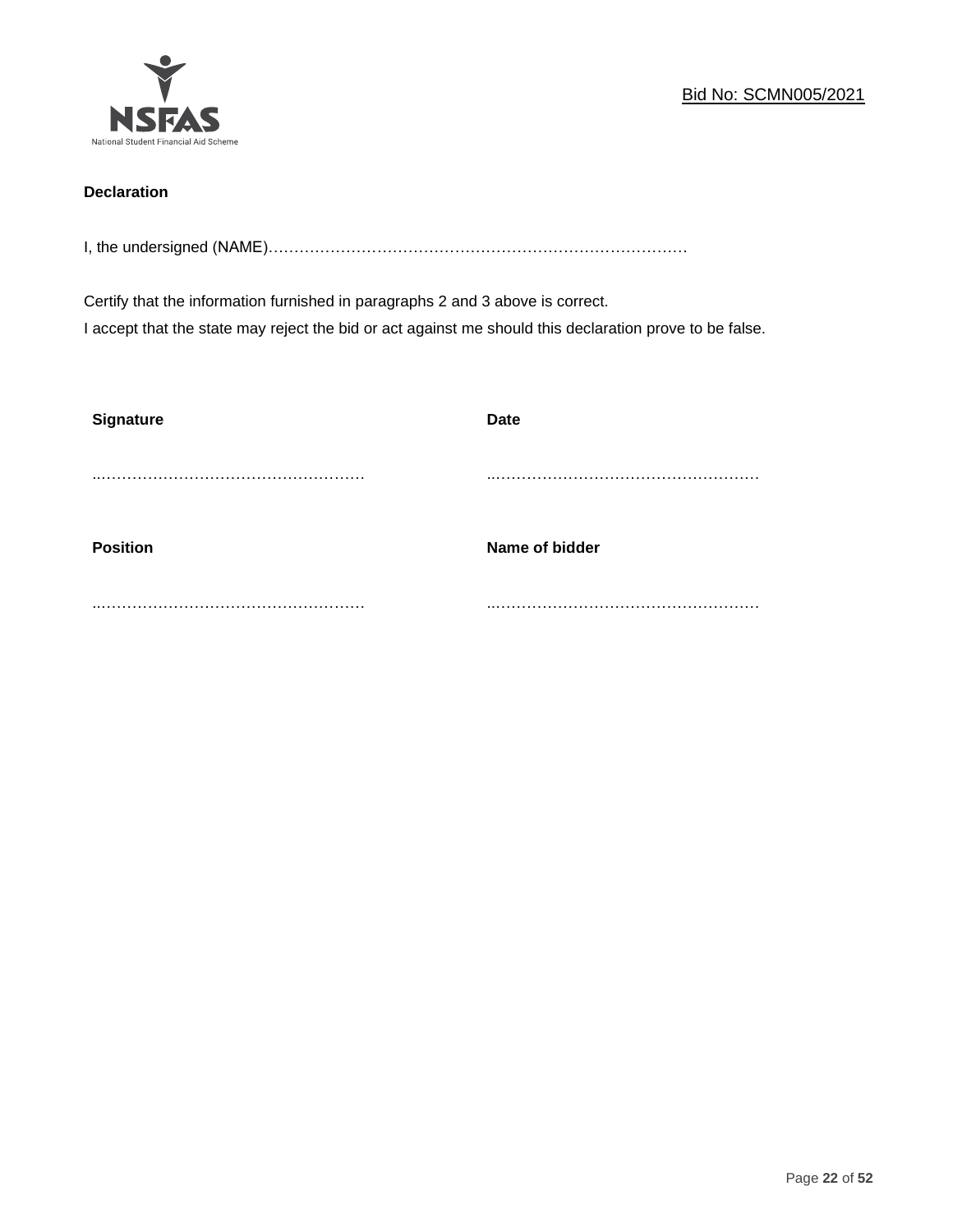

## **Declaration of bidder's past Supply Chain Management practices**

**SBD 8**

This declaration will be used by institutions to ensure that when goods and services are being procured, all reasonable steps are taken to combat the abuse of the supply chain management system.

The bid of any bidder may be disregarded if that bidder, or any of its directors have -

- (a) abused the institution's supply chain management system.
- (b) committed fraud or any other improper conduct in relation to such system; or
- (c) failed to perform on any previous contract.

In order to give effect to the above, **the following questionnaire must be completed and submitted with the bid.**

**The following particulars must be furnished:**

|      | Is the bidder or any of its directors listed on the National Treasury's Database of Restricted Suppliers as<br>companies or persons prohibited from doing business with the public sector?                                                                                                                                                                                                                |                             |  |  |
|------|-----------------------------------------------------------------------------------------------------------------------------------------------------------------------------------------------------------------------------------------------------------------------------------------------------------------------------------------------------------------------------------------------------------|-----------------------------|--|--|
| 1.1. | (Companies or persons who are listed on this Database were informed in writing of this restriction by the<br>Accounting Officer/Authority of the institution that imposed the restriction after the audi alteram partem<br>rule was applied).                                                                                                                                                             |                             |  |  |
|      | Database of Restricted Suppliers now resides on the National<br>Treasury's website<br>The<br>(http://www.treasury.gov.za) and can be accessed by clicking on its link at the bottom of the home page.                                                                                                                                                                                                     |                             |  |  |
|      | Yes                                                                                                                                                                                                                                                                                                                                                                                                       | <b>No</b>                   |  |  |
| 1.2. |                                                                                                                                                                                                                                                                                                                                                                                                           | If so, furnish particulars: |  |  |
| 1.3. | Is the bidder or any of its directors listed on the Register for Tender Defaulters in terms of section 29 of<br>Prevention<br>Activities<br>(No<br>Combating<br>of<br>Corrupt<br>12<br>2004)?<br>the<br>and<br>Act<br>of<br>The Register for Tender Defaulters can be accessed on the National Treasury's website<br>(http://www.treasury.gov.za) by clicking on its link at the bottom of the home page. |                             |  |  |
|      | Yes                                                                                                                                                                                                                                                                                                                                                                                                       | No                          |  |  |
| 1.4. |                                                                                                                                                                                                                                                                                                                                                                                                           | If so, furnish particulars: |  |  |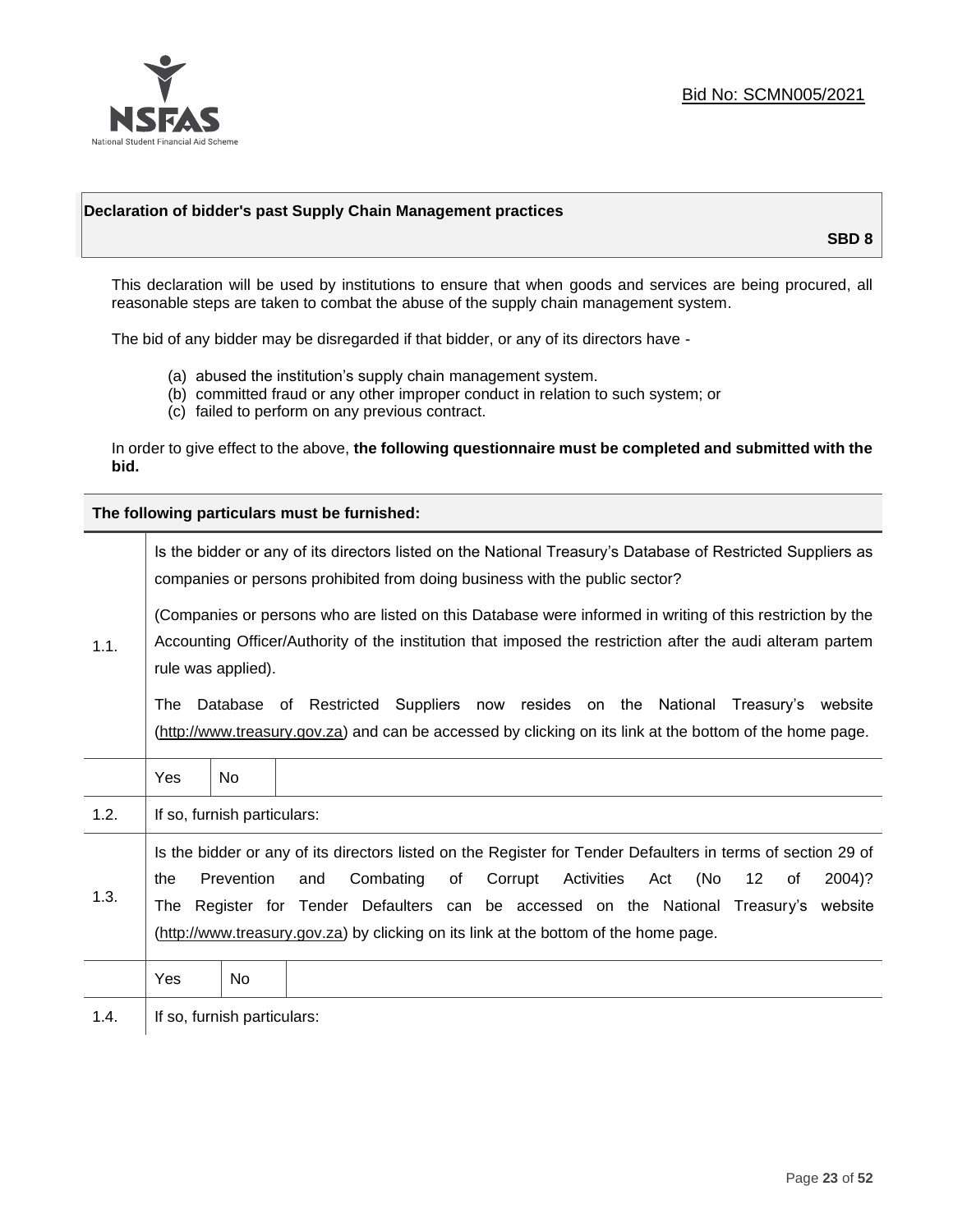

T

| 1.5. | Was the bidder or any of its directors convicted by a court of law (including a court outside of the<br>Republic of South Africa) for fraud or corruption during the past five years? |    |  |
|------|---------------------------------------------------------------------------------------------------------------------------------------------------------------------------------------|----|--|
|      | <b>Yes</b>                                                                                                                                                                            | No |  |
| 1.6. | If so, furnish particulars:                                                                                                                                                           |    |  |
| 1.7. | Was any contract between the bidder and any organ of state terminated during the past five years on<br>account of failure to perform on or comply with the contract?                  |    |  |
|      | <b>Yes</b>                                                                                                                                                                            | No |  |
| 1.8. | If so, furnish particulars:                                                                                                                                                           |    |  |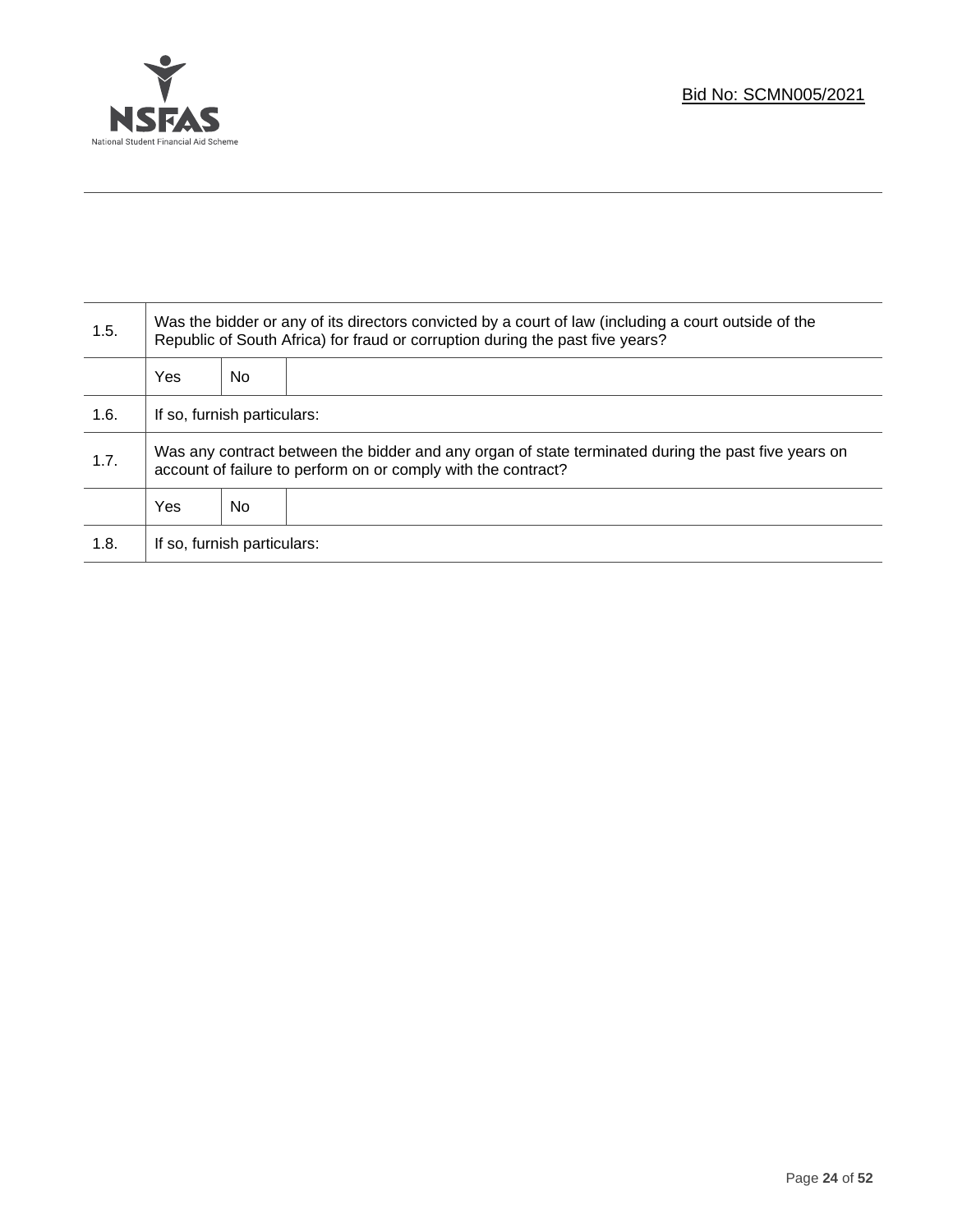

## **Declaration**

I, the undersigned (NAME)………………………………………………………………………

Certify that the information furnished on the declaration from is true and correct.

I accept that, in addition to cancellation of a contract, action may be taken against me should this declaration provide to be false.

| Signature       | <b>Date</b>    |
|-----------------|----------------|
|                 |                |
|                 |                |
| <b>Position</b> | Name of bidder |
|                 |                |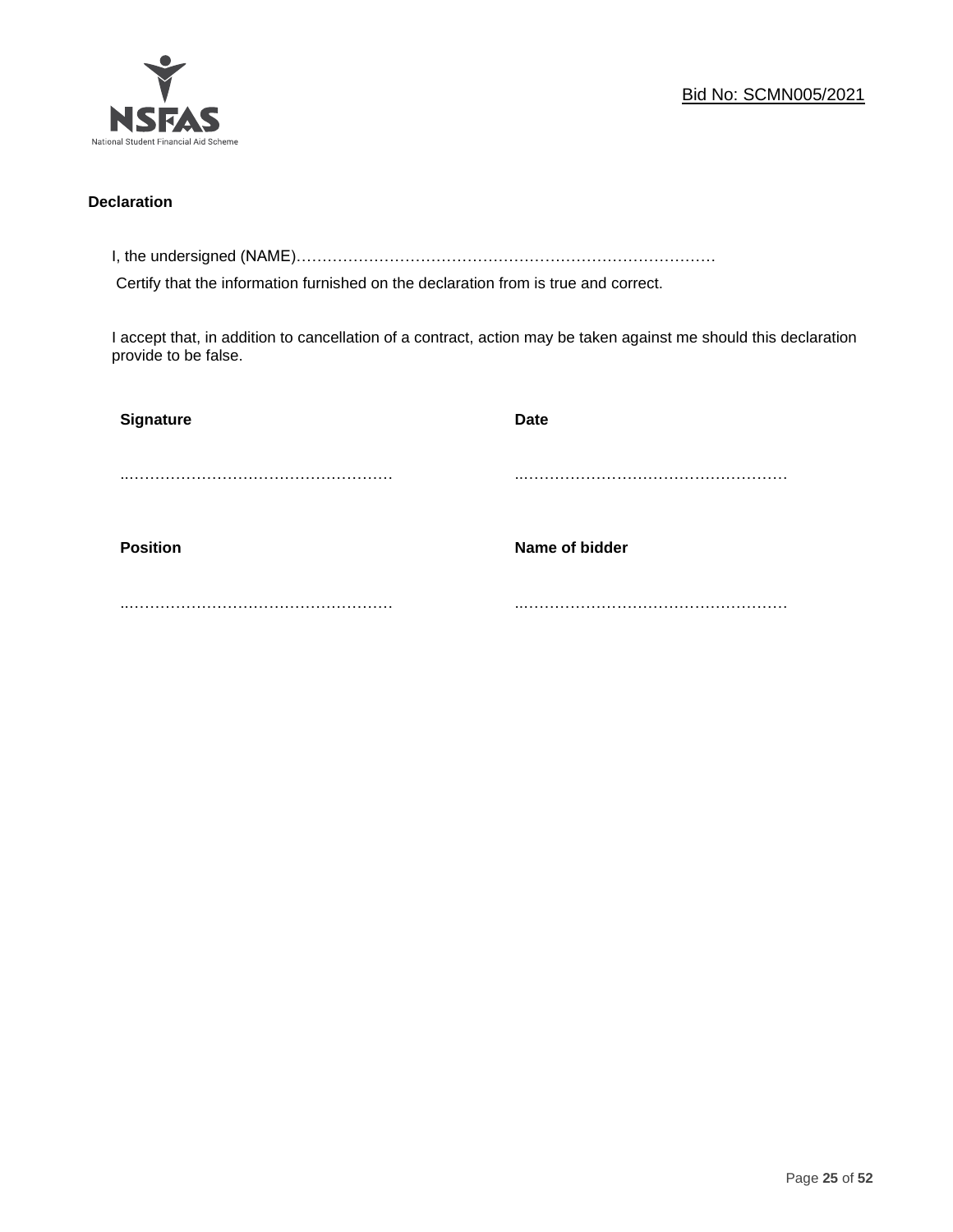

## **SBD 9**

## **CERTIFICATE OF INDEPENDENT BID DETERMINATION**

I, the undersigned, in submitting the accompanying bid in response to the invitation for the bid made by: NSFAS

(Name of Institution)

Do hereby make the following statements that I certify to be true and complete in every respect:

| I certify, on behalf of: |  |
|--------------------------|--|
| (Name of Bidder)         |  |

- 1. I have read, and I understand the contents of this Certificate.
- 6.1.I understand that the accompanying bid will be disqualified if this Certificate is found not to be true and complete in every respect.
- 6.2.I am authorized by the bidder to sign this Certificate, and to submit the accompanying bid, on behalf of the bidder.
- 6.3.Each person whose signature appears on the accompanying bid has been authorized by the bidder to determine the terms of, and to sign the bid, on behalf of the bidder.
- 6.4.For the purposes of this Certificate and the accompanying bid, I understand that the word "competitor" shall include any individual or organization, other than the bidder, whether or not affiliated with the bidder, who:
	- 6.4.1.1.1. has been requested to submit a bid in response to this bid invitation.
	- 6.4.1.1.2. could potentially submit a bid in response to this bid invitation, based on their qualifications,
	- 6.4.1.1.3. Abilities or experience.
- 6.10. Provides the same goods and services as the bidder and/or is in the same line of business as the bidder.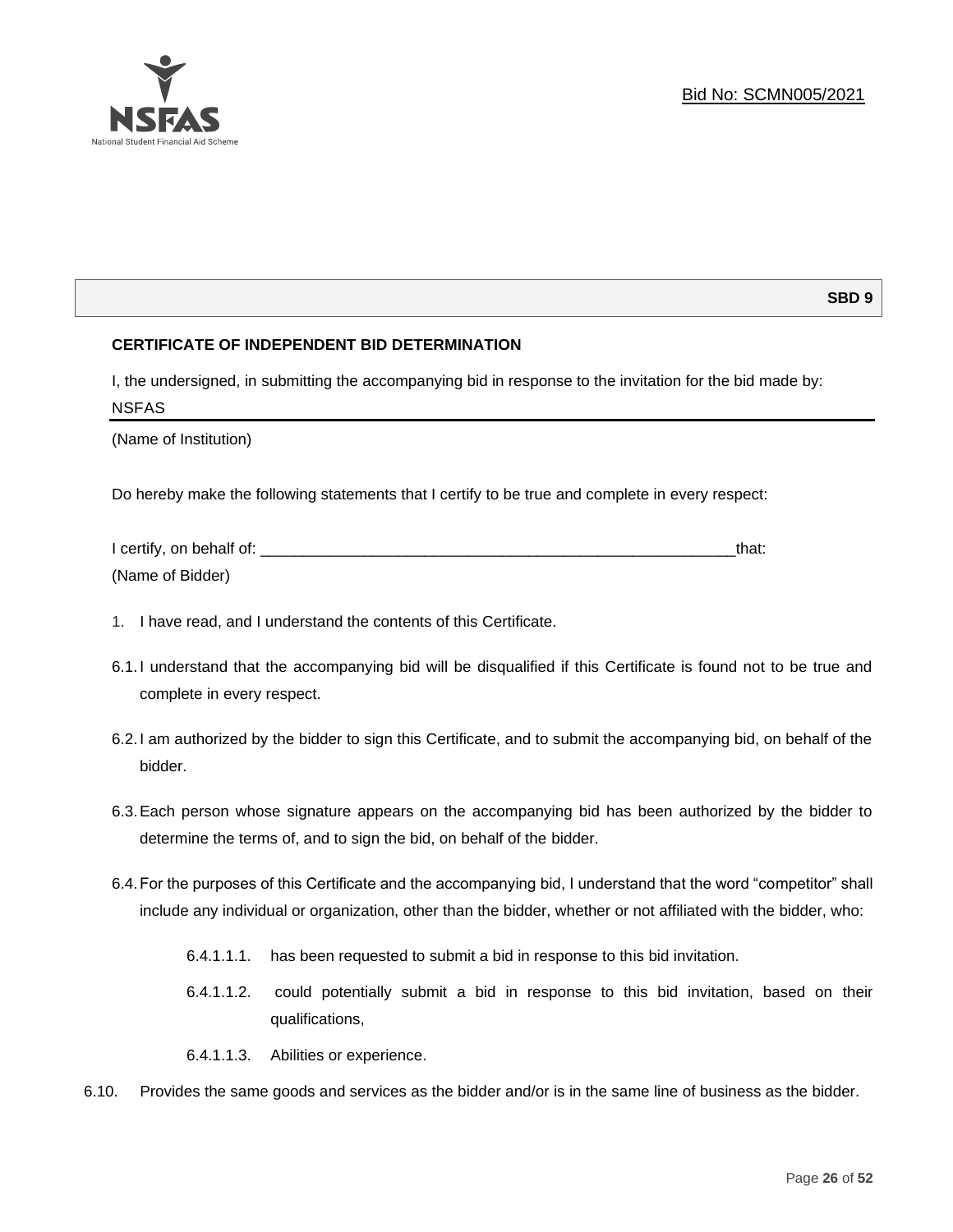

6.11. The bidder has arrived at the accompanying bid independently from, and without consultation, communication, agreement or arrangement with any competitor. However, communication between partners in a joint venture or consortium<sup>3</sup> will not be construed as collusive bidding.

<sup>3</sup> Joint venture or Consortium means an association of persons for the purpose of combining their expertise, property, capital, efforts, skill and knowledge in an activity for the execution of a contract.

- 6.12. In particular, without limiting the generality of paragraphs 6 above, there has been no consultation, communication, agreement or arrangement with any competitor regarding:
	- (a) prices
	- (b) geographical area where product or service will be rendered (market allocation)
	- (c) methods, factors or formulas used to calculate prices;
	- (d) the intention or decision to submit or not to submit, a bid;
	- (e) the submission of a bid which does not meet the specifications and conditions of the bid; or
	- (f) bidding with the intention not to win the bid.
- 6.13. In addition, there have been no consultations, communications, agreements or arrangements with any competitor regarding the quality, quantity, specifications and conditions or delivery particulars of the products or services to which this bid invitation relates.
- 6.14. The terms of the accompanying bid have not been, and will not be, disclosed by the bidder, directly or indirectly, to any competitor, prior to the date and time of the official bid opening or of the awarding of the contract.
- 6.15. I am aware that, in addition and without prejudice to any other remedy provided to combat any restrictive practices related to bids and contracts, bids that are suspicious will be reported to the Competition Commission for investigation and possible imposition of administrative penalties in terms of section 59 of the Competition Act No 89 of 1998 and or may be reported to the National Prosecuting Authority (NPA) for criminal investigation and or may be restricted from conducting business with the public sector for a period not exceeding ten (10) years in terms of the Prevention and Combating of Corrupt Activities Act No 12 of 2004 or any other applicable legislation.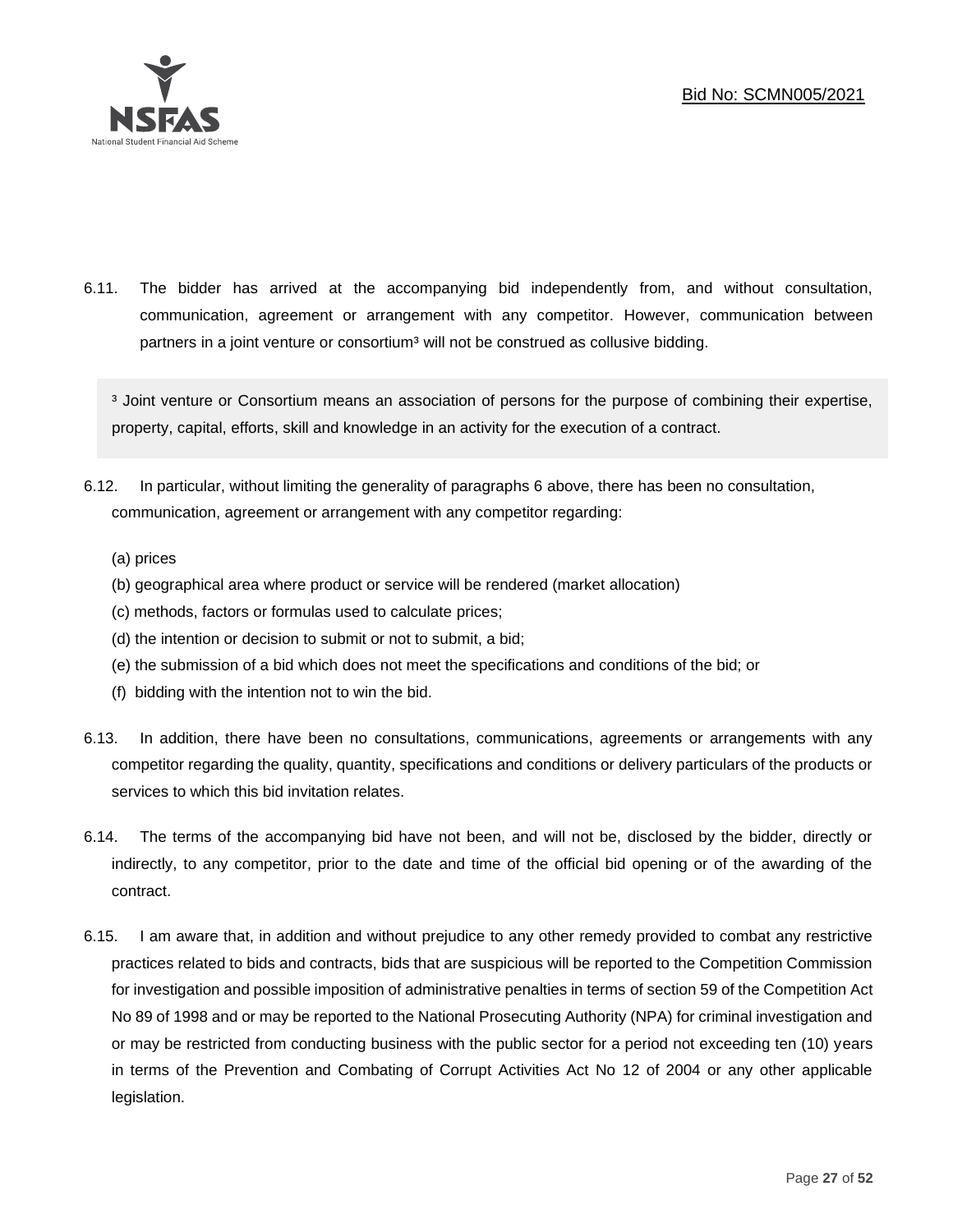

| Signature | Date           |
|-----------|----------------|
|           |                |
| Position  | Name of bidder |
|           |                |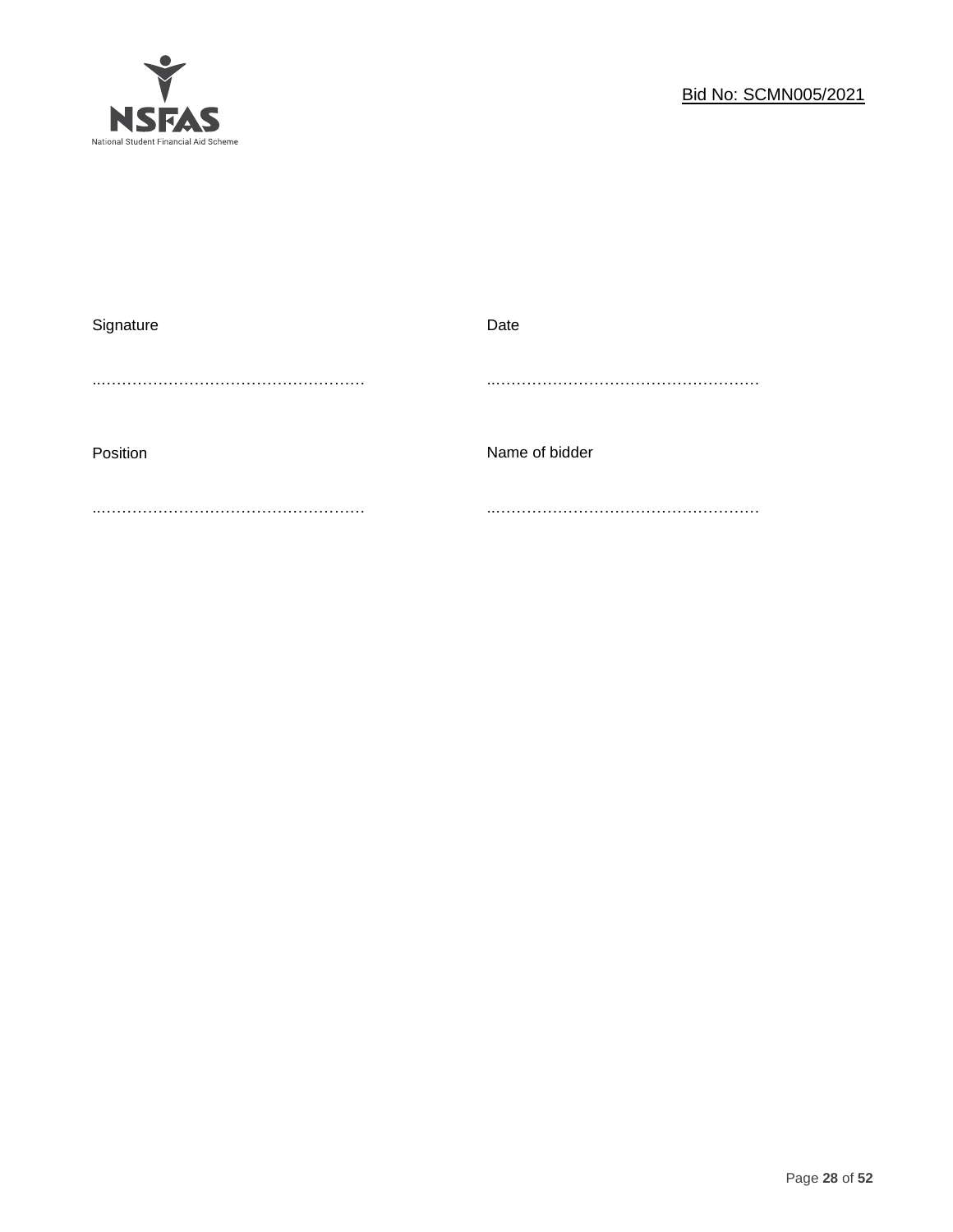

## **1. PREFERENCE POINTS CLAIM FORM IN TERMS OF THE PREFERENTIAL PROCUREMENT REGULATIONS 2017**

This preference form must form part of all bids invited. It contains general information and serves as a claim form for preference points for Broad-Based Black Economic Empowerment (B-BBEE) Status Level of Contribution

## **NB: BEFORE COMPLETING THIS FORM, BIDDERS MUST STUDY THE GENERAL CONDITIONS, DEFINITIONS AND DIRECTIVES APPLICABLE IN RESPECT OF B-BBEE, AS PRESCRIBED IN THE PREFERENTIAL PROCUREMENT REGULATIONS, 2017.**

## **1. GENERAL CONDITIONS**

- 1.1 The following preference point systems are applicable to all bid:
	- the 80/20 system for requirements with a Rand value of up to R50 000 000 (all applicable taxes included); and

1.2

a) The value of this bid is estimated not to exceed R50 000 000 (all applicable taxes included) and therefore the 80/20 Preference point system shall be applicable.

Points for this bid shall be awarded for:

- (a) Price; and
- (b) B-BBEE Status Level of Contributor.
- 1.3 The maximum points for this bid are allocated as follows:

|                                                   | <b>POINTS</b> |
|---------------------------------------------------|---------------|
| <b>PRICE</b>                                      |               |
| <b>B-BBEE STATUS LEVEL OF CONTRIBUTOR</b>         | 20            |
| Total points for Price and B-BBEE must not exceed | 100           |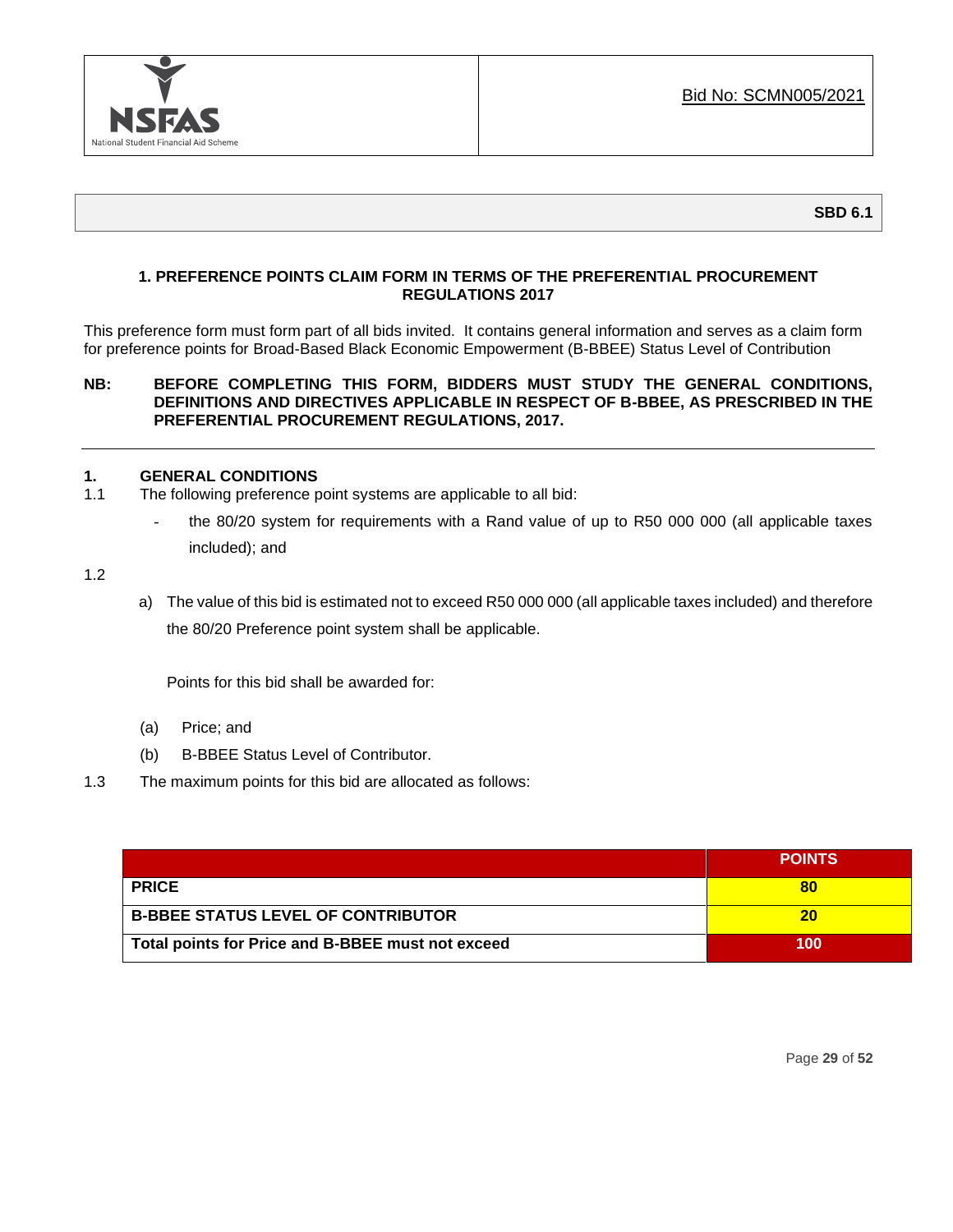

- 1.4 Failure on the part of a bidder to submit proof of B-BBEE Status level of contributor together with the bid, will be interpreted to mean that preference points for B-BBEE status level of contribution are not claimed.
- 1.5 The purchaser reserves the right to require of a bidder, either before a bid is adjudicated or at any time subsequently, to substantiate any claim in regard to preferences, in any manner required by the purchaser.

## **2. DEFINITIONS**

- (a) **"B-BBEE"** means broad-based black economic empowerment as defined in section 1 of the Broad-Based Black Economic Empowerment Act.
- (b) "**B-BBEE status level of contributor"** means the B-BBEE status of an entity in terms of a code of good practice on black economic empowerment, issued in terms of section 9(1) of the Broad-Based Black Economic Empowerment Act.
- (c) **"bid"** means a written offer in a prescribed or stipulated form in response to an invitation by an organ of state for the provision of goods or services, through price quotations, advertised competitive bidding processes or proposals.
- (d) **"Broad-Based Black Economic Empowerment Act"** means the Broad-Based Black Economic Empowerment Act, 2003 (Act No. 53 of 2003);
- **(e) "EME"** means an Exempted Micro Enterprise in terms of a code of good practice on black economic empowerment issued in terms of section 9 (1) of the Broad-Based Black Economic Empowerment Act.
- (f) **"functionality"** means the ability of a tenderer to provide goods or services in accordance with specifications as set out in the tender documents.
- (g) **"prices"** includes all applicable taxes less all unconditional discounts;
- (h) **"proof of B-BBEE status level of contributor"** means:
	- **1)** B-BBEE Status level certificate issued by an authorized body or person;
	- **2)** A sworn affidavit as prescribed by the B-BBEE Codes of Good Practice;
	- **3)** Any other requirement prescribed in terms of the B-BBEE Act;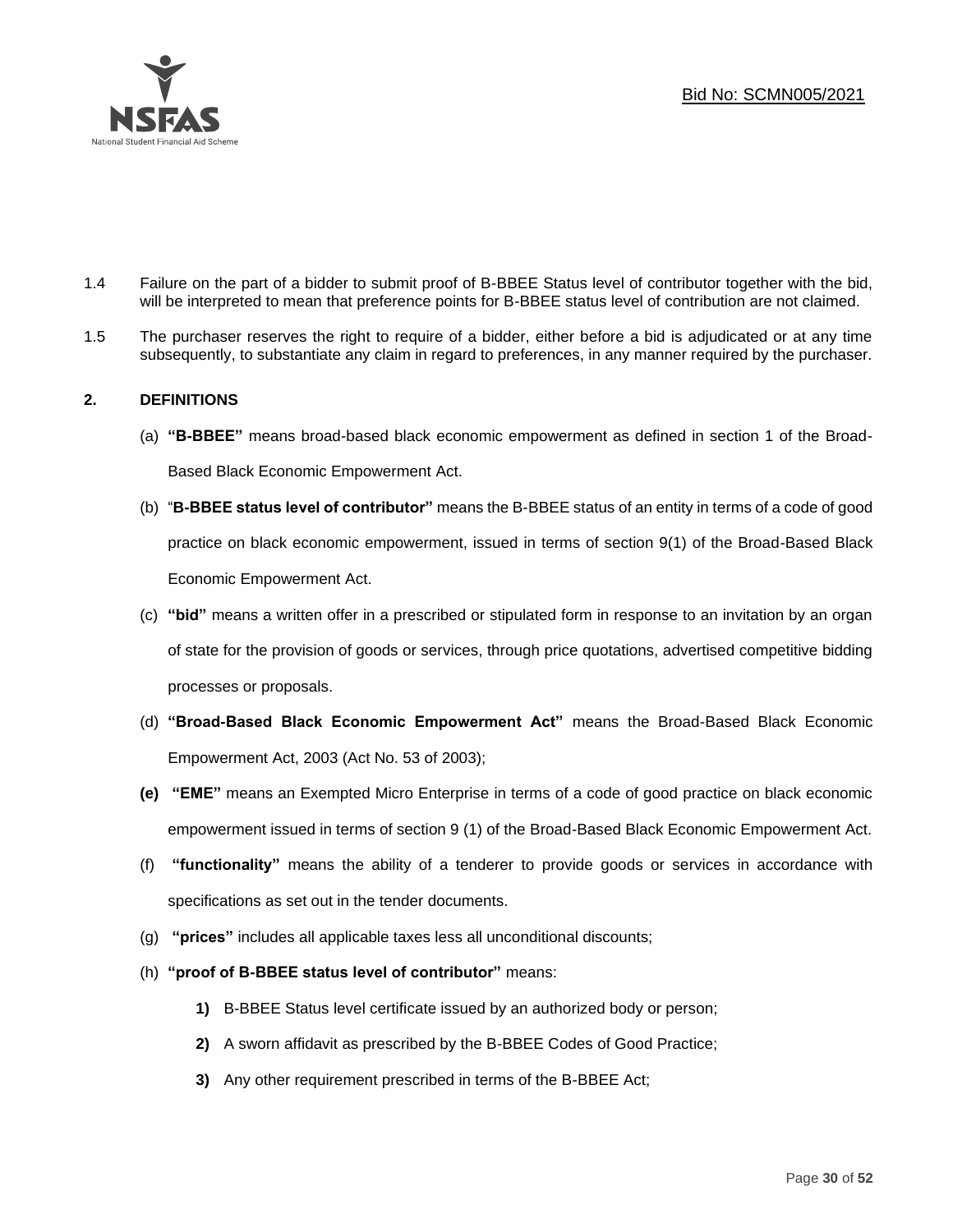

- (i) **"QSE"** means a qualifying small business enterprise in terms of a code of good practice on black economic empowerment issued in terms of section 9 (1) of the Broad-Based Black Economic Empowerment Act.
- *(j)* **"rand value"** means the total estimated value of a contract in Rand, calculated at the time of bid invitation, and includes all applicable taxes.

## **3. POINTS AWARDED FOR PRICE**

## 3.1 **THE 80/20 PREFERENCE POINT SYSTEMS**

A maximum of 80 points is allocated for price on the following basis:

**80/20**

$$
Ps = 80 \left( 1 - \frac{Pt - P \min}{P \min} \right)
$$

Where

Ps = Points scored for price of bid under consideration

l

Pt = Price of bid under consideration

Pmin = Price of lowest acceptable bid

## **4. POINTS AWARDED FOR B-BBEE STATUS LEVEL OF CONTRIBUTOR**

4.1 In terms of Regulation 6 (2) and 7 (2) of the Preferential Procurement Regulations, preference points must be awarded to a bidder for attaining the B-BBEE status level of contribution in accordance with the table below: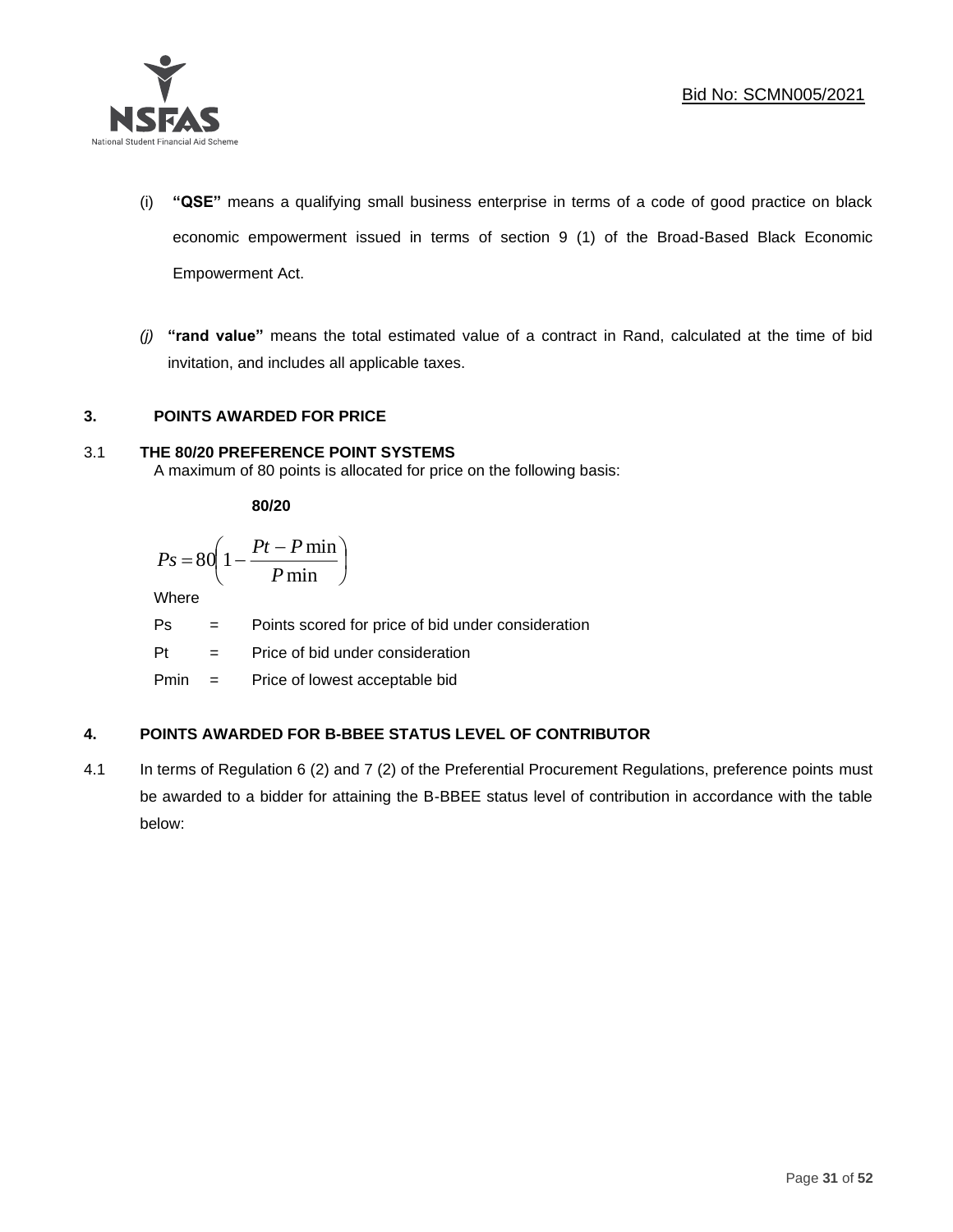

| <b>B-BBEE Status Level of</b><br><b>Contributor</b> | <b>Number of points</b><br>(90/10 system) | <b>Number of points</b><br>(80/20 system) |
|-----------------------------------------------------|-------------------------------------------|-------------------------------------------|
|                                                     | 10                                        | 20                                        |
| 2                                                   | 9                                         | 18                                        |
| 3                                                   | 6                                         | 14                                        |
|                                                     | 5                                         | 12                                        |
| 5                                                   |                                           | 8                                         |
| 6                                                   |                                           | 6                                         |
|                                                     |                                           |                                           |
| 8                                                   |                                           | ◠                                         |
| Non-compliant contributor                           |                                           |                                           |

## **5. BID DECLARATION**

5.1 Bidders who claim points in respect of B-BBEE Status Level of Contribution must complete the following:

## **6. B-BBEE STATUS LEVEL OF CONTRIBUTOR CLAIMED IN TERMS OF PARAGRAPHS 1.4 AND 4.1**

6.1 B-BBEE Status Level of Contributor: = ……… (maximum of 20 points)

(Points claimed in respect of paragraph 7.1 must be in accordance with the table reflected in paragraph

4.1 and must be substantiated by relevant proof of B-BBEE status level of contributor.

## **7. SUB-CONTRACTING**

7.1 Will any portion of the contract be sub-contracted?

## (*Tick applicable box*)



7.1.1 If yes, indicate:

- i) What percentage of the contract will be subcontracted............…………….…………%
- ii) The name of the sub-contractor…………………………………………………………...
- iii) The B-BBEE status level of the sub-contractor......................................……………...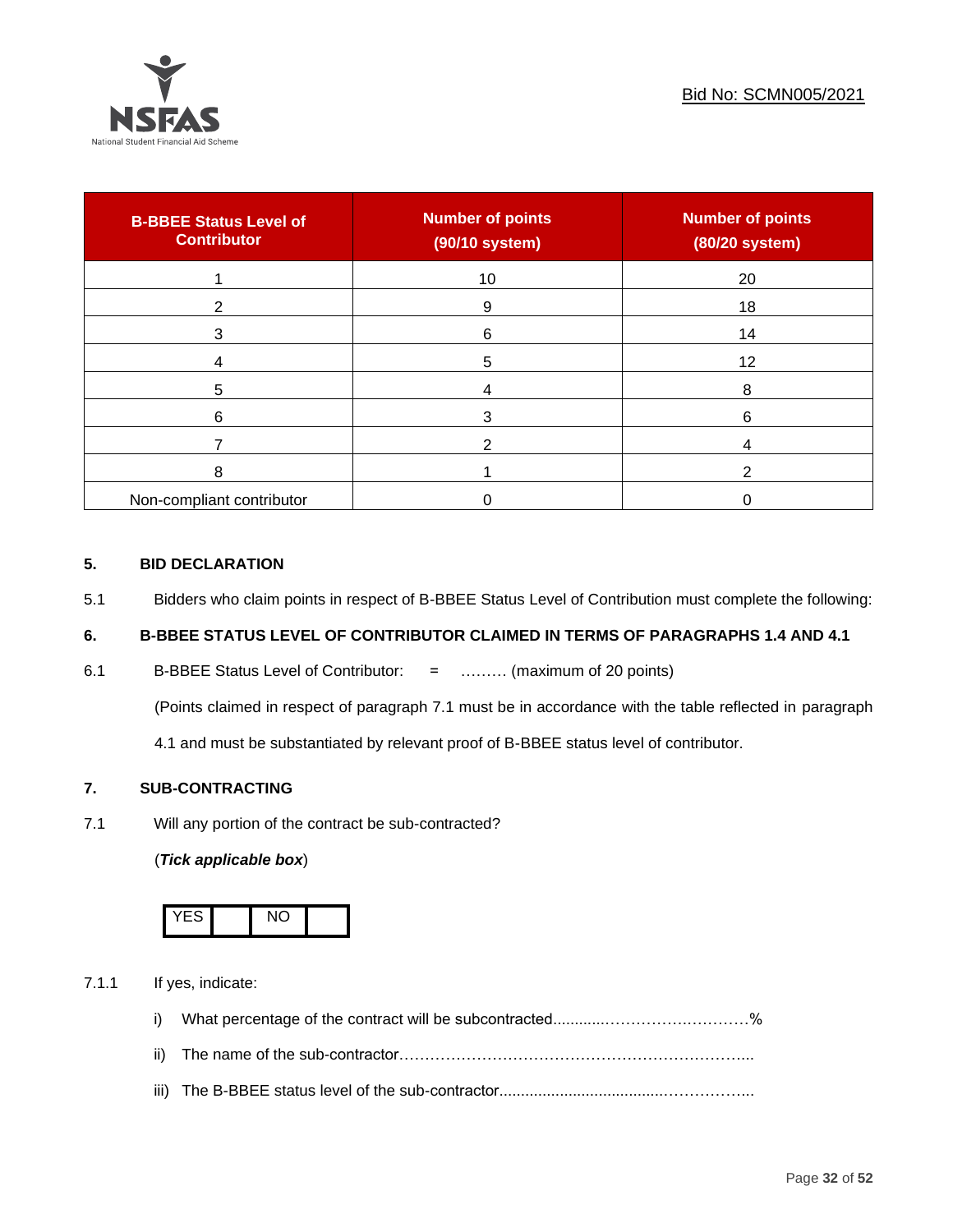

iv) Whether the sub-contractor is an EME or QSE

## *(Tick applicable box*)



v) Specify, by ticking the appropriate box, if subcontracting with an enterprise in terms of Preferential

Procurement Regulations,2017:

| Designated Group: An EME or QSE which is at last 51% owned by:    | <b>EME</b> | QSE |
|-------------------------------------------------------------------|------------|-----|
|                                                                   | $\sqrt{ }$ | V   |
| <b>Black people</b>                                               |            |     |
| Black people who are youth                                        |            |     |
| Black people who are women                                        |            |     |
| Black people with disabilities                                    |            |     |
| Black people living in rural or underdeveloped areas or townships |            |     |
| Cooperative owned by black people                                 |            |     |
| Black people who are military veterans                            |            |     |
| <b>OR</b>                                                         |            |     |
| Any EME                                                           |            |     |
| Any QSE                                                           |            |     |

## 8. **DECLARATION WITH REGARD TO COMPANY/FIRM**

- 8.1 Name of company/firm………………………………………………………………………….
- 8.2 VAT registration number…………………………………….…………………………………
- 8.3 Company registration number…………….……………………….…………………………….

## 8.4 TYPE OF COMPANY/ FIRM

- D Partnership/Joint Venture / Consortium
- □ One-person business/sole propriety
- D Close corporation
- D Company
- (Pty) Limited

[TICK APPLICABLE BOX]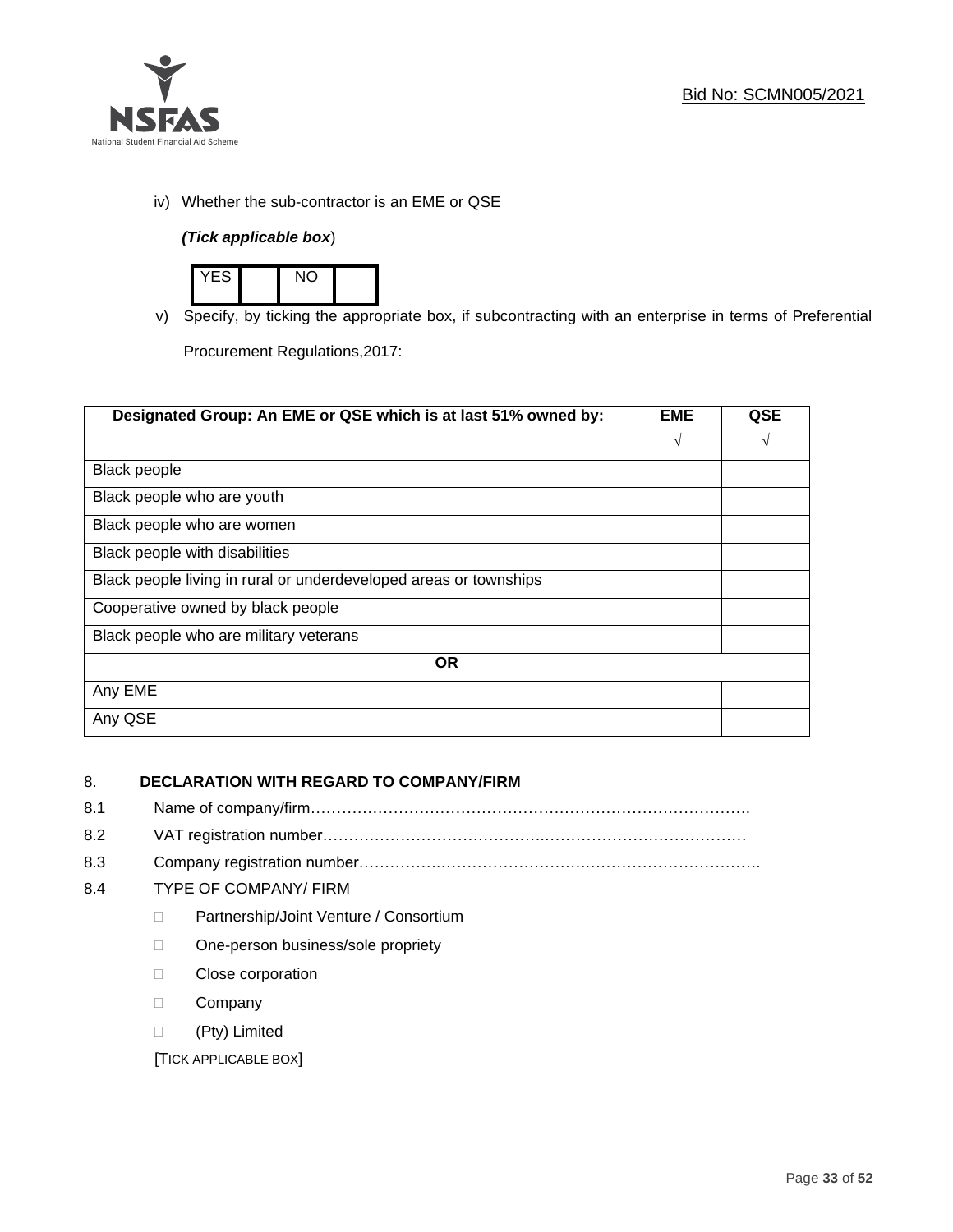

## Bid No: SCMN005/2021

| 8.5 | DESCRIBE PRINCIPAL BUSINESS ACTIVITIES                                                                       |                                                                                                            |  |
|-----|--------------------------------------------------------------------------------------------------------------|------------------------------------------------------------------------------------------------------------|--|
|     |                                                                                                              |                                                                                                            |  |
|     |                                                                                                              |                                                                                                            |  |
|     |                                                                                                              |                                                                                                            |  |
|     |                                                                                                              |                                                                                                            |  |
| 8.6 |                                                                                                              | <b>COMPANY CLASSIFICATION</b>                                                                              |  |
|     | $\Box$                                                                                                       | Manufacturer                                                                                               |  |
|     | $\Box$                                                                                                       | Supplier                                                                                                   |  |
|     | $\Box$                                                                                                       | Professional service provider                                                                              |  |
|     | $\Box$                                                                                                       | Other service providers, e.g. transporter, etc.                                                            |  |
|     |                                                                                                              | [TICK APPLICABLE BOX]                                                                                      |  |
| 8.7 |                                                                                                              |                                                                                                            |  |
| 8.8 | I/we, the undersigned, who is / are duly authorised to do so on behalf of the company/firm, certify that the |                                                                                                            |  |
|     |                                                                                                              | points claimed, based on the B-BBE status level of contributor indicated in paragraphs 1.4 and 6.1 of the  |  |
|     | foregoing certificates, qualifies the company/ firm for the preference(s) shown and I / we acknowledge       |                                                                                                            |  |
|     | that:                                                                                                        |                                                                                                            |  |
|     | i)                                                                                                           | The information furnished is true and correct.                                                             |  |
|     | ii)                                                                                                          | The preference points claimed are in accordance with the General Conditions as indicated in                |  |
|     |                                                                                                              | paragraph 1 of this form.                                                                                  |  |
|     | iii)                                                                                                         | In the event of a contract being awarded as a result of points claimed as shown in paragraphs 1.4 and      |  |
|     |                                                                                                              | 6.1, the contractor may be required to furnish documentary proof to the satisfaction of the purchaser      |  |
|     |                                                                                                              | that the claims are correct.                                                                               |  |
|     |                                                                                                              | iv) If the B-BBEE status level of contributor has been claimed or obtained on a fraudulent basis or any of |  |
|     |                                                                                                              | the conditions of contract have not been fulfilled, the purchaser may, in addition to any other remedy     |  |
|     |                                                                                                              | it may have -                                                                                              |  |
|     |                                                                                                              |                                                                                                            |  |
|     |                                                                                                              | disqualify the person from the bidding process.<br>(a)                                                     |  |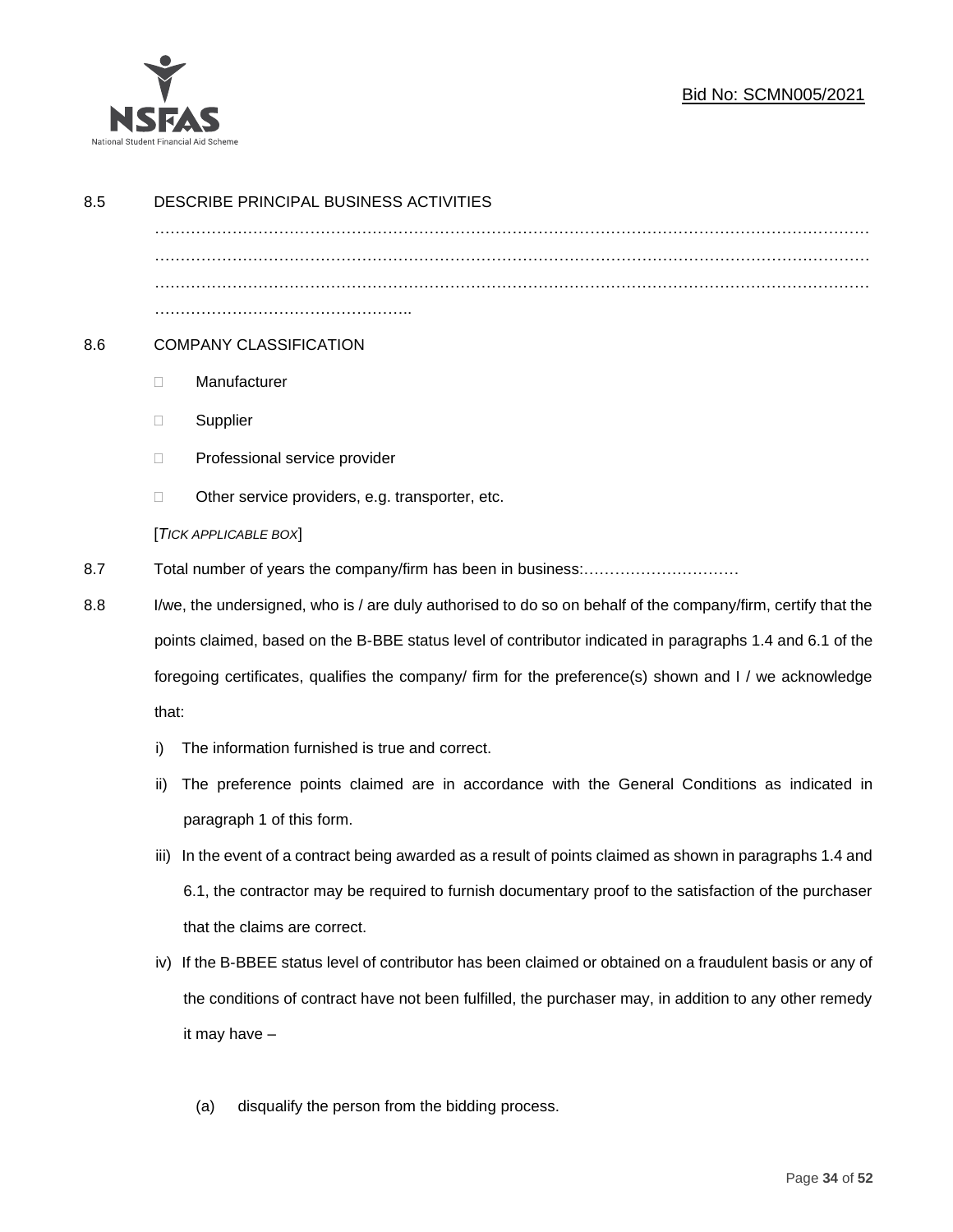

- (b) recover costs, losses or damages it has incurred or suffered as a result of that person's conduct.
- (c) cancel the contract and claim any damages which it has suffered as a result of having to make less favourable arrangements due to such cancellation.
- (d) recommend that the bidder or contractor, its shareholders and directors, or only the shareholders and directors who acted on a fraudulent basis, be restricted by the National Treasury from obtaining business from any organ of state for a period not exceeding 10 years, after the *audi alteram partem* (hear the other side) rule has been applied; and
- (e) forward the matter for criminal prosecution.

| <b>WITNESSES</b> |                              |
|------------------|------------------------------|
|                  | SIGNATURE(S) OF BIDDERS(S)   |
|                  | DATE:<br>.<br><b>ADDRESS</b> |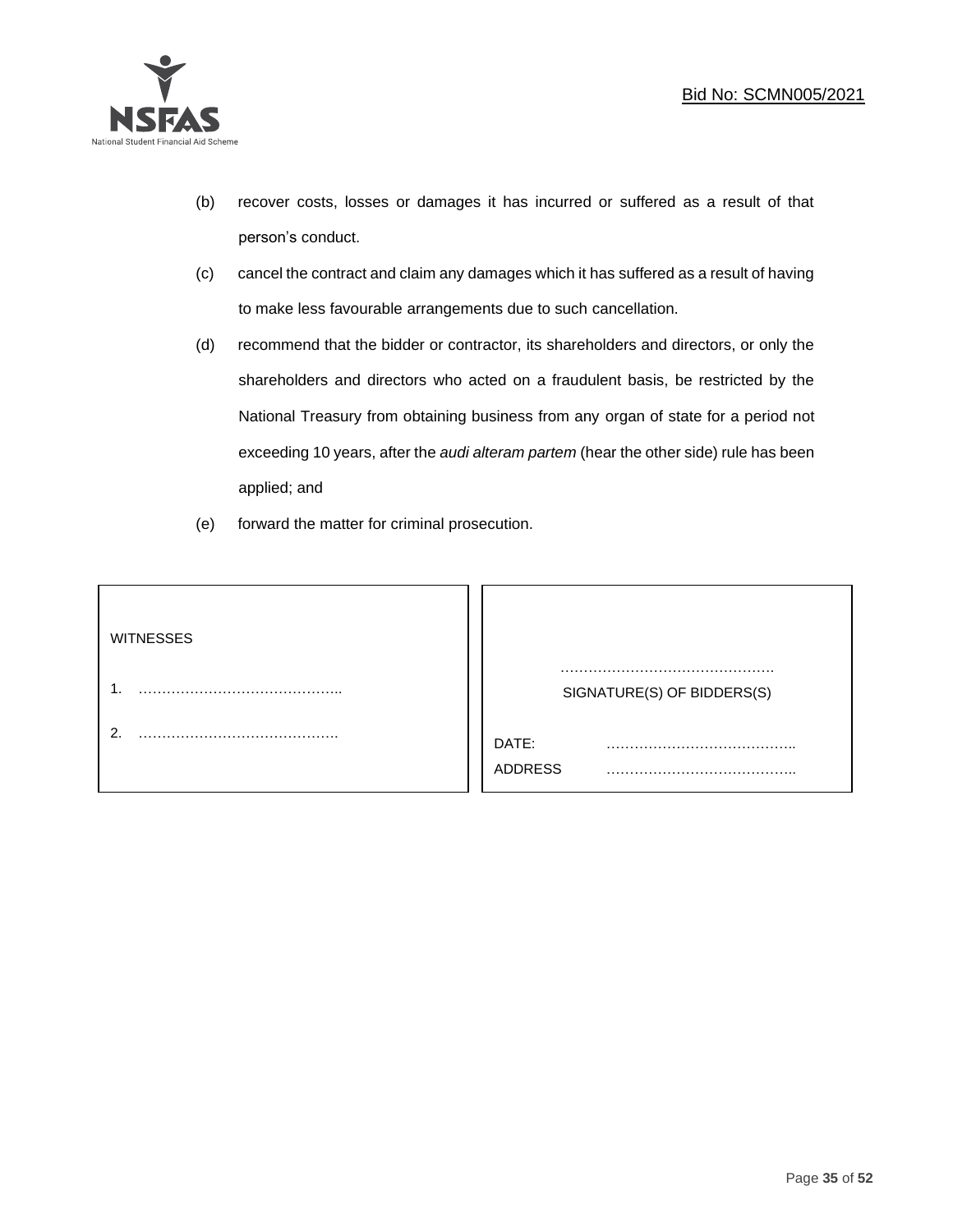

## GOVERNMENT PROCUREMENT

## **GENERAL CONDITIONS OF CONTRACT July 2010**

## **NOTES**

The purpose of this document is to:

(i) Draw special attention to certain general conditions applicable to government bids, contracts and orders; and

(ii) To ensure that clients be familiar with regard to the rights and obligations of all parties involved in doing business with government.

In this document words in the singular also mean in the plural and vice versa and words in the masculine also mean in the feminine and neuter.

• The General Conditions of Contract will form part of all bid documents and may not be amended.

Special Conditions of Contract (SCC) relevant to a specific bid, should be compiled separately for every bid (if applicable) and will supplement the General Conditions of Contract. Whenever there is a conflict, the provisions in the SCC shall prevail.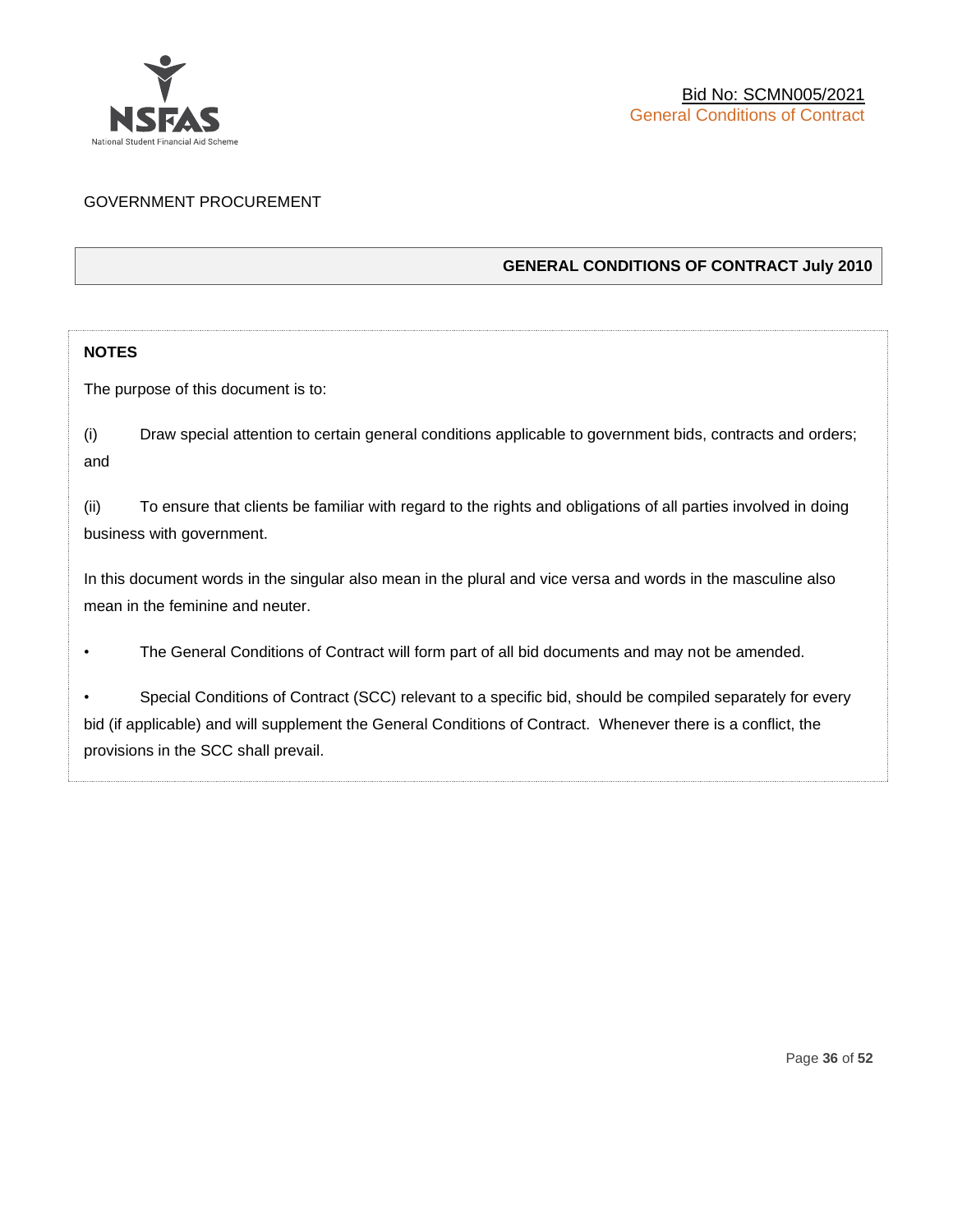

## TABLE OF CLAUSES

- 1. Definitions
- 2. Application
- 3. General
- 4. Standards
- 5. Use of contract documents and information; inspection
- 6. Patent rights
- 7. Performance security
- 8. Inspections, tests and analysis
- 9. Packing
- 10. Delivery and documents
- 11. Insurance
- 12. Transportation
- 13. Incidental services
- 14. Spare parts
- 15. Warranty
- 16. Payment
- 17. Prices
- 18. Contract amendments
- 19. Assignment
- 20. Subcontracts
- 21. Delays in the supplier's performance
- 22. Penalties
- 23. Termination for default
- 24. Dumping and countervailing duties
- 25. Force Majeure
- 26. Termination for insolvency
- 27. Settlement of disputes
- 28. Limitation of liability
- 29. Governing language
- 30. Applicable law
- 31. Notices
- 32. Taxes and duties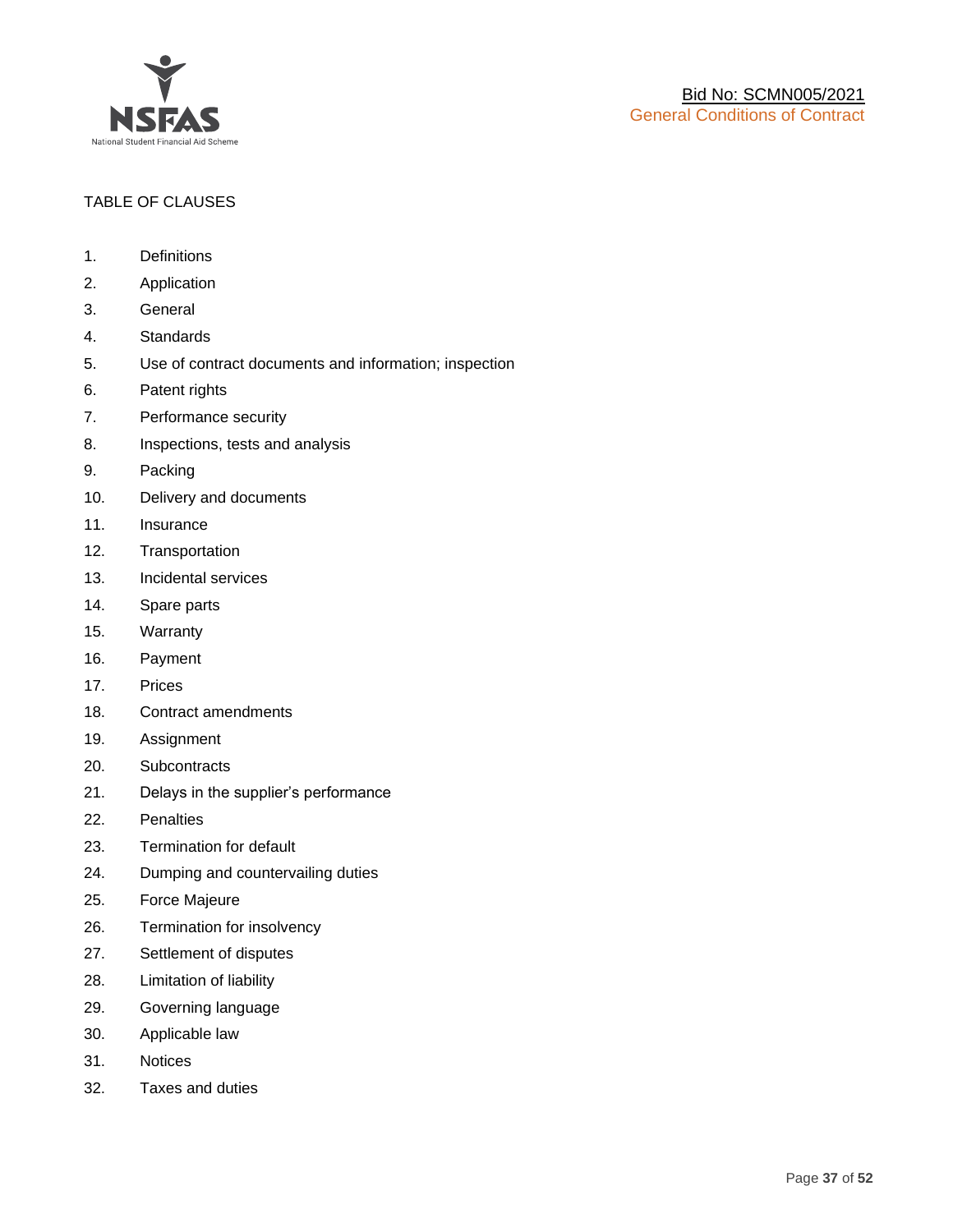

- 33. National Industrial Participation Programme (NIPP)
- 34. Prohibition of restrictive practices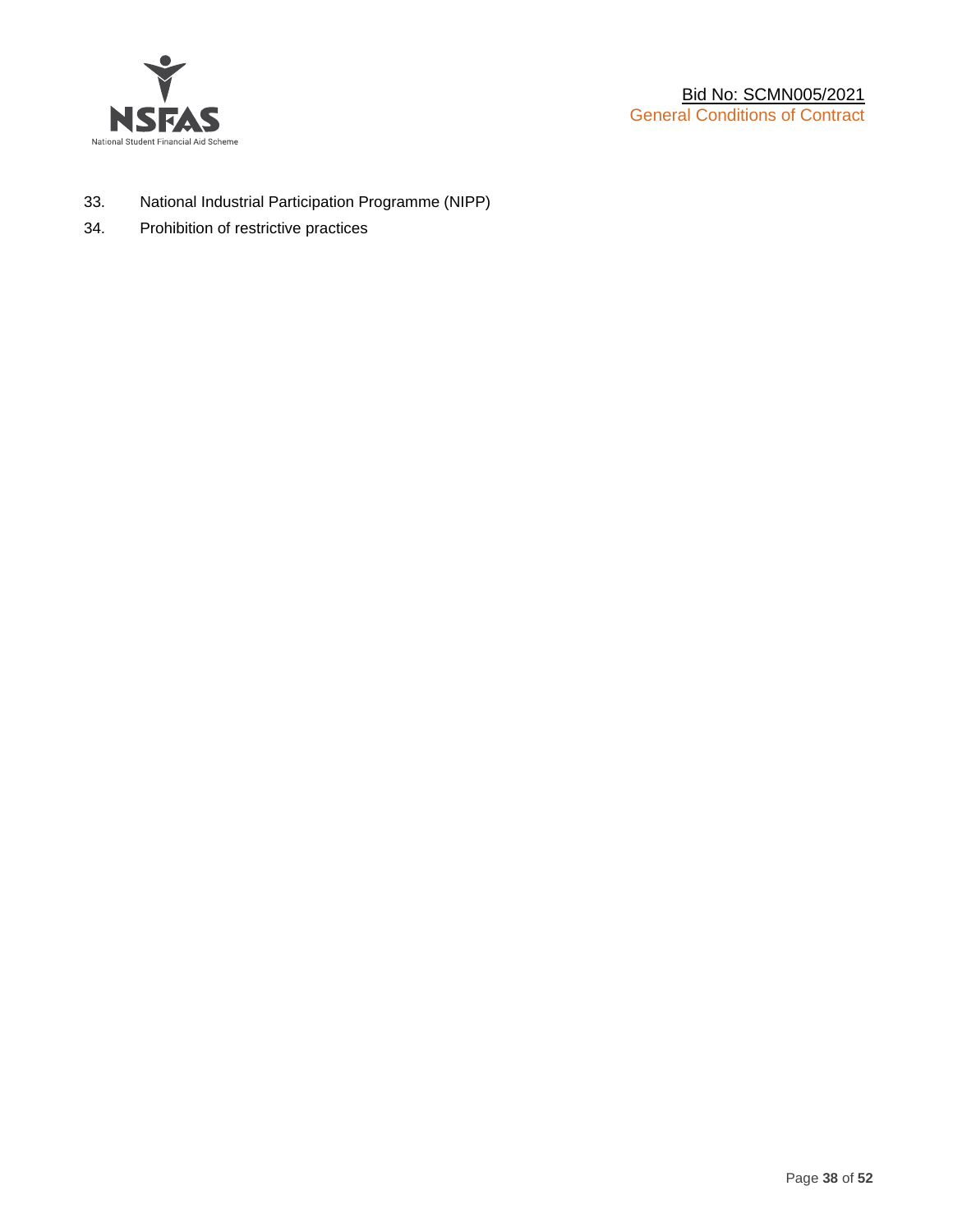

#### **General Conditions of Contract**

#### **1. Definitions**

- 1. The following terms shall be interpreted as indicated:
- 1.1 "Closing time" means the date and hour specified in the bidding documents for the receipt of bids.
- 1.2 "Contract" means the written agreement entered into between the purchaser and the supplier, as recorded in the contract form signed by the parties, including all attachments and appendices thereto and all documents incorporated by reference therein.
- 1.3 "Contract price" means the price payable to the supplier under the contract for the full and proper performance of his contractual obligations.
- 1.4 "Corrupt practice" means the offering, giving, receiving, or soliciting of anything of value to influence the action of a public official in the procurement process or in contract execution.
- 1.5 "Countervailing duties" are imposed in cases where an enterprise abroad is subsidized by its government and encouraged to market its products internationally.
- 1.6 "Country of origin" means the place where the goods were mined, grown or produced or from which the services are supplied. Goods are produced when, through manufacturing, processing or substantial and major assembly of components, a commercially recognized new product results that is substantially different in basic characteristics or in purpose or utility from its components.
- 1.7 "Day" means calendar day.
- 1.8 "Delivery" means delivery in compliance of the conditions of the contract or order.
- 1.9 "Delivery ex stock" means immediate delivery directly from stock actually on hand.
- 1.10 "Delivery into consignees store or to his site" means delivered and unloaded in the specified store or depot or on the specified site in compliance with the conditions of the contract or order, the supplier bearing all risks and charges involved until the supplies are so delivered and a valid receipt is obtained.
- 1.11 "Dumping" occurs when a private enterprise abroad market its goods on own initiative in the RSA at lower prices than that of the country of origin and which have the potential to harm the local industries in the RSA.
- 1.12 " Force majeure" means an event beyond the control of the supplier and not involving the supplier's fault or negligence and not foreseeable. Such events may include, but is not restricted to, acts of the purchaser in its sovereign capacity, wars or revolutions, fires, floods, epidemics, quarantine restrictions and freight embargoes.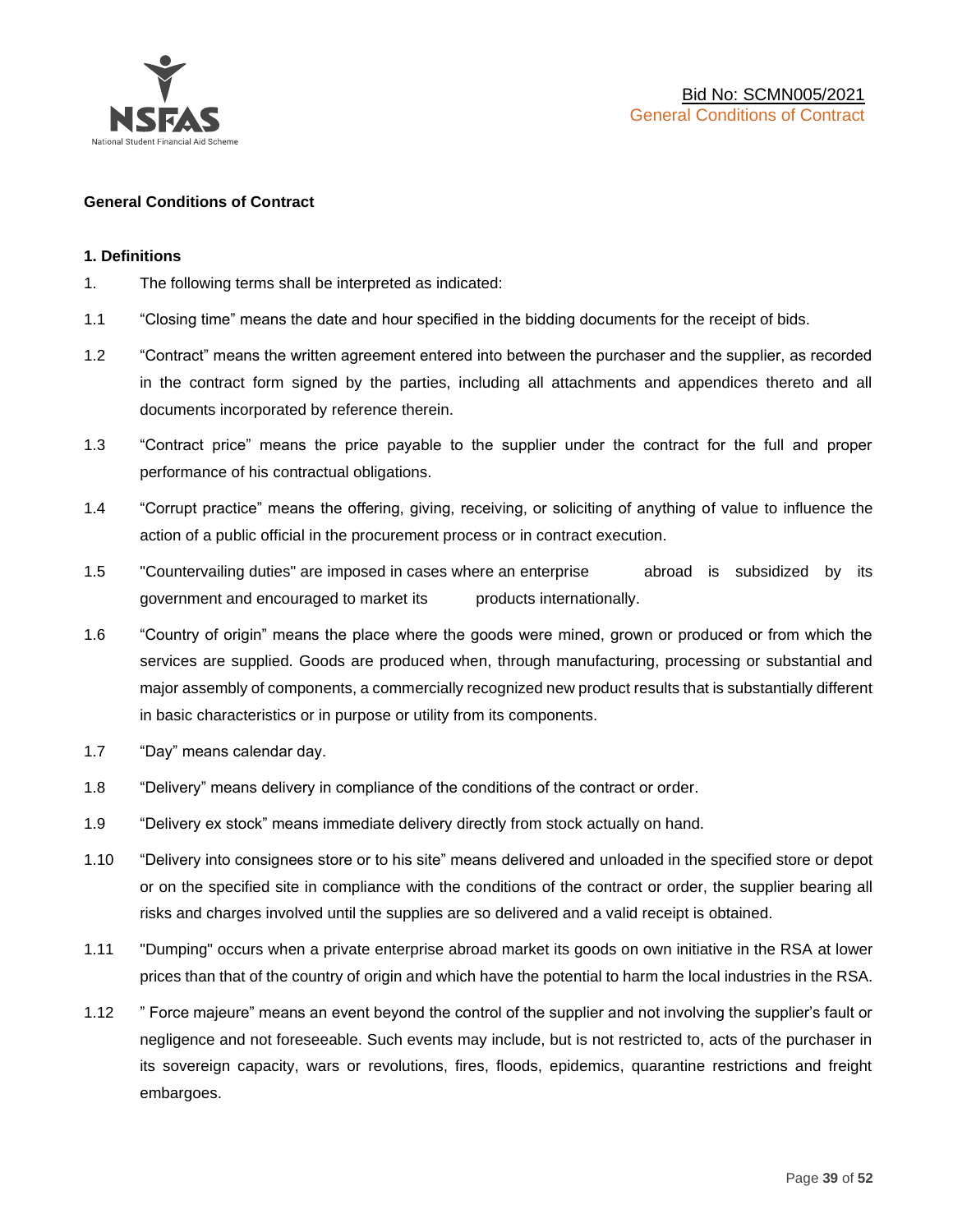

- 1.13 "Fraudulent practice" means a misrepresentation of facts in order to influence a procurement process or the execution of a contract to the detriment of any bidder and includes collusive practice among bidders (prior to or after bid submission) designed to establish bid prices at artificial non-competitive levels and to deprive the bidder of the benefits of free and open competition.
- 1.14 "GCC" means the General Conditions of Contract.
- 1.15 "Goods" means all of the equipment, machinery, and/or other materials that the supplier is required to supply to the purchaser under the contract.
- 1.16 "Imported content" means that portion of the bidding price represented by the cost of components, parts or materials which have been or are still to be imported (whether by the supplier or his subcontractors) and which costs are inclusive of the costs abroad, plus freight and other direct importation costs such as landing costs, dock dues, import duty, sales duty or other similar tax or duty at the South African place of entry as well as transportation and handling charges to the factory in the Republic where the supplies covered by the bid will be manufactured.
- 1.17 "Local content" means that portion of the bidding price which is not included in the imported content provided that local manufacture does take place.
- 1.18 "Manufacture" means the production of products in a factory using labour, materials, components and machinery and includes other related value-adding activities.
- 1.19 "Order" means an official written order issued for the supply of goods or works or the rendering of a service.
- 1.20 "Project site," where applicable, means the place indicated in bidding documents.
- 1.21 "Purchaser" means the organization purchasing the goods.
- 1.22 "Republic" means the Republic of South Africa.
- 1.23 "SCC" means the Special Conditions of Contract.
- 1.24 "Services" means those functional services ancillaries to the supply of the goods, such as transportation and any other incidental services, such as installation, commissioning, provision of technical assistance, training, catering, gardening, security, maintenance and other such obligations of the supplier covered under the contract.
- 1.25 "Written" or "in writing" means handwritten in ink or any form of electronic or mechanical writing.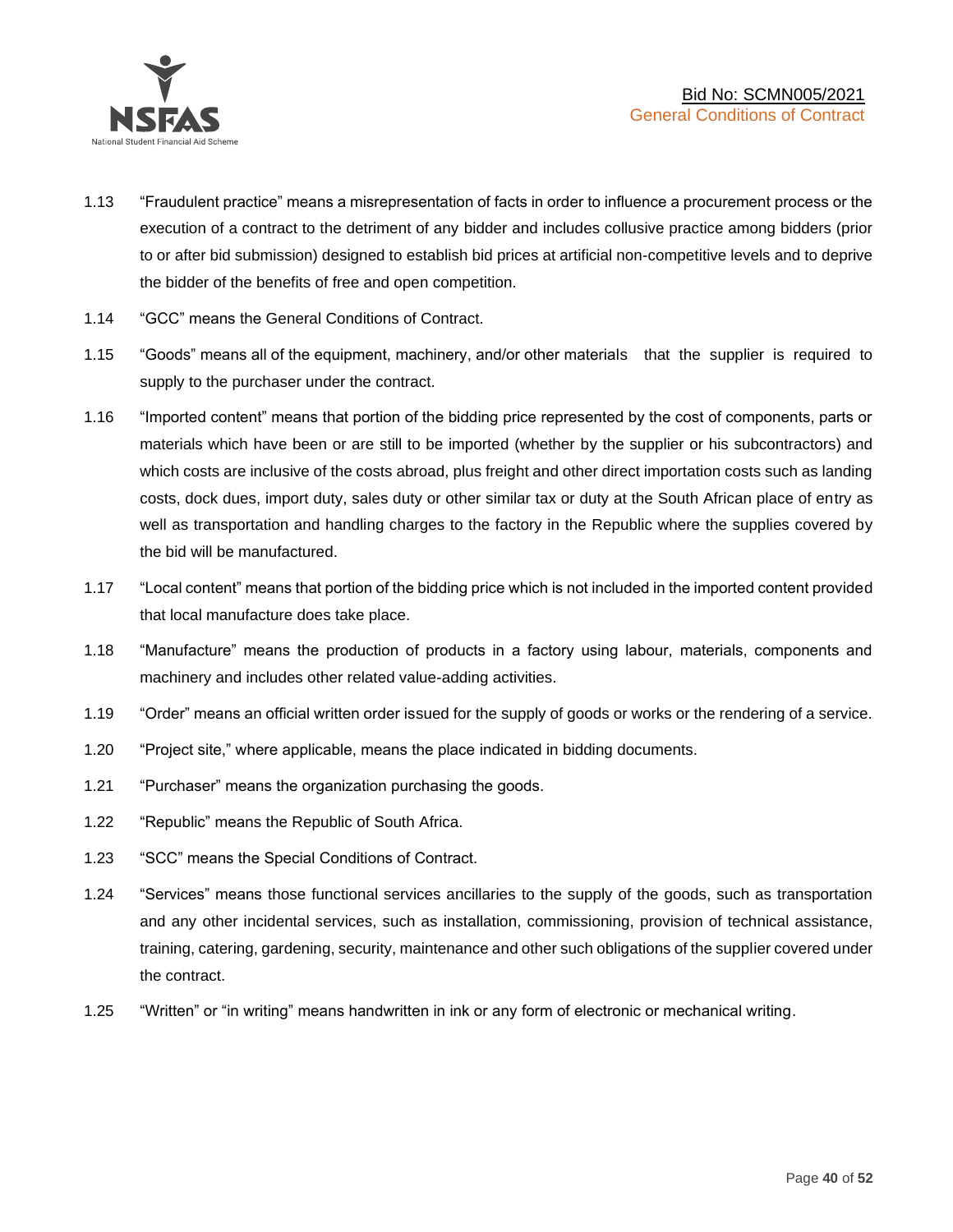

## **2. Application**

- 2.1 These general conditions are applicable to all bids, contracts and orders including bids for functional and professional services, sales, hiring, letting and the granting or acquiring of rights, but excluding immovable property, unless otherwise indicated in the bidding documents.
- 2.2 Where applicable, special conditions of contract are also laid down to cover specific supplies, services or works.
- 2.3 Where such special conditions of contract are in conflict with these general conditions, the special conditions shall apply.

#### **3 General**

- 3.1 Unless otherwise indicated in the bidding documents, the purchaser shall not be liable for any expense incurred in the preparation and submission of a bid. Where applicable a non-refundable fee for documents may be charged.
- 3.2 With certain exceptions, invitations to bid are only published in the Government Tender Bulletin. The Government Tender Bulletin may be obtained directly from the Government Printer, Private Bag X85, Pretoria 0001, or accessed electronically from [www.treasury.gov.za](http://www.treasury.gov.za/)

#### **4. Standards**

4.1 The goods supplied shall conform to the standards mentioned in the bidding documents and specifications.

#### **5. Use of contract documents and information; inspection**.

- 5.1 The supplier shall not, without the purchaser's prior written consent, disclose the contract, or any provision thereof, or any specification, plan, drawing, pattern, sample, or information furnished by or on behalf of the purchaser in connection therewith, to any person other than a person employed by the supplier in the performance of the contract. Disclosure to any such employed person shall be made in confidence and shall extend only so far as may be necessary for purposes of such performance.
- 5.2 The supplier shall not, without the purchaser's prior written consent, make use of any document or information mentioned in GCC clause 5.1 except for purposes of performing the contract.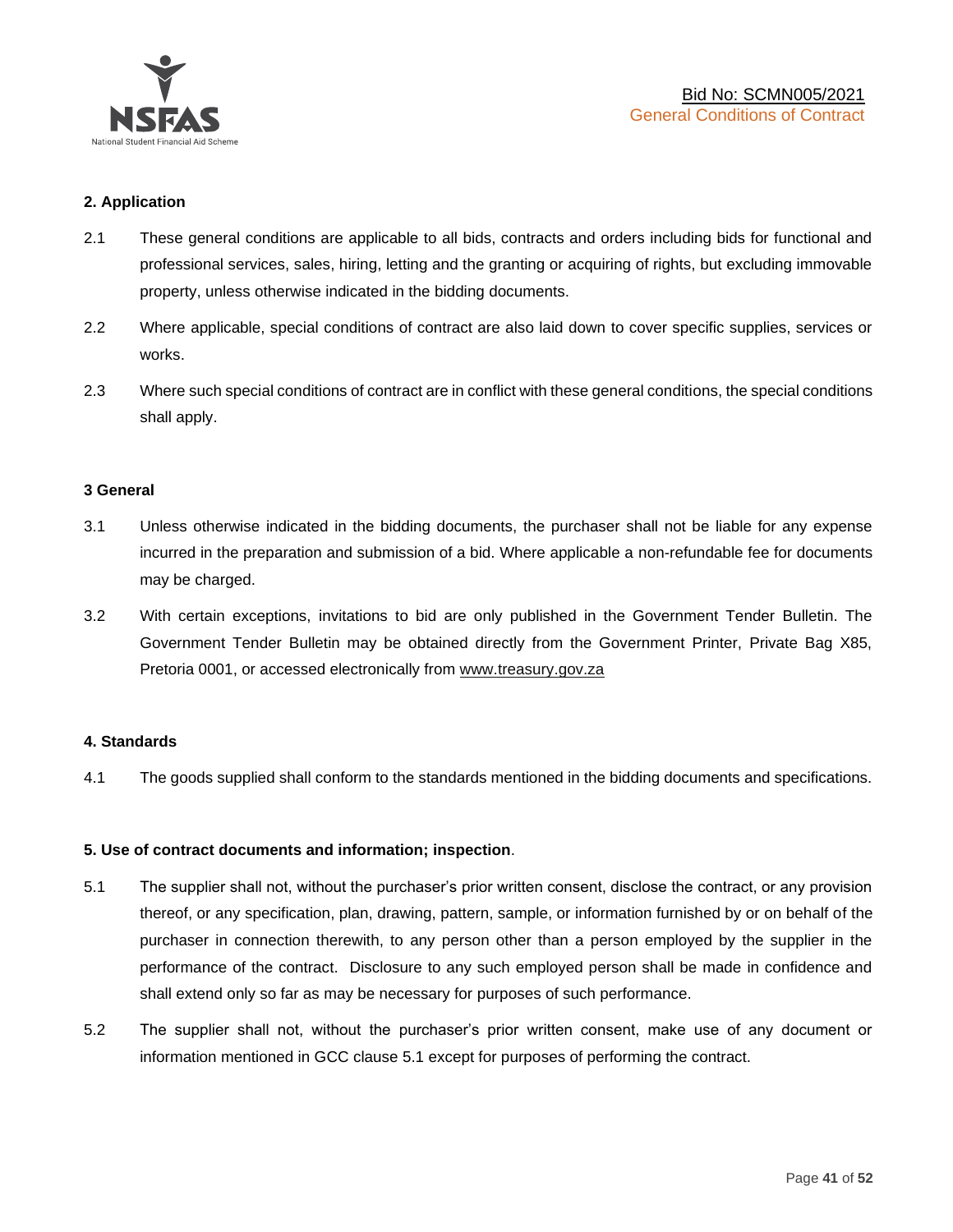

- 5.3 Any document, other than the contract itself mentioned in GCC clause 5.1 shall remain the property of the purchaser and shall be returned (all copies) to the purchaser on completion of the supplier's performance under the contract if so, required by the purchaser.
- 5.4 The supplier shall permit the purchaser to inspect the supplier's records relating to the performance of the supplier and to have them audited by auditors appointed by the purchaser, if so, required by the purchaser.

#### **6. Patent rights**

6.1 The supplier shall indemnify the purchaser against all third-party claims of infringement of patent, trademark, or industrial design rights arising from use of the goods or any part thereof by the purchaser.

## **7. Performance security**

- 7.1 Within thirty (30) days of receipt of the notification of contract award, the successful bidder shall furnish to the purchaser the performance security of the amount specified in SCC.
- 7.2 The proceeds of the performance security shall be payable to the purchaser as compensation for any loss resulting from the supplier's failure to complete his obligations under the contract.
- 7.3 The performance security shall be denominated in the currency of the contract, or in a freely convertible currency acceptable to the purchaser and shall be in one of the following forms:
	- (a) a bank guarantee or an irrevocable letter of credit issued by a reputable bank located in the purchaser's country or abroad, acceptable to the purchaser, in the form provided in the bidding documents or another form acceptable to the purchaser; or
	- (b) a cashier's or certified cheque
- 7.4 The performance security will be discharged by the purchaser and returned to the supplier not later than thirty (30) days following the date of completion of the supplier's performance obligations under the contract, including any warranty obligations, unless otherwise specified in SCC.

#### **8. Inspections, tests and analyses**

- 8.1 All pre-bidding testing will be for the account of the bidder.
- 8.2 If it is a bid condition that supplies to be produced or services to be rendered should at any stage during production or execution or on completion be subject to inspection, the premises of the bidder or contractor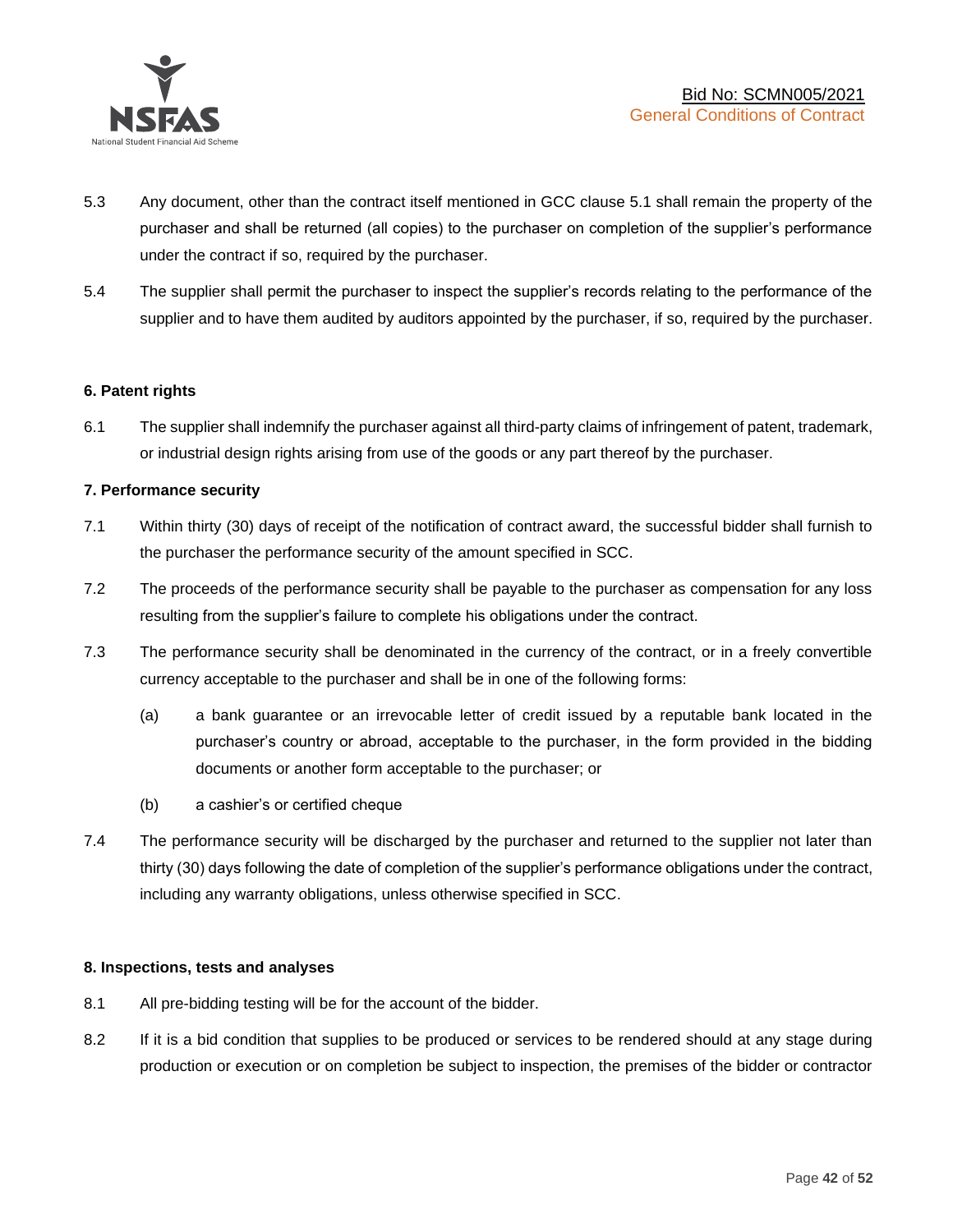shall be open, at all reasonable hours, for inspection by a representative of the Department or an organization acting on behalf of the Department.

- 8.3 If there are no inspection requirements indicated in the bidding documents and no mention is made in the contract, but during the contract period it is decided that inspections shall be carried out, the purchaser shall itself make the necessary arrangements, including payment arrangements with the testing authority concerned.
- 8.4 If the inspections, tests and analyses referred to in clauses 8.2 and 8.3 show the supplies to be in accordance with the contract requirements, the cost of the inspections, tests and analyses shall be defrayed by the purchaser.
- 8.5 Where the supplies or services referred to in clauses 8.2 and 8.3 do not comply with the contract requirements, irrespective of whether such supplies or services are accepted or not, the cost in connection with these inspections, tests or analyses shall be defrayed by the supplier.
- 8.6 Supplies and services which are referred to in clauses 8.2 and 8.3 and which do not comply with the contract requirements may be rejected.
- 8.7 Any contract supplies may on or after delivery be inspected, tested or analysed and may be rejected if found not to comply with the requirements of the contract. Such rejected supplies shall be held at the cost and risk of the supplier who shall, when called upon, remove them immediately at his own cost and forthwith substitute them with supplies which do comply with the requirements of the contract. Failing such removal, the rejected supplies shall be returned at the supplier's cost and risk. Should the supplier fail to provide the substitute supplies forthwith, the purchaser may, without giving the supplier further opportunity to substitute the rejected supplies, purchase such supplies as may be necessary at the expense of the supplier.
- 8.8 The provisions of clauses 8.4 to 8.7 shall not prejudice the right of the purchaser to cancel the contract on account of a breach of the conditions thereof, or to act in terms of Clause 23 of GCC.

## **9. Packing**

9.1 The supplier shall provide such packing of the goods as is required to prevent their damage or deterioration during transit to their final destination, as indicated in the contract. The packing shall be sufficient to withstand, without limitation, rough handling during transit and exposure to extreme temperatures, salt and precipitation during transit, and open storage. Packing, case size and weights shall take into consideration, where appropriate, the remoteness of the goods' final destination and the absence of heavy handling facilities at all points in transit.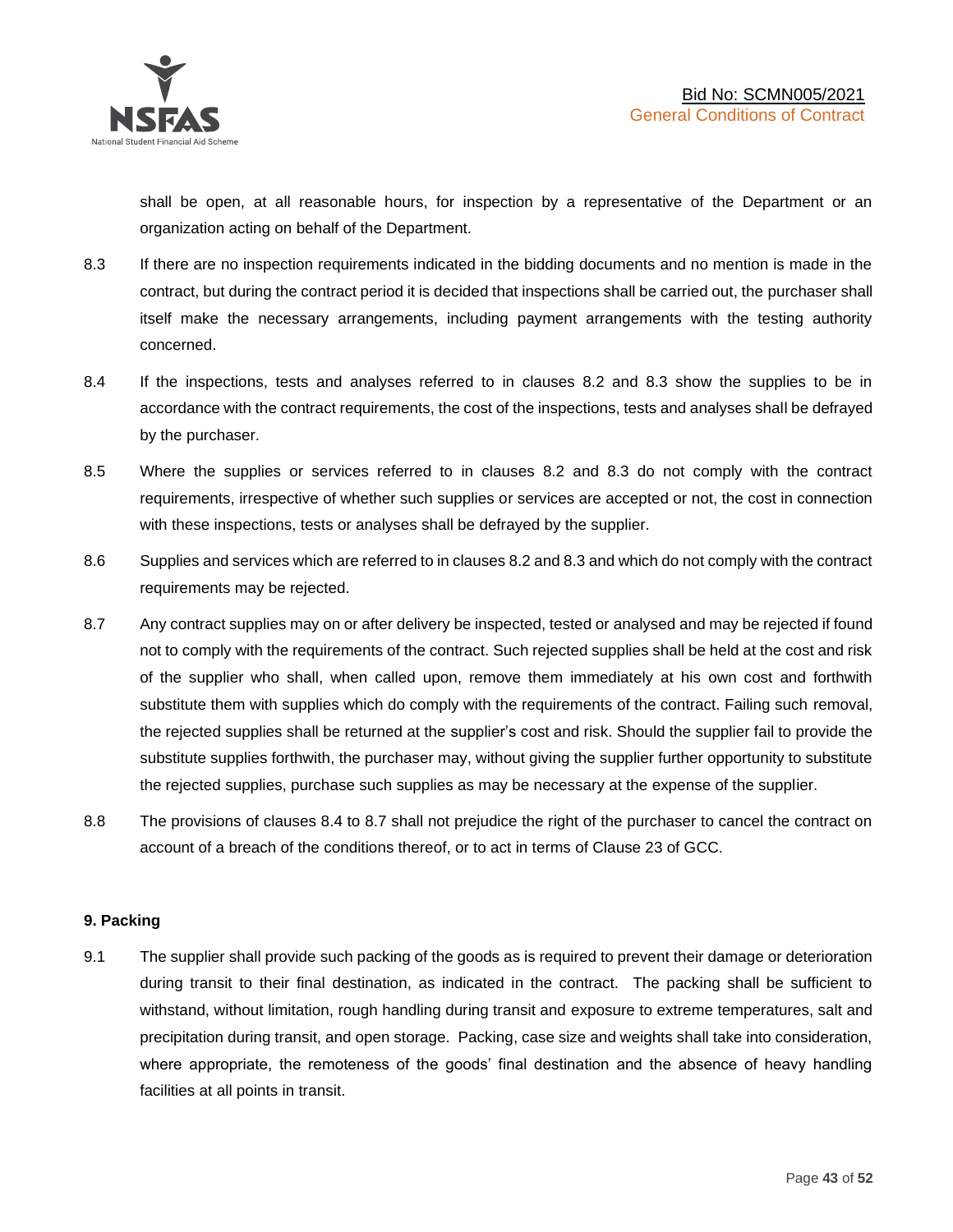

9.2 The packing, marking, and documentation within and outside the packages shall comply strictly with such special requirements as shall be expressly provided for in the contract, including additional requirements, if any, specified in SCC, and in any subsequent instructions ordered by the purchaser.

#### **10. Delivery and documents**

- 10.1 Delivery of the goods shall be made by the supplier in accordance with the terms specified in the contract. The details of shipping and/or other documents to be furnished by the supplier are specified in SCC.
- 10.2 Documents to be submitted by the supplier are specified in SCC.

#### **11. Insurance**

11.1 The goods supplied under the contract shall be fully insured in a freely convertible currency against loss or damage incidental to manufacture or acquisition, transportation, storage and delivery in the manner specified in the SCC.

#### **12. Transportation**

12.1 Should a price other than an all-inclusive delivered price be required, this shall be specified in the SCC.

#### **13. Incidental services**

13.1 The supplier may be required to provide any or all of the following services, including additional services, if any, specified in SCC:

(a) performance or supervision of on-site assembly and/or commissioning of the supplied ` goods;

- (b) furnishing of tools required for assembly and/or maintenance of the supplied goods;
- (c) furnishing of a detailed operations and maintenance manual for each appropriate unit of the supplied goods;
- (d) performance or supervision or maintenance and/or repair of the supplied goods, for a period of time agreed by the parties, provided that this service shall not relieve the supplier of any warranty obligations under this contract; and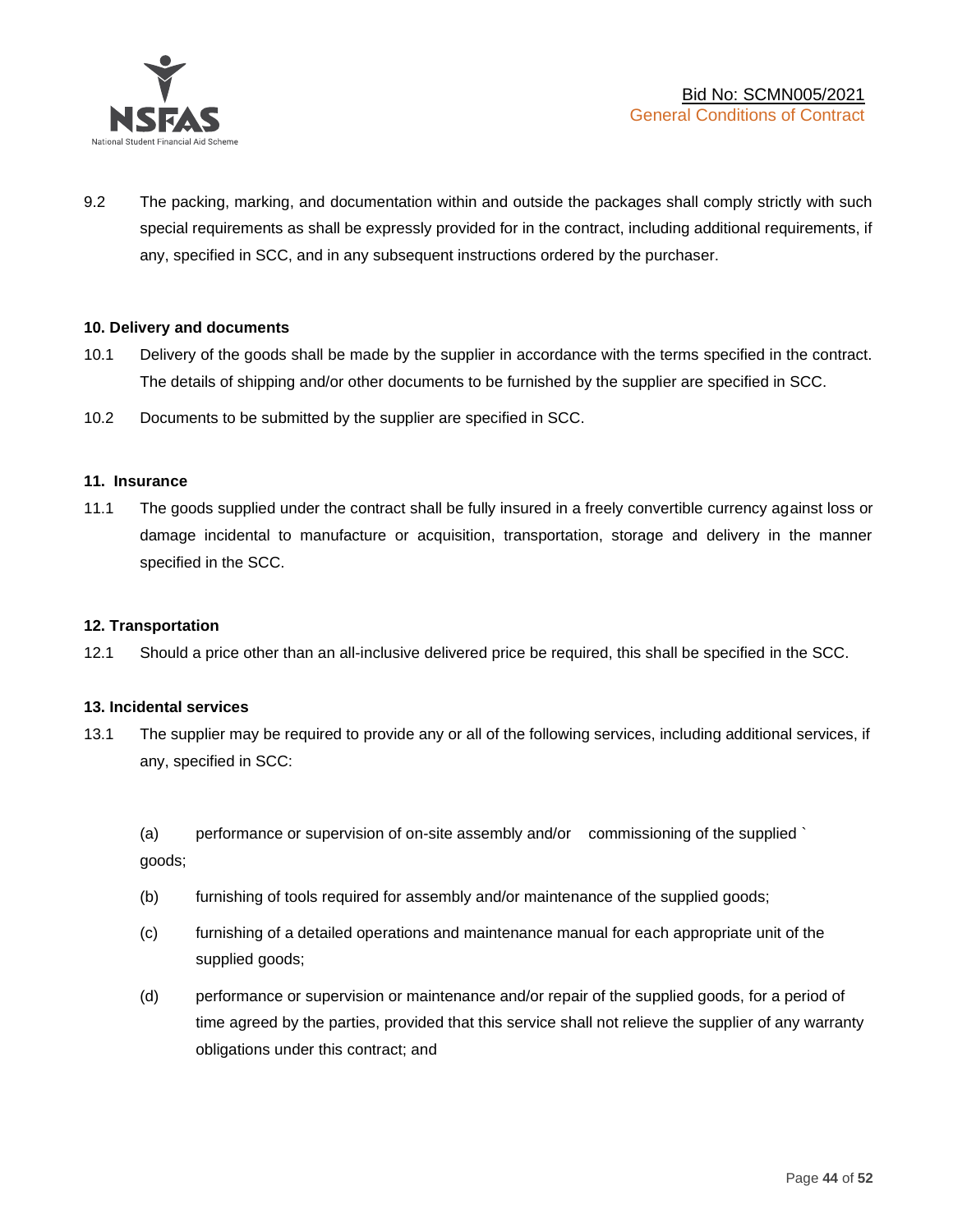

- (e) training of the purchaser's personnel, at the supplier's plant and/or on-site, in assembly, start-up, operation, maintenance, and/or repair of the supplied goods.
- 13.2 Prices charged by the supplier for incidental services, if not included in the contract price for the goods, shall be agreed upon in advance by the parties and shall not exceed the prevailing rates charged to other parties by the supplier for similar services.

## **14. Spare parts**

- 14.1 As specified in SCC, the supplier may be required to provide any or all of the following materials, notifications, and information pertaining to spare parts manufactured or distributed by the supplier:
	- (a) such spare parts as the purchaser may elect to purchase from the supplier, provided that this election shall not relieve the supplier of any warranty obligations under the contract; and
	- (b) in the event of termination of production of the spare parts:

(i) Advance notification to the purchaser of the pending termination, in sufficient time to permit the purchaser to procure needed requirements; and

(ii) following such termination, furnishing at no cost to the purchaser, the blueprints, drawings, and specifications of the spare parts, if requested.

#### **15. Warranty**

- 15.1 The supplier warrants that the goods supplied under the contract are new, unused, of the most recent or current models, and that they incorporate all recent improvements in design and materials unless provided otherwise in the contract. The supplier further warrants that all goods supplied under this contract shall have no defect, arising from design, materials, or workmanship (except when the design and/or material is required by the purchaser's specifications) or from any act or omission of the supplier, that may develop under normal use of the supplied goods in the conditions prevailing in the country of final destination.
- 15.2 This warranty shall remain valid for twelve (12) months after the goods, or any portion thereof as the case may be, have been delivered to and accepted at the final destination indicated in the contract, or for eighteen (18) months after the date of shipment from the port or place of loading in the source country, whichever period concludes earlier, unless specified otherwise in SCC.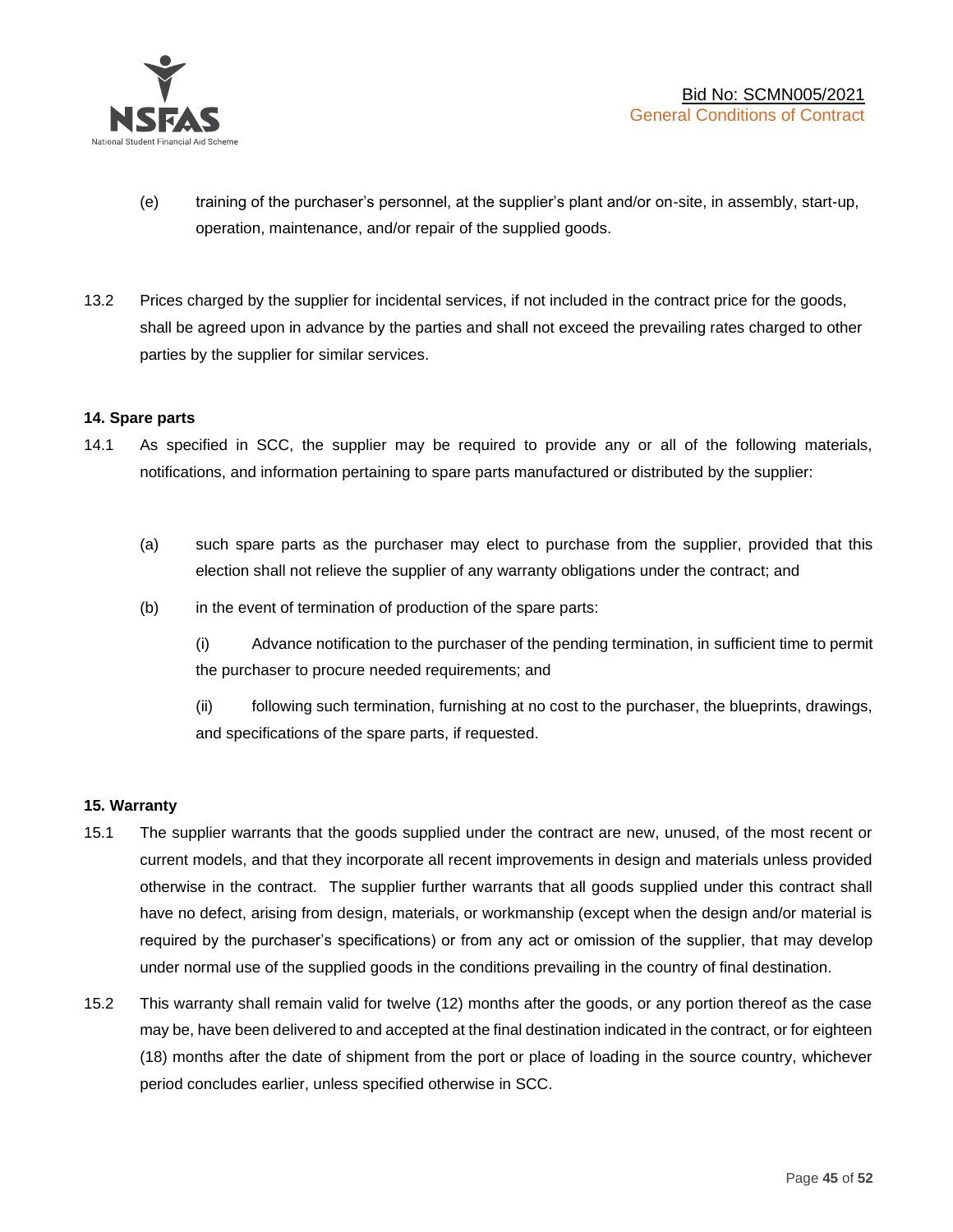

- 15.3 The purchaser shall promptly notify the supplier in writing of any claims arising under this warranty.
- 15.4 Upon receipt of such notice, the supplier shall, within the period specified in SCC and with all reasonable speed, repair or replace the defective goods or parts thereof, without costs to the purchaser.
- 15.5 If the supplier, having been notified, fails to remedy the defect(s) within the period specified in SCC, the purchaser may proceed to take such remedial action as may be necessary, at the supplier's risk and expense and without prejudice to any other rights which the purchaser may have against the supplier under the contract.

## **16. Payment**

- 16.1 The method and conditions of payment to be made to the supplier under this contract shall be specified in SCC.
- 16.2 The supplier shall furnish the purchaser with an invoice accompanied by a copy of the delivery note and upon fulfilment of other obligations stipulated in the contract.
- 16.3 Payments shall be made promptly by the purchaser, but in no case later than thirty (30) days after submission of an invoice or claim by the supplier.
- 16.4 Payment will be made in Rand unless otherwise stipulated in SCC.

#### **17. Prices**

17.1 Prices charged by the supplier for goods delivered and services performed under the contract shall not vary from the prices quoted by the supplier in his bid, with the exception of any price adjustments authorized in SCC or in the purchaser's request for bid validity extension, as the case may be.

#### **18. Contract amendments**

18.1 No variation in or modification of the terms of the contract shall be made except by written amendment signed by the parties concerned.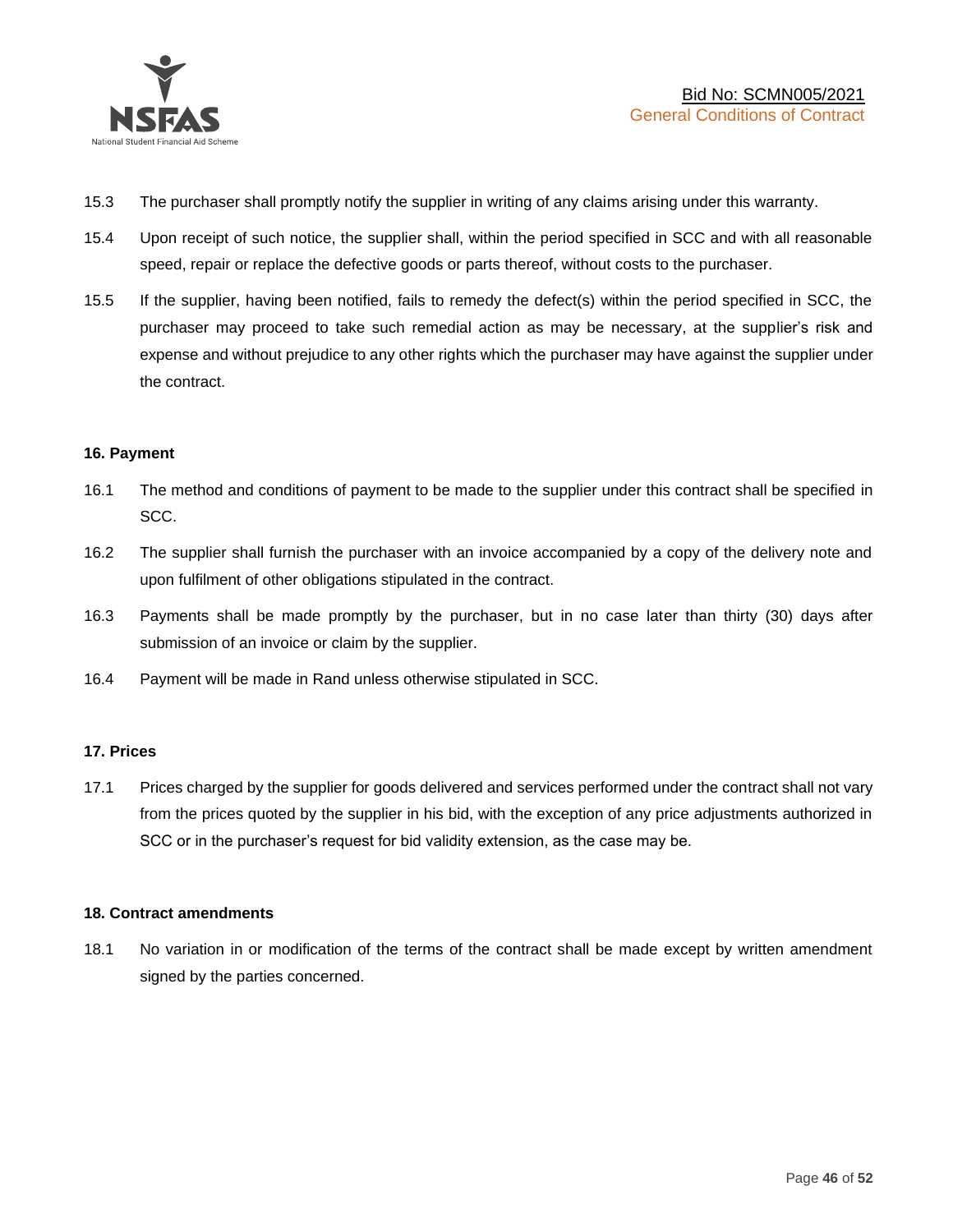

#### **19. Assignment**

19.1 The supplier shall not assign, in whole or in part, its obligations to perform under the contract, except with the purchaser's prior written consent.

#### **20. Subcontracts**

20.1 The supplier shall notify the purchaser in writing of all subcontracts awarded under this contract if not already specified in the bid. Such notification, in the original bid or later, shall not relieve the supplier from any liability or obligation under the contract.

#### **21. Delays in the supplier's performance**

- 21.1 Delivery of the goods and performance of services shall be made by the supplier in accordance with the time schedule prescribed by the purchaser in the contract.
- 21.2 If at any time during performance of the contract, the supplier or its subcontractor(s) should encounter conditions impeding timely delivery of the goods and performance of services, the supplier shall promptly notify the purchaser in writing of the fact of the delay, its likely duration and its cause(s). As soon as practicable after receipt of the supplier's notice, the purchaser shall evaluate the situation and may at his discretion extend the supplier's time for performance, with or without the imposition of penalties, in which case the extension shall be ratified by the parties by amendment of contract.
- 21.3 No provision in a contract shall be deemed to prohibit the obtaining of supplies or services from a national department, provincial department, or a local authority.
- 21.4 The right is reserved to procure outside of the contract small quantities or to have minor essential services executed if an emergency arises, the supplier's point of supply is not situated at or near the place where the supplies are required, or the supplier's services are not readily available.
- 21.5 Except as provided under GCC Clause 25, a delay by the supplier in the performance of its delivery obligations shall render the supplier liable to the imposition of penalties, pursuant to GCC Clause 22, unless an extension of time is agreed upon pursuant to GCC Clause 21.2 without the application of penalties.
- 21.6 Upon any delay beyond the delivery period in the case of a supplies contract, the purchaser shall, without cancelling the contract, be entitled to purchase supplies of a similar quality and up to the same quantity in substitution of the goods not supplied in conformity with the contract and to return any goods delivered later at the supplier's expense and risk, or to cancel the contract and buy such goods as may be required to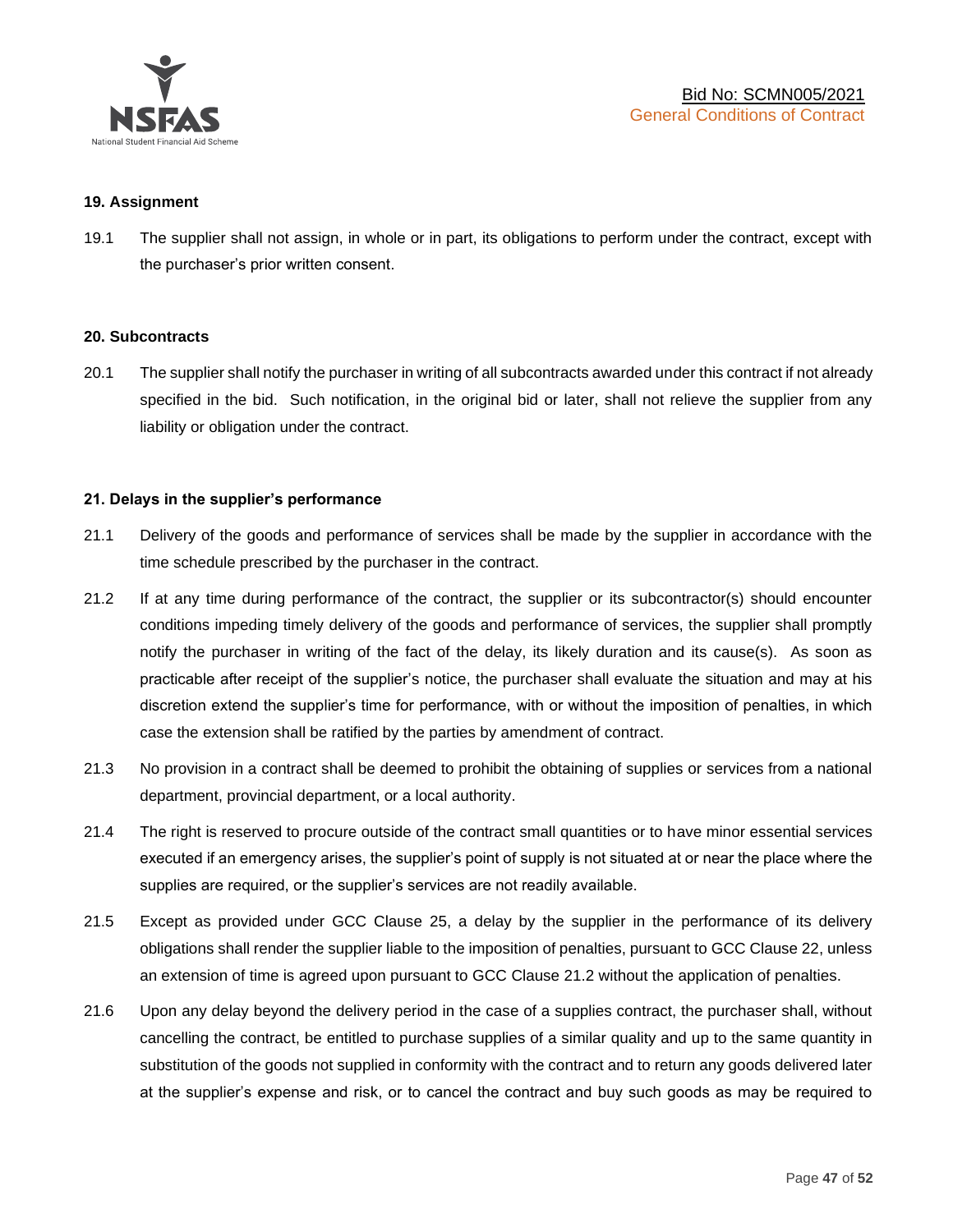

complete the contract and without prejudice to his other rights, be entitled to claim damages from the supplier.

#### **22. Penalties**

22.1 Subject to GCC Clause 25, if the supplier fails to deliver any or all of the goods or to perform the services within the period(s) specified in the contract, the purchaser shall, without prejudice to its other remedies under the contract, deduct from the contract price, as a penalty, a sum calculated on the delivered price of the delayed goods or unperformed services using the current prime interest rate calculated for each day of the delay until actual delivery or performance. The purchaser may also consider termination of the contract pursuant to GCC Clause 23.

## **23. Termination for default**

- 23.1 The purchaser, without prejudice to any other remedy for breach of contract, by written notice of default sent to the supplier, may terminate this contract in whole or in part:
	- (a) if the supplier fails to deliver any or all of the goods within the period(s) specified in the contract, or within any extension thereof granted by the purchaser pursuant to GCC Clause 21.2;
	- (b) if the Supplier fails to perform any other obligation(s) under the contract; or
	- (c) if the supplier, in the judgment of the purchaser, has engaged in corrupt or fraudulent practices in competing for or in executing the contract.
- 23.2 In the event the purchaser terminates the contract in whole or in part, the purchaser may procure, upon such terms and in such manner as it deems appropriate, goods, works or services similar to those undelivered, and the supplier shall be liable to the purchaser for any excess costs for such similar goods, works or services. However, the supplier shall continue performance of the contract to the extent not terminated.
- 23.3 Where the purchaser terminates the contract in whole or in part, the purchaser may decide to impose a restriction penalty on the supplier by prohibiting such supplier from doing business with the public sector for a period not exceeding 10 years.
- 23.4 If a purchaser intends imposing a restriction on a supplier or any person associated with the supplier, the supplier will be allowed a time period of not more than fourteen (14) days to provide reasons why the envisaged restriction should not be imposed. Should the supplier fail to respond within the stipulated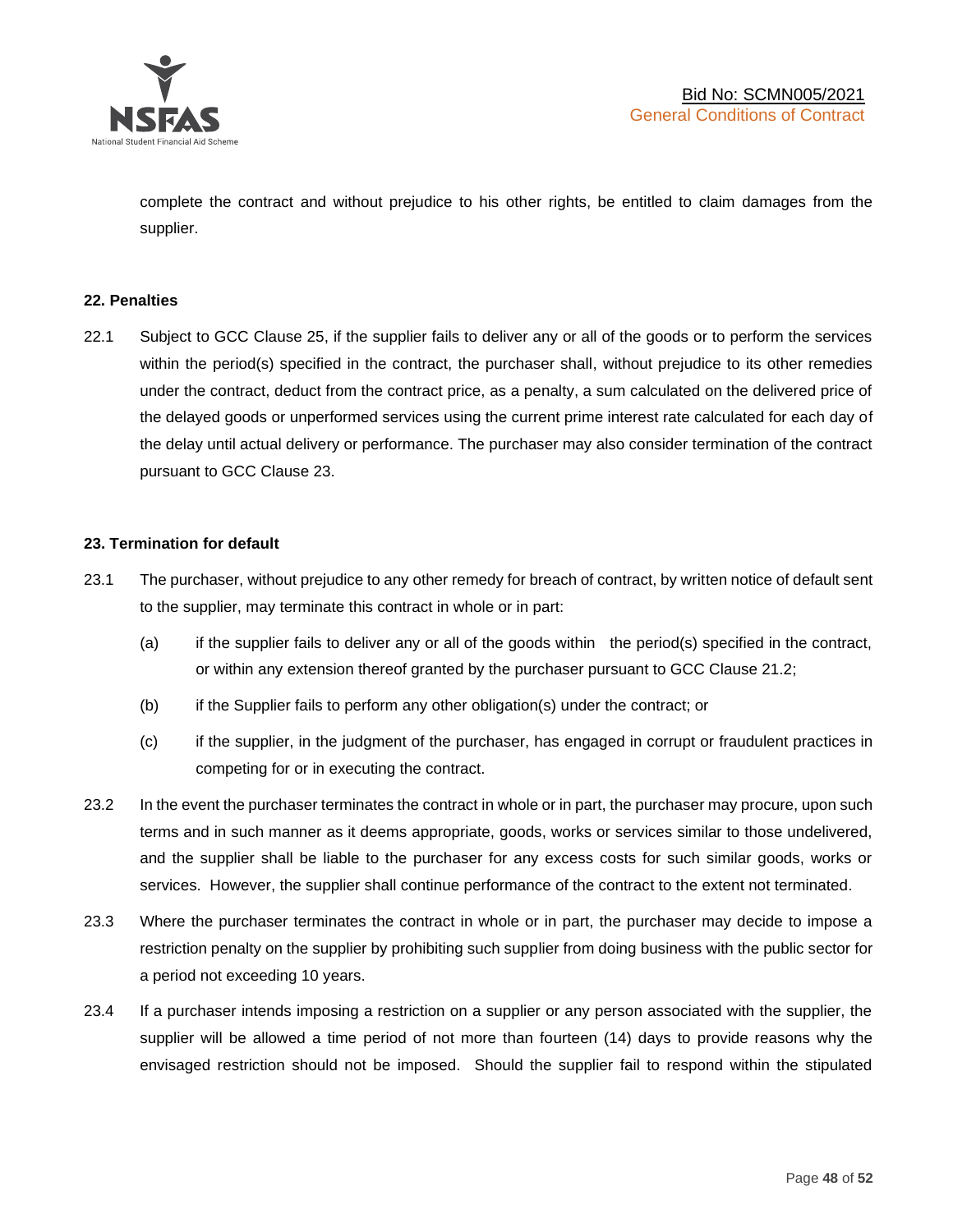

fourteen (14) days the purchaser may regard the intended penalty as not objected against and may impose it on the supplier.

- 23.5 Any restriction imposed on any person by the Accounting Officer / Authority will, at the discretion of the Accounting Officer / Authority, also be applicable to any other enterprise or any partner, manager, director or other person who wholly or partly exercises or exercised or may exercise control over the enterprise of the first-mentioned person, and with which enterprise or person the first-mentioned person, is or was in the opinion of the Accounting Officer / Authority actively associated.
- 23.6 If a restriction is imposed, the purchaser must, within five (5) working days of such imposition, furnish the National Treasury, with the following information:
	- (i) the name and address of the supplier and / or person restricted by the purchaser;
	- (ii) the date of commencement of the restriction
	- (iii) the period of restriction; and
	- (iv) the reasons for the restriction.

These details will be loaded in the National Treasury's central database of suppliers or persons prohibited from doing business with the public sector.

23.7 If a court of law convicts a person of an offence as contemplated in sections 12 or 13 of the Prevention and Combating of Corrupt Activities Act, No. 12 of 2004, the court may also rule that such person's name be endorsed on the Register for Tender Defaulters. When a person's name has been endorsed on the Register, the person will be prohibited from doing business with the public sector for a period not less than five years and not more than 10 years. The National Treasury is empowered to determine the period of restriction and each case will be dealt with on its own merits. According to section 32 of the Act the Register must be open to the public. The Register can be perused on the National Treasury website.

## **24. Anti- dumping and countervailing duties and rights**

24.1 When, after the date of bid, provisional payments are required, or anti-dumping or countervailing duties are imposed, or the amount of a provisional payment or anti-dumping or countervailing right is increased in respect of any dumped or subsidized import, the State is not liable for any amount so required or imposed, or for the amount of any such increase. When, after the said date, such a provisional payment is no longer required or any such anti-dumping or countervailing right is abolished, or where the amount of such provisional payment or any such right is reduced, any such favourable difference shall on demand be paid forthwith by the contractor to the State or the State may deduct such amounts from moneys (if any) which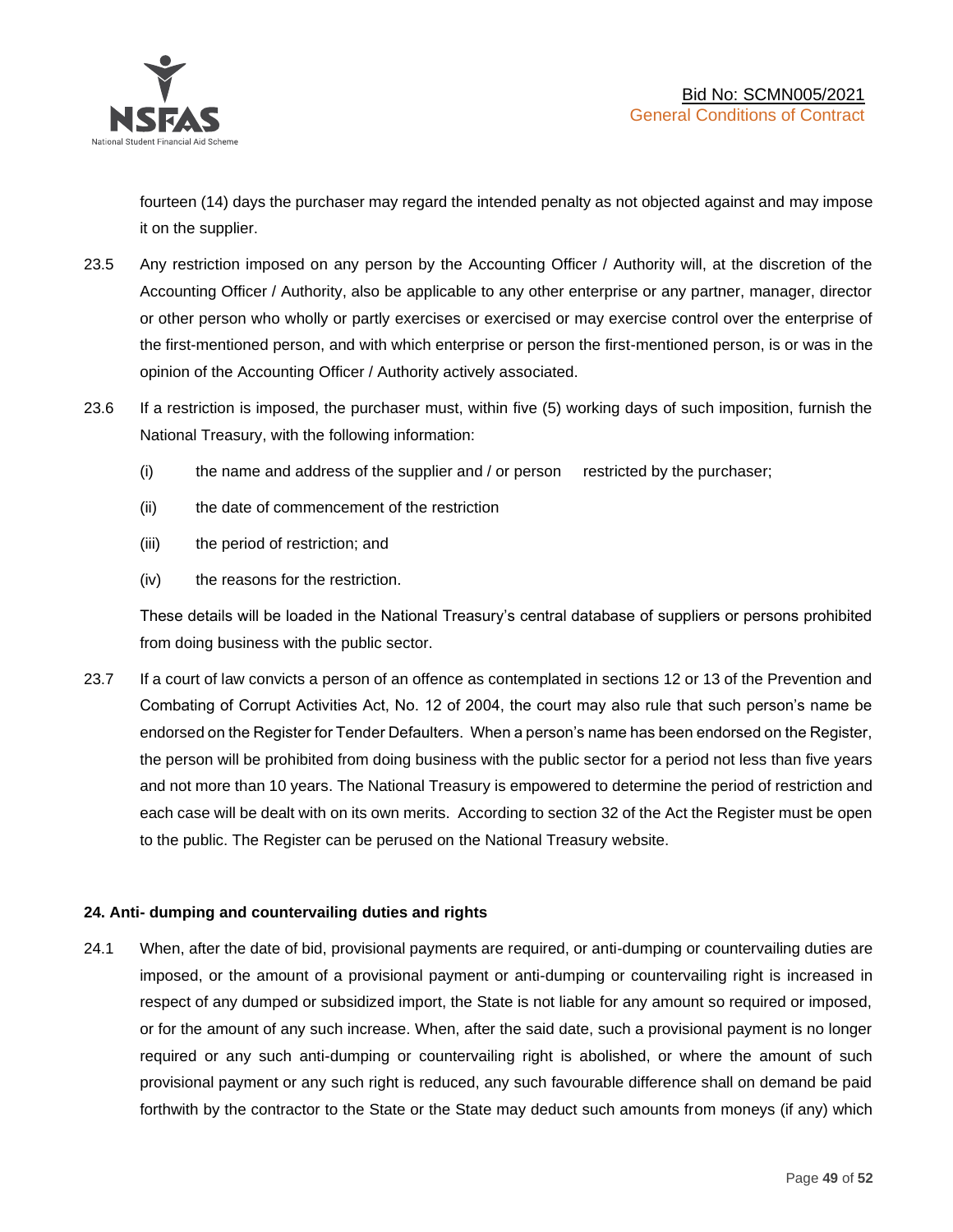

may otherwise be due to the contractor in regard to supplies or services which he delivered or rendered, or is to deliver or render in terms of the contract or any other contract or any other amount which may be due to him

## **25. Force Majeure**

- 25.1 Notwithstanding the provisions of GCC Clauses 22 and 23, the supplier shall not be liable for forfeiture of its performance security, damages, or termination for default if and to the extent that his delay in performance or other failure to perform his obligations under the contract is the result of an event of force majeure.
- 25.2 If a force majeure situation arises, the supplier shall promptly notify the purchaser in writing of such condition and the cause thereof. Unless otherwise directed by the purchaser in writing, the supplier shall continue to perform its obligations under the contract as far as is reasonably practical, and shall seek all reasonable alternative means for performance not prevented by the force majeure event.

#### **26. Termination for insolvency**

26.1 The purchaser may at any time terminate the contract by giving written notice to the supplier if the supplier becomes bankrupt or otherwise insolvent. In this event, termination will be without compensation to the supplier, provided that such termination will not prejudice or affect any right of action or remedy which has accrued or will accrue thereafter to the purchaser.

#### **27. Settlement of Disputes**

- 27.1 If any dispute or difference of any kind whatsoever arises between the purchaser and the supplier in connection with or arising out of the contract, the parties shall make every effort to resolve amicably such dispute or difference by mutual consultation.
- 27.2 If, after thirty (30) days, the parties have failed to resolve their dispute or difference by such mutual consultation, then either the purchaser or the supplier may give notice to the other party of his intention to commence with mediation. No mediation in respect of this matter may be commenced unless such notice is given to the other party.
- 27.3 Should it not be possible to settle a dispute by means of mediation, it may be settled in a South African court of law.
- 27.4 Mediation proceedings shall be conducted in accordance with the rules of procedure specified in the SCC.
- 27.5 Notwithstanding any reference to mediation and/or court proceedings herein,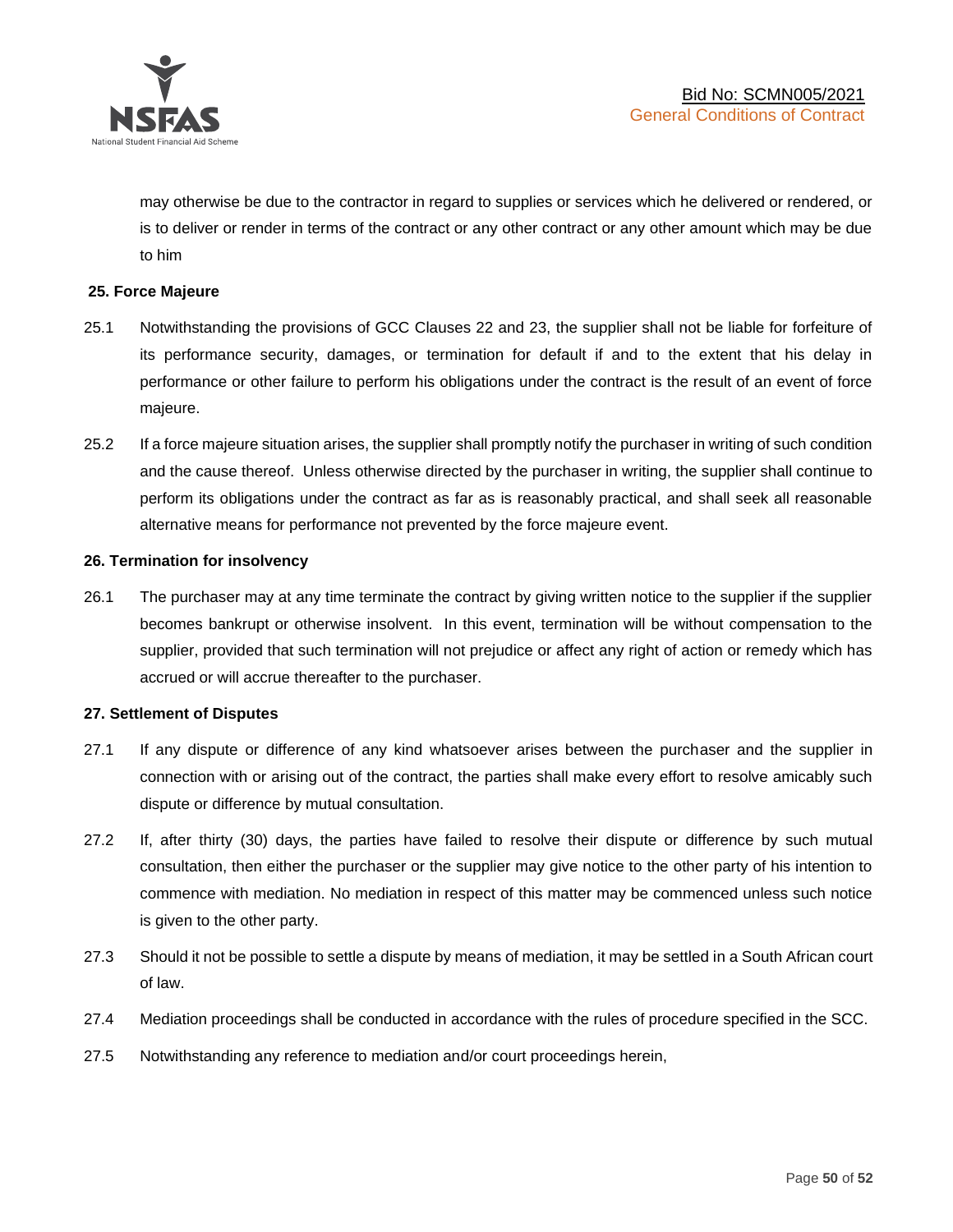

(a) the parties shall continue to perform their respective obligations under the contract unless they otherwise agree; and

(b) the purchaser shall pay the supplier any monies due the supplier.

## **28. Limitation of liability**

28.1 Except in cases of criminal negligence or wilful misconduct, and in the case of infringement pursuant to Clause 6;

(a) the supplier shall not be liable to the purchaser, whether in contract, tort, or otherwise, for any indirect or consequential loss or damage, loss of use, loss of production, or loss of profits or interest costs, provided that this exclusion shall not apply to any obligation of the supplier to pay penalties and/or damages to the purchaser; and

(b) the aggregate liability of the supplier to the purchaser, whether under the contract, in tort or otherwise, shall not exceed the total contract price, provided that this limitation shall not apply to the cost of repairing or replacing defective equipment.

#### **29. Governing language**

29.1 The contract shall be written in English. All correspondence and other documents pertaining to the contract that is exchanged by the parties shall also be written in English.

#### **30. Applicable Law**

30.1 The contract shall be interpreted in accordance with South African laws, unless otherwise specified in SCC.

#### **31. Notices**

31.1 Every written acceptance of a bid shall be posted to the supplier concerned by registered or certified mail and any other notice to him shall be posted by ordinary mail to the address furnished in his bid or to the address notified later by him in writing and such posting shall be deemed to be proper service of such notice

The time mentioned in the contract documents for performing any act after such aforesaid notice has been given, shall be reckoned from the date of posting of such notice.